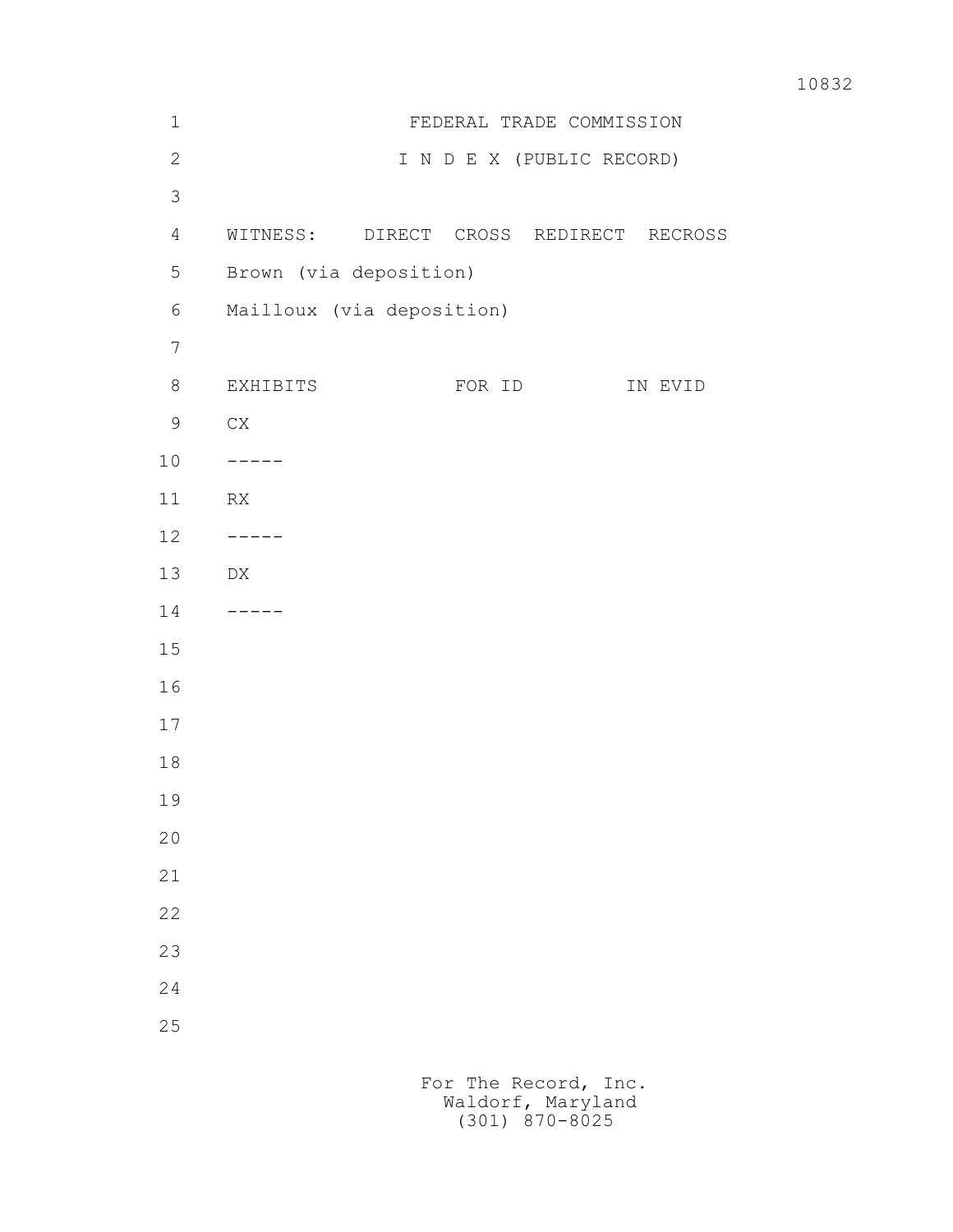| $\mathbf 1$   | UNITED STATES OF AMERICA                                      |  |  |  |  |  |  |
|---------------|---------------------------------------------------------------|--|--|--|--|--|--|
| $\mathbf{2}$  | FEDERAL TRADE COMMISSION                                      |  |  |  |  |  |  |
| 3             |                                                               |  |  |  |  |  |  |
| 4             | In the Matter of:<br>$\mathcal{L}$                            |  |  |  |  |  |  |
| 5             | Docket No. 9302<br>Rambus, Inc.<br>$\left( \right)$           |  |  |  |  |  |  |
| 6             |                                                               |  |  |  |  |  |  |
| 7             |                                                               |  |  |  |  |  |  |
| 8             |                                                               |  |  |  |  |  |  |
| $\mathcal{G}$ | Monday, July 28, 2003                                         |  |  |  |  |  |  |
| 10            | $9:31$ a.m.                                                   |  |  |  |  |  |  |
| 11            |                                                               |  |  |  |  |  |  |
| 12            |                                                               |  |  |  |  |  |  |
| 13            | TRIAL VOLUME 51                                               |  |  |  |  |  |  |
| 14            | PART 1                                                        |  |  |  |  |  |  |
| 15            | PUBLIC RECORD                                                 |  |  |  |  |  |  |
| 16            |                                                               |  |  |  |  |  |  |
| 17            | BEFORE THE HONORABLE STEPHEN J. MCGUIRE                       |  |  |  |  |  |  |
| 18            | Chief Administrative Law Judge                                |  |  |  |  |  |  |
| 19            | Federal Trade Commission                                      |  |  |  |  |  |  |
| 20            | 600 Pennsylvania Avenue, N.W.                                 |  |  |  |  |  |  |
| 21            | Washington, D.C.                                              |  |  |  |  |  |  |
| 22            |                                                               |  |  |  |  |  |  |
| 23            |                                                               |  |  |  |  |  |  |
| 24            |                                                               |  |  |  |  |  |  |
| 25            | Reported by: Josett F. Hall, RMR-CRR                          |  |  |  |  |  |  |
|               | For The Record, Inc.<br>Waldorf, Maryland<br>$(301)$ 870-8025 |  |  |  |  |  |  |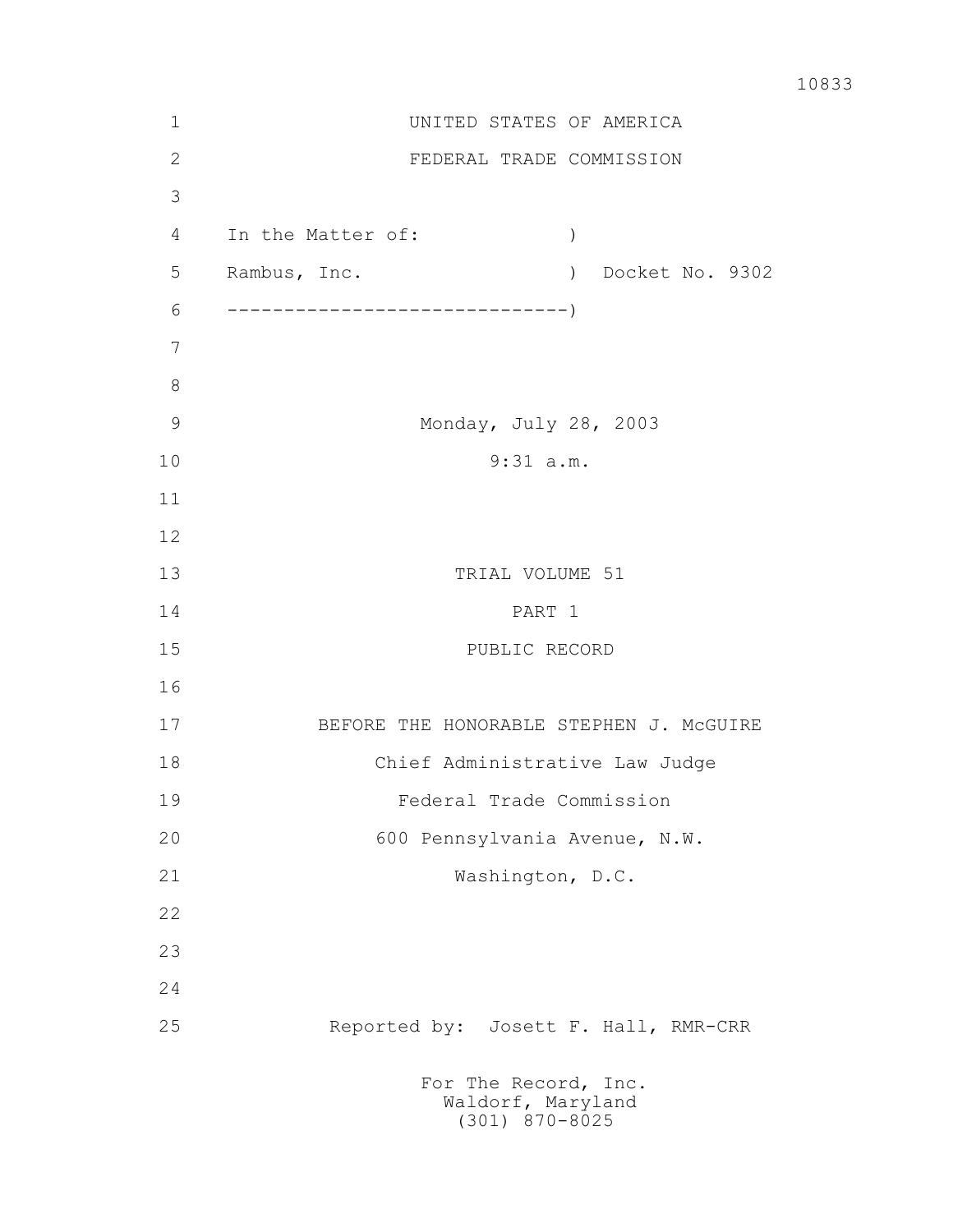2

| 3             | ON BEHALF OF THE FEDERAL TRADE COMMISSION: |
|---------------|--------------------------------------------|
| 4             | M. SEAN ROYALL, Attorney                   |
| 5             | GEOFFREY OLIVER, Attorney                  |
| 6             | JOHN C. WEBER, Attorney                    |
| 7             | CARY ZUK, Attorney                         |
| 8             | Federal Trade Commission                   |
| $\mathcal{G}$ | 601 New Jersey Avenue, N.W.                |
| 10            | Washington, D.C. 20580-0000                |
| 11            | $(202)$ 326-3663                           |
| 12            |                                            |
| 13            | ON BEHALF OF THE RESPONDENT:               |
| 14            | GREGORY P. STONE, Attorney                 |
| 15            | STEVEN M. PERRY, Attorney                  |
| 16            | PETER A. DETRE, Attorney                   |
| 17            | SEAN GATES, Attorney                       |
| 18            | Munger, Tolles & Olson LLP                 |
| 19            | 355 South Grand Avenue, 35th Floor         |
| 20            | Los Angeles, California 90071-1560         |
| 21            | $(213)$ 683-9255                           |
| 22            |                                            |
| 23            |                                            |
| 24            |                                            |
| 25            |                                            |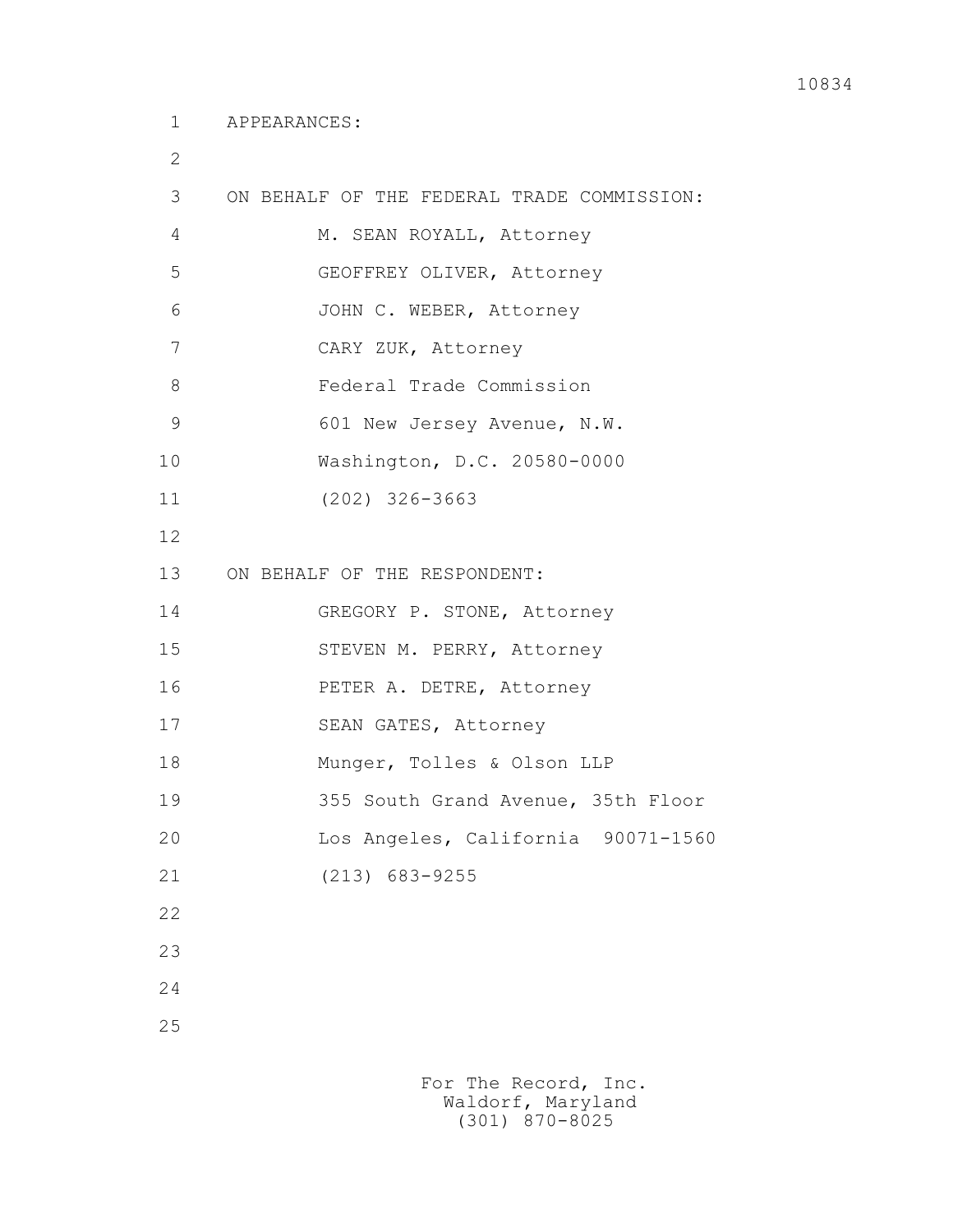2

25

 3 ON BEHALF OF THE RESPONDENT: 4 A. DOUGLAS MELAMED, Attorney

 5 Wilmer, Cutler & Pickering 6 2445 M Street, N.W. 7 Washington, D.C. 20037-1420 8 (202) 663-6090  $9$  -and-10 JOHN GUARAGNA, Attorney 11 Gray Cary Ware & Freidenrich LLP 12 401 B Street - Suite 2000 13 San Diego, California 92101-4240 14 (619) 699-2848 15 16 17 18 19 20 21 22 23 24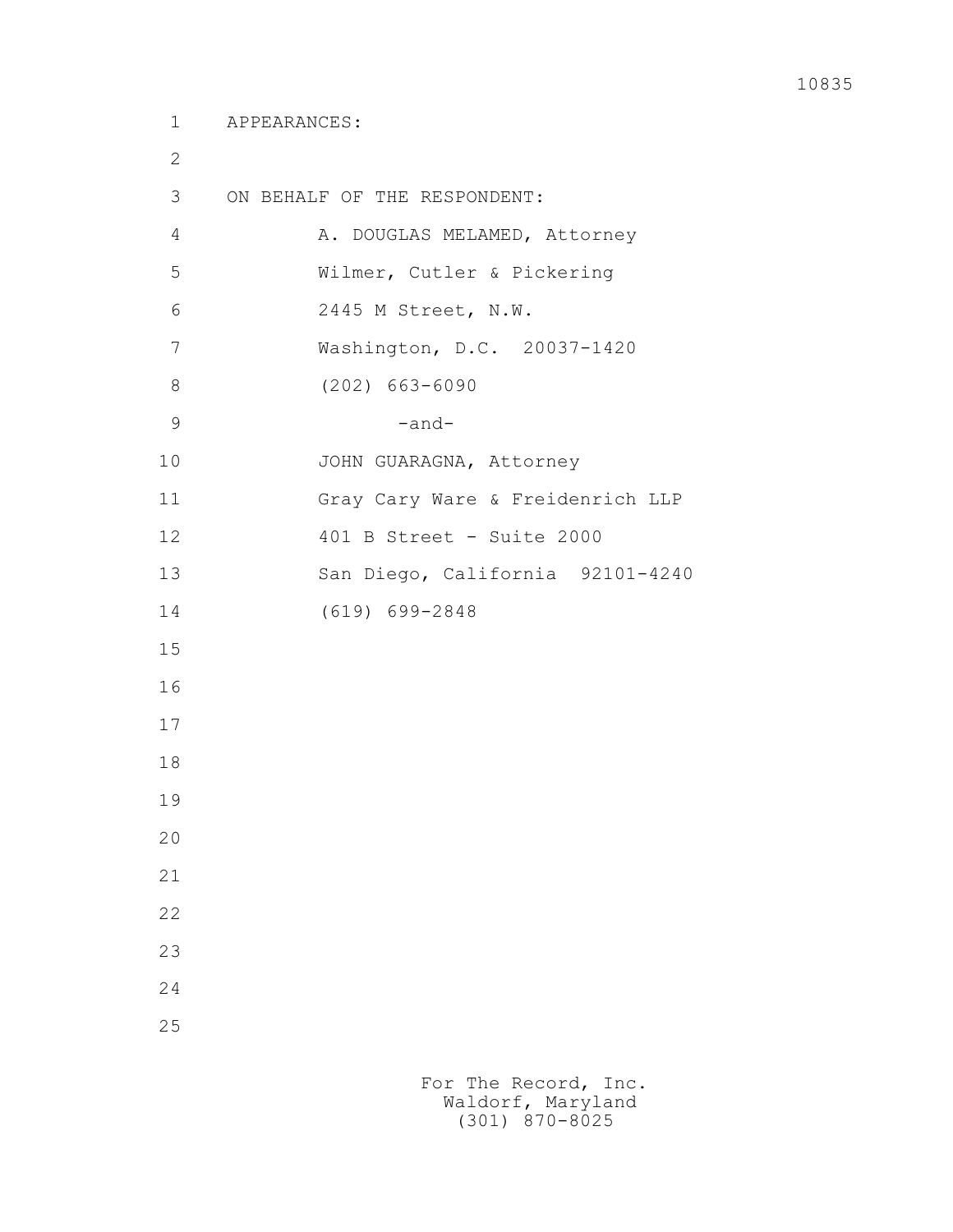10836 1 P R O C E E D I N G S  $2$  - - - - - 3 JUDGE McGUIRE: Well, I guess we're coming down 4 the home stretch here this week. 5 Any housekeeping tasks we need to take up this 6 morning? 7 MR. PERRY: Yes, Your Honor. We filed this 8 morning a motion with respect to the proper scope of 9 the rebuttal case. There's a courtesy copy up there. 10 We've provided a courtesy copy to complaint counsel 11 this morning.

12 JUDGE McGUIRE: Okay. Good. 13 MR. PERRY: A couple of other issues that I 14 just wanted to bring to Your Honor's attention about 15 posttrial briefing? 16 JUDGE McGUIRE: Yes. 17 MR. PERRY: And I know Your Honor issued an 18 order on that and we talked about a couple issues with 19 complaint counsel. Mr. Royall is not here and I'm not 20 expecting to argue it now. I just wanted to bring two 21 issues to your attention. 22 The first is whether there should be a page 23 limit on posttrial briefs. I think we're in agreement 24 with complaint counsel that there should be no page

25 limit on the proposed findings and conclusions.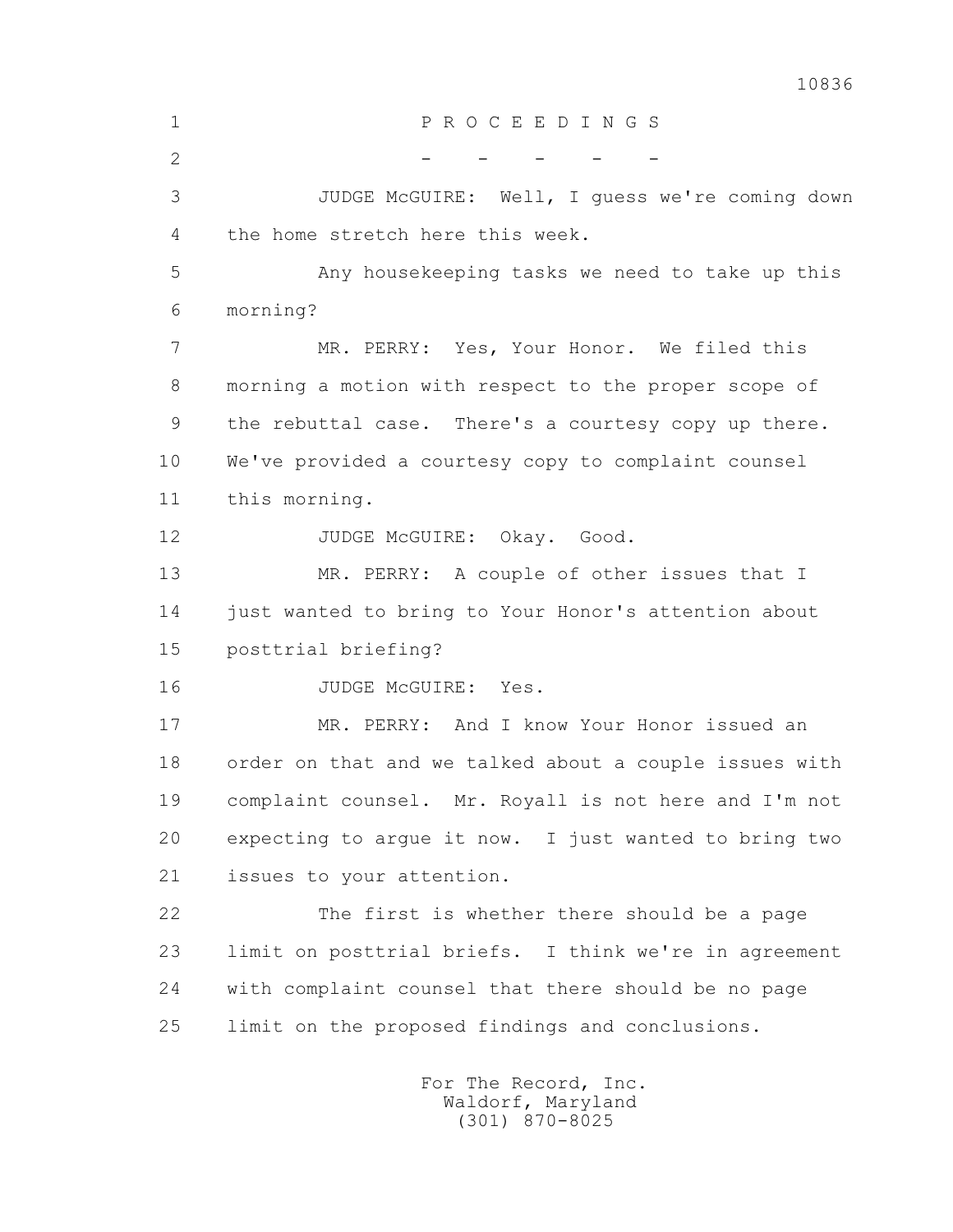1 JUDGE McGUIRE: Yes.

 2 MR. PERRY: We've proposed certain page limits. 3 They've responded. We're very far apart. That might 4 be something we would like you to think about or 5 discuss with us perhaps tomorrow. 6 JUDGE McGUIRE: All right. 7 MR. PERRY: The second issue is whether there 8 should be a date at least scheduled -- 9 JUDGE McGUIRE: I'm sorry? 10 MR. PERRY: The second issue is whether there 11 should be a date at least scheduled for closing 12 argument if Your Honor were to decide -- 13 JUDGE McGUIRE: All right. 14 MR. PERRY: That's obviously up to you. 15 JUDGE McGUIRE: That is something I believe I 16 recall saying in maybe the prehearing conference in 17 this case or perhaps after opening statements in this 18 case were made. I've always felt that closing 19 statements were in essence incorporated in the 20 post-hearing briefs. 21 So as far as I'm concerned, closing statements 22 are an option for the parties. I don't have to hear 23 them. If you feel like you want to make a closing 24 statement, I'll be happy to offer you that opportunity, 25 but I'm not going to say that you have to make a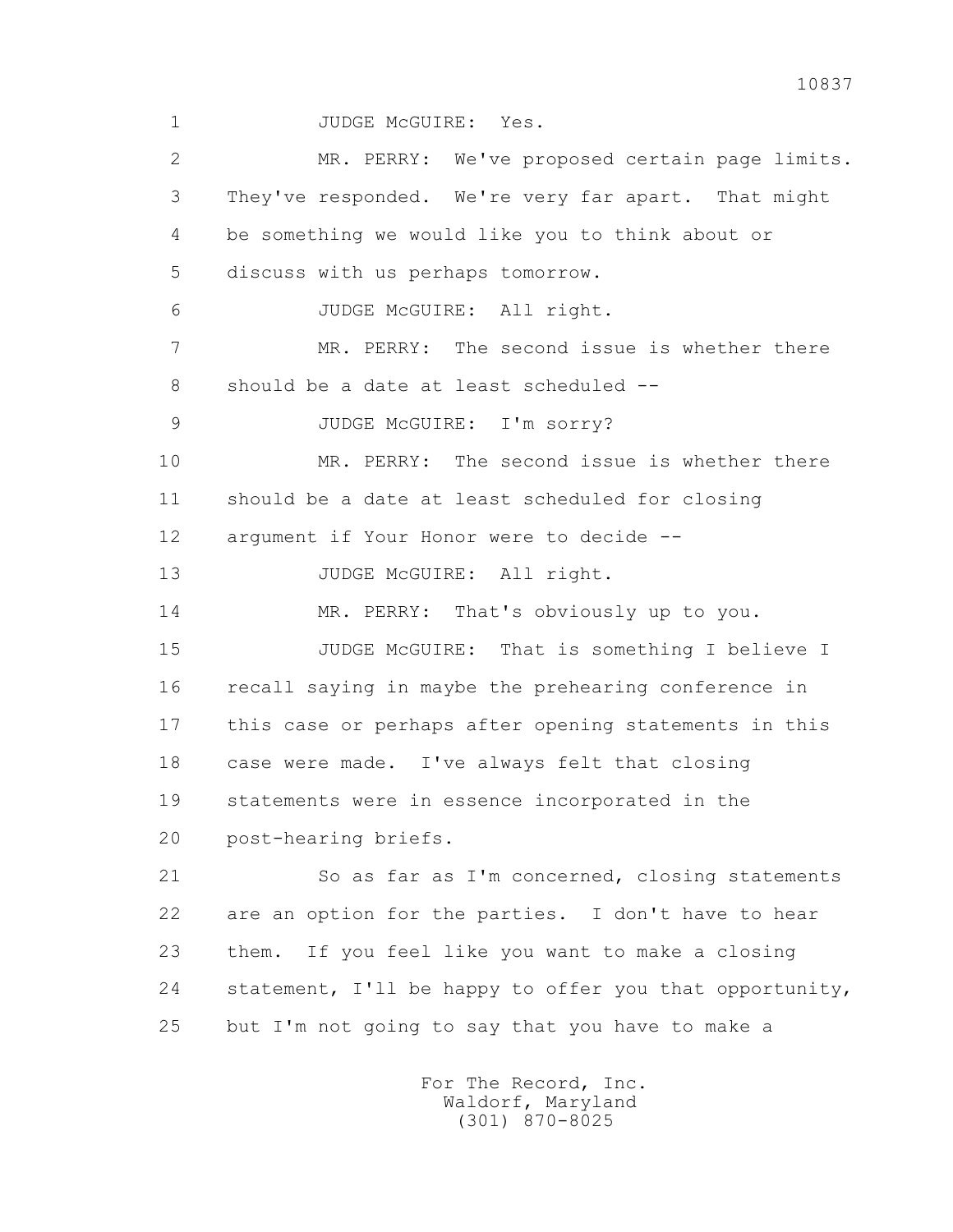1 closing statement because ultimately whatever you argue 2 in that closing statement is going to end up being in 3 your post-hearing briefs, so that's up to the parties 4 and whatever they want to do there. 5 MR. PERRY: What we would propose for 6 consideration is that there be a date set after the 7 close of briefing in case Your Honor has questions or 8 one of the parties thinks that they would like to have 9 a short closing and that the date go ahead and be 10 agreed upon so that everybody has it on their 11 calendars. 12 JUDGE McGUIRE: You mean a closing argument -- 13 an oral argument? 14 MR. PERRY: Yes. 15 JUDGE McGUIRE: So this would occur sometime 16 after the filing of the post-hearing briefs. 17 MR. PERRY: Shortly after the last brief. 18 JUDGE McGUIRE: And we would anticipate this 19 taking, what, three or four hours? 20 MR. PERRY: Two hours apiece maybe. But again, 21 it's not something that -- 22 JUDGE McGUIRE: And this would be based on the 23 issues that were presented in the post-hearing briefs 24 essentially. 25 MR. PERRY: Yes.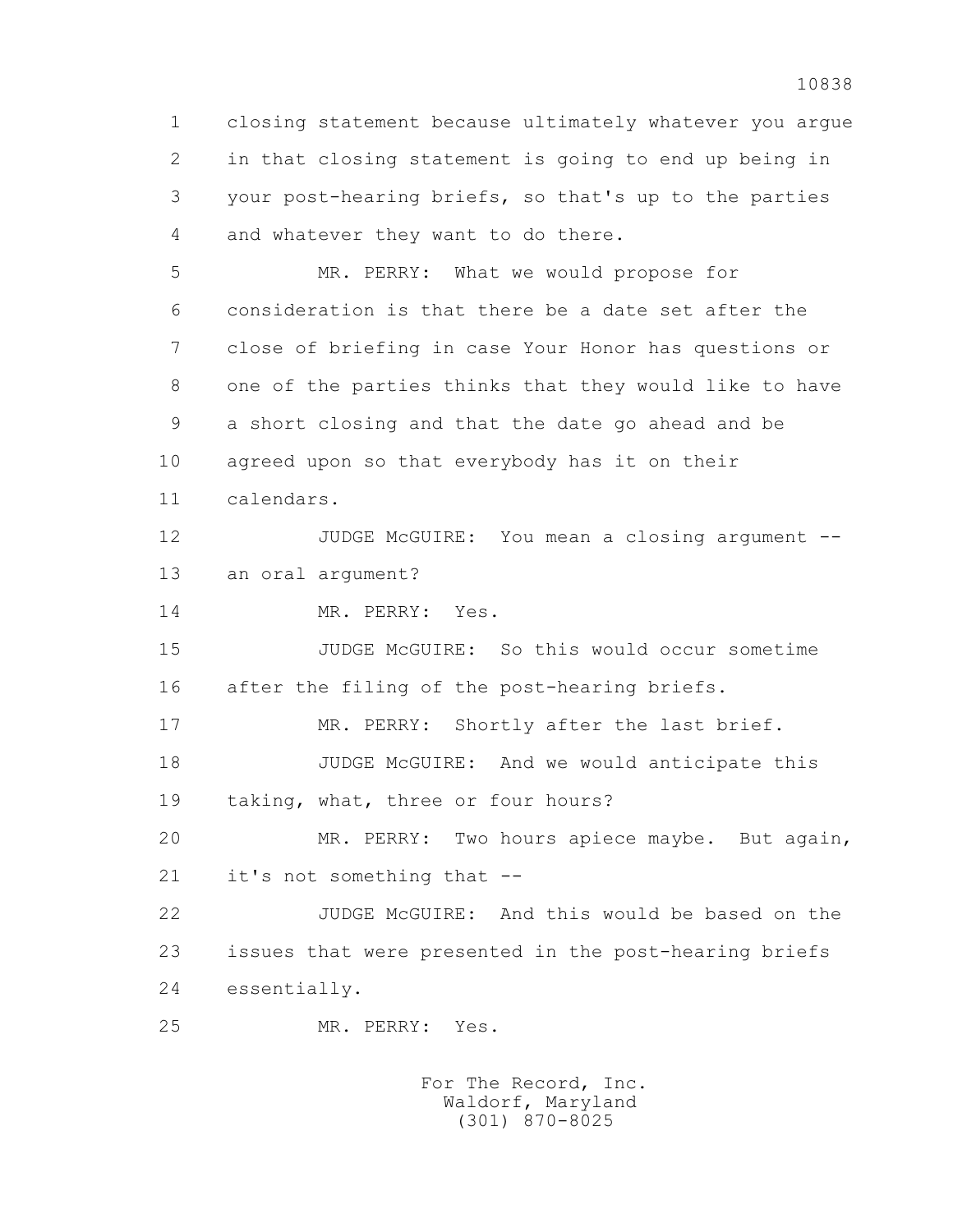1 JUDGE McGUIRE: Do you have any response to 2 that, Mr. Oliver?

 3 MR. OLIVER: Your Honor, we don't believe that 4 closing argument is necessary. I guess we have no 5 objection to agreeing upon a date, so long as it was 6 understood that that would be used only if you had 7 questions and you wanted to hear closing argument. But 8 we, frankly, think that the findings and briefs 9 combined with reply findings and reply briefs is 10 sufficient.

 11 JUDGE McGUIRE: I tend to agree with complaint 12 counsel on that, Mr. Perry. You know, I will give you 13 that argument post-hearing -- I'll give you an 14 opportunity to close the hearing to make a closing 15 argument if you wish, but it seems to me you're going 16 to have every opportunity afforded in your post-hearing 17 brief to make whatever arguments and then you're also 18 going to get to -- each side will get to reply to the 19 other's briefs, so it seems to me that to have oral 20 argument after that may be unnecessary.

 21 MR. PERRY: We have no quarrel with that, 22 Your Honor.

23 JUDGE McGUIRE: Okay.

 24 While we're on this -- and this is something 25 I'll contemplate in the next few days and try and make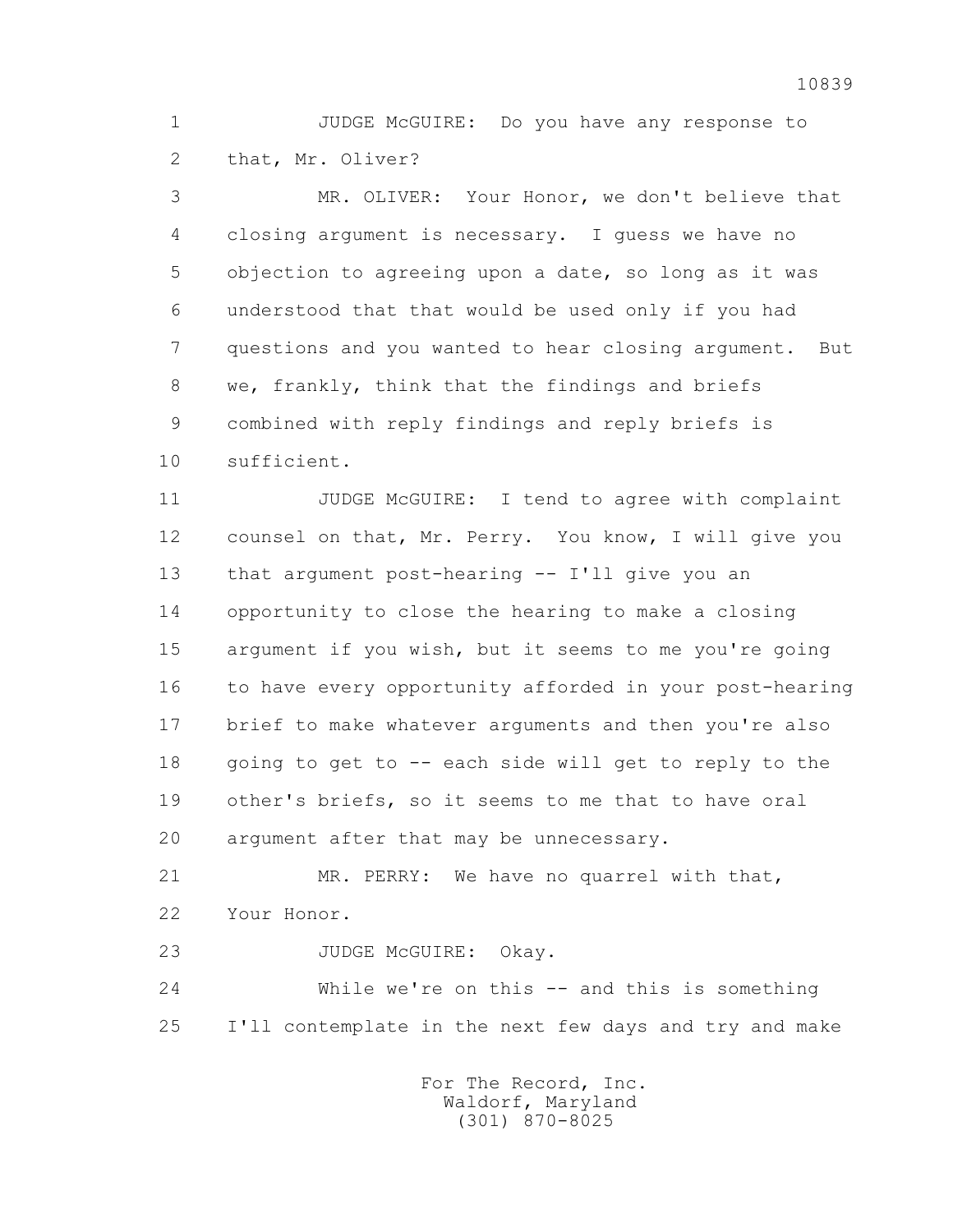1 a decision on by Friday -- how far apart are the 2 parties on the proposed page limitation for the actual 3 briefing part of the post-hearing briefs?

 4 MR. PERRY: We had opened the bidding at 5 75 pages for the opening brief and 50 pages for the 6 reply for each side. We offered to raise that if we 7 could reach a compromise.

8 JUDGE McGUIRE: Mr. Oliver, any response at 9 all?

 10 MR. OLIVER: Yes, Your Honor. We had suggested 11 225 pages for the opening brief and 125 pages for the 12 reply brief.

 13 Again, our thinking was that in order to ensure 14 that we're able to give complete citations, including 15 quotations to appropriate documents and appropriate 16 transcripts, that pages of that sort would be 17 necessary, but again, we did think that having complete 18 briefs would be helpful to you.

 19 JUDGE McGUIRE: Now, that would be apart from 20 however many pages it takes -- do the parties 21 anticipate -- and I don't care one way or the other -- 22 as to whether you file, in essence, independent 23 proposed findings --

24 MR. PERRY: We will.

25 JUDGE McGUIRE: -- apart from the brief or do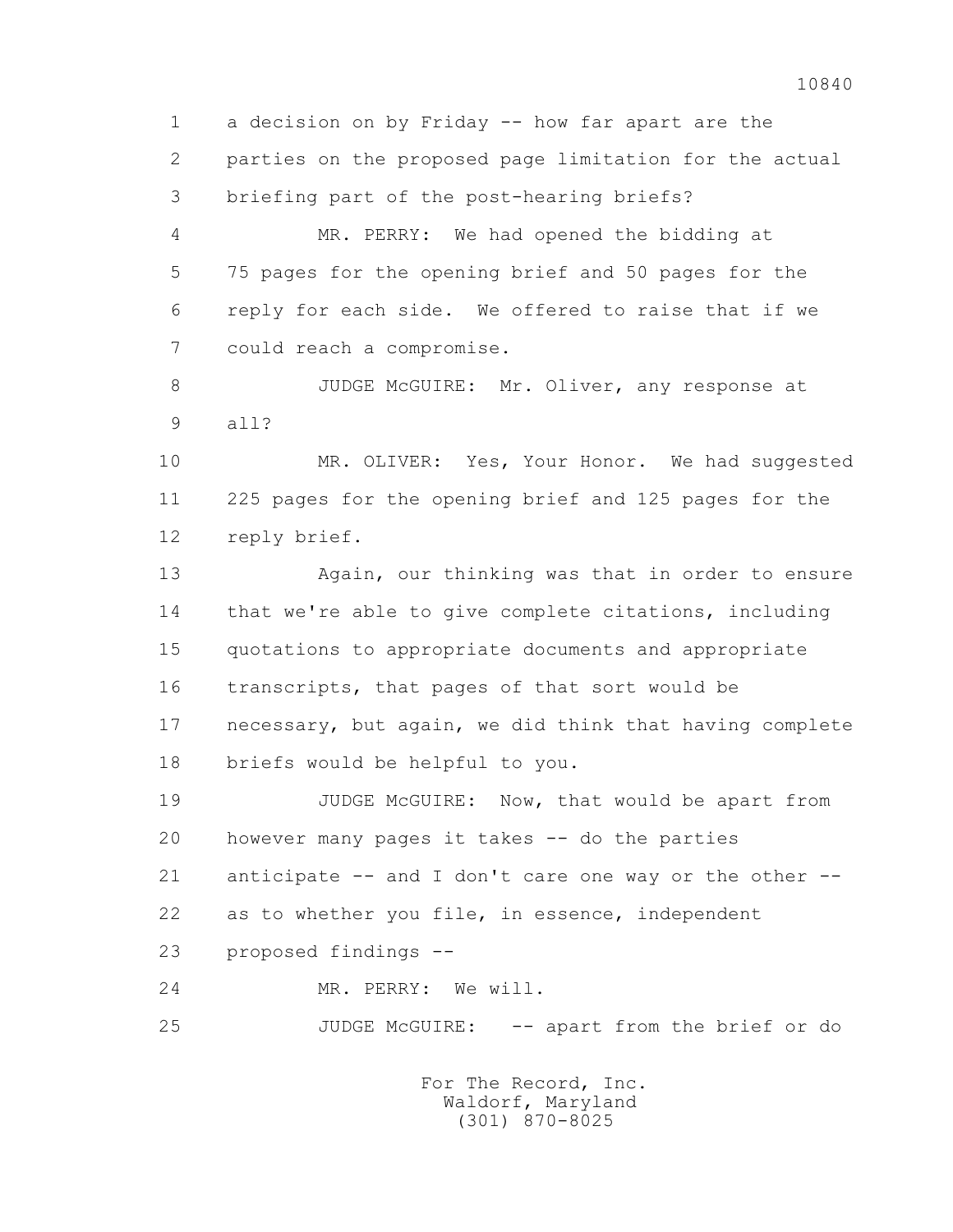1 the parties contemplate attaching those proposed

2 findings to their briefs?

 3 MR. PERRY: I think we'll definitely do 4 independent findings and conclusions.

 5 JUDGE McGUIRE: Okay. So this whole issue does 6 not involve then the proposed findings.

 7 Well, let me think about this, and I would 8 encourage you all to continue your conversations in the 9 same vein, see if you can find some common ground.

10 On the one hand, I feel the parties should have 11 a chance to explore all these issues and I know there's 12 a lot of issues in this case. On the other hand, to 13 leave it pretty much open-ended is going to invite 14 cumulative argument and citation and I think what we 15 really need to determine here are what are the issues 16 that are going to ultimately decide this case.

 17 So perhaps it's not imperative that every issue 18 and subissue that has come up during these proceedings 19 inherently have to be briefed.

 20 So let's keep that in mind and we'll try to 21 determine on this what we're going to do by the close 22 of the hearing on Friday. And again, it would be 23 helpful to the court if the two parties could come up 24 again with some understanding between themselves, and 25 if not, then I'll make that determination.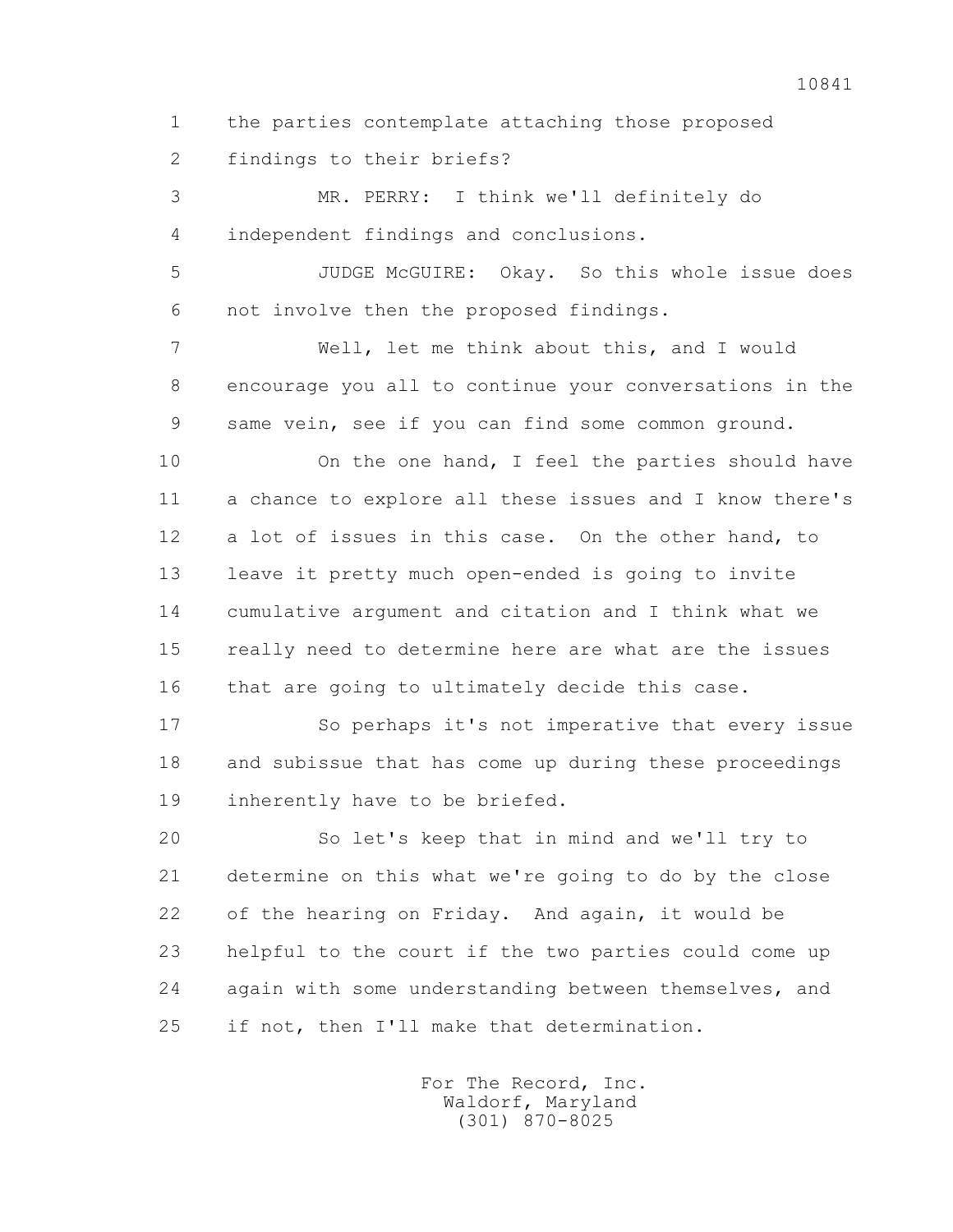1 MR. PERRY: Thank you, Your Honor. 2 Two other issues. One is that they've proposed 3 that whatever this ultimate scope of the rebuttal case 4 is that we be dark on Wednesday, and we don't have an 5 objection to that. 6 JUDGE McGUIRE: Yes. 7 MR. PERRY: Finally, with respect to -- and I 8 don't know if Your Honor wants to say anything about 9 that or not, but that's up to you. 10 But with respect to this morning, we have two 11 third-party witnesses whose depositions will be read or 12 shown. And with complaint counsel's agreement, I'm 13 going to be the witness, Mr. Guaragna from the 14 Gray Cary firm, who has promised to be easy on me, is 15 going to be the examiner. 16 JUDGE McGUIRE: That would be fine, if not 17 interesting, so... 18 All right. Mr. Oliver. 19 MR. OLIVER: If I could simply comment on 20 Rambus' motion with respect to the scope of the 21 rebuttal evidence. 22 JUDGE McGUIRE: Yes. 23 MR. OLIVER: As Mr. Perry mentioned, they just 24 filed that this morning, and I, frankly, have not yet 25 had an opportunity to read it.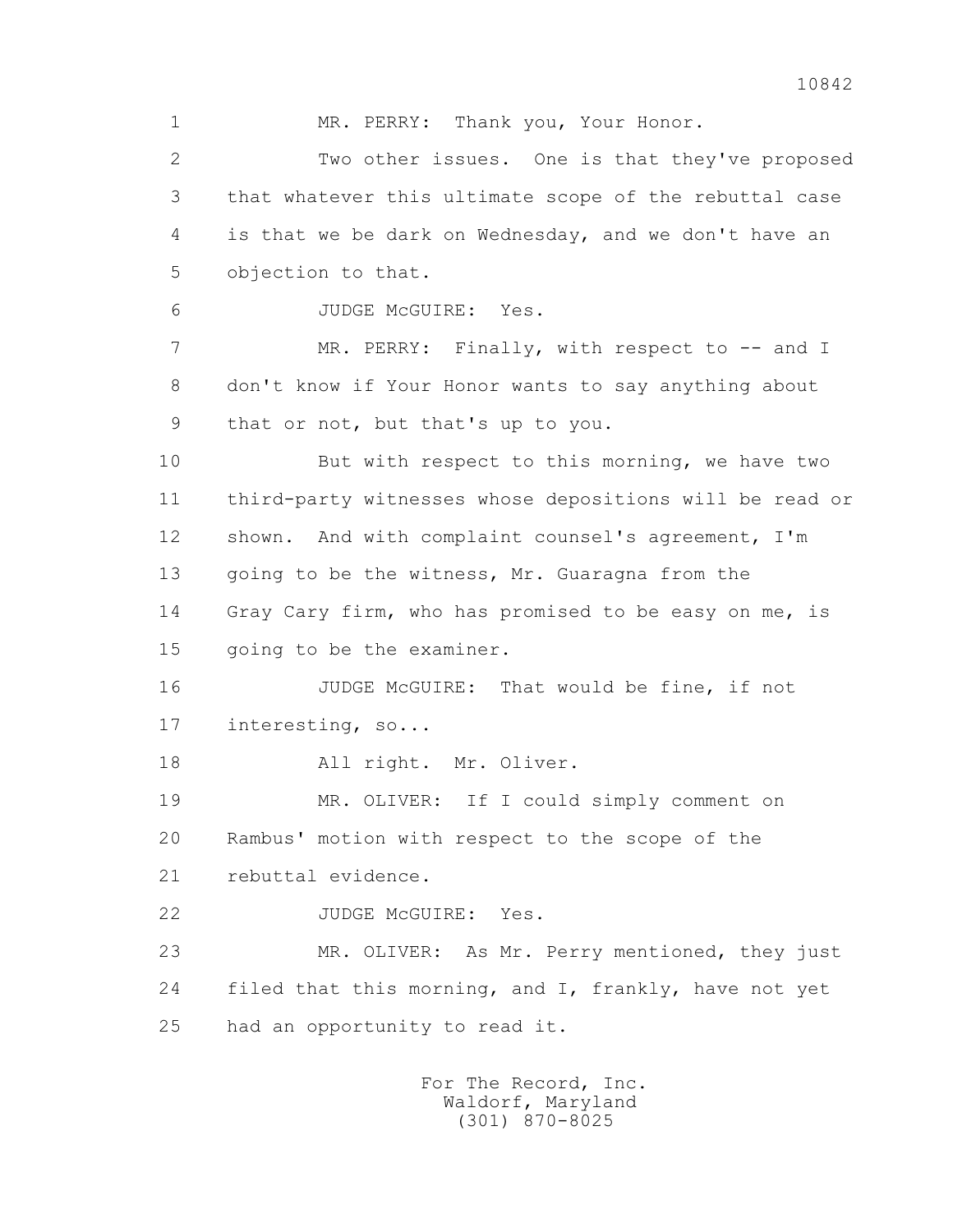1 Nevertheless, we would like to get a decision 2 on this as soon as possible since it does involve 3 witnesses who are based in Idaho and the question of 4 whether they should travel here. 5 JUDGE McGUIRE: So you haven't had a chance to 6 go through this yourself. 7 MR. OLIVER: No, I have not, Your Honor. But I 8 would be prepared to read this this morning. 9 JUDGE McGUIRE: I would, too. I haven't seen 10 it either and I'm prepared to go ahead and try to get 11 this resolved, you know, this morning and so complaint 12 counsel can determine what they have to do to put on 13 its case in rebuttal. 14 Do you want to do this right now? 15 MR. OLIVER: Your Honor, if I could, I would 16 suggest that perhaps I take a look at this and perhaps 17 also give you a chance to look at it during the break 18 and argue it at the end of the morning. 19 JUDGE McGUIRE: All right. Very good. 20 MR. PERRY: Your Honor -- and let me just say 21 we finished it at 8:00 a.m. this morning, so we didn't 22 delay getting it to anyone. 23 But if Your Honor would prefer to take a break 24 now before we read in the depositions or do that and 25 have the parties get a chance to look at this, we would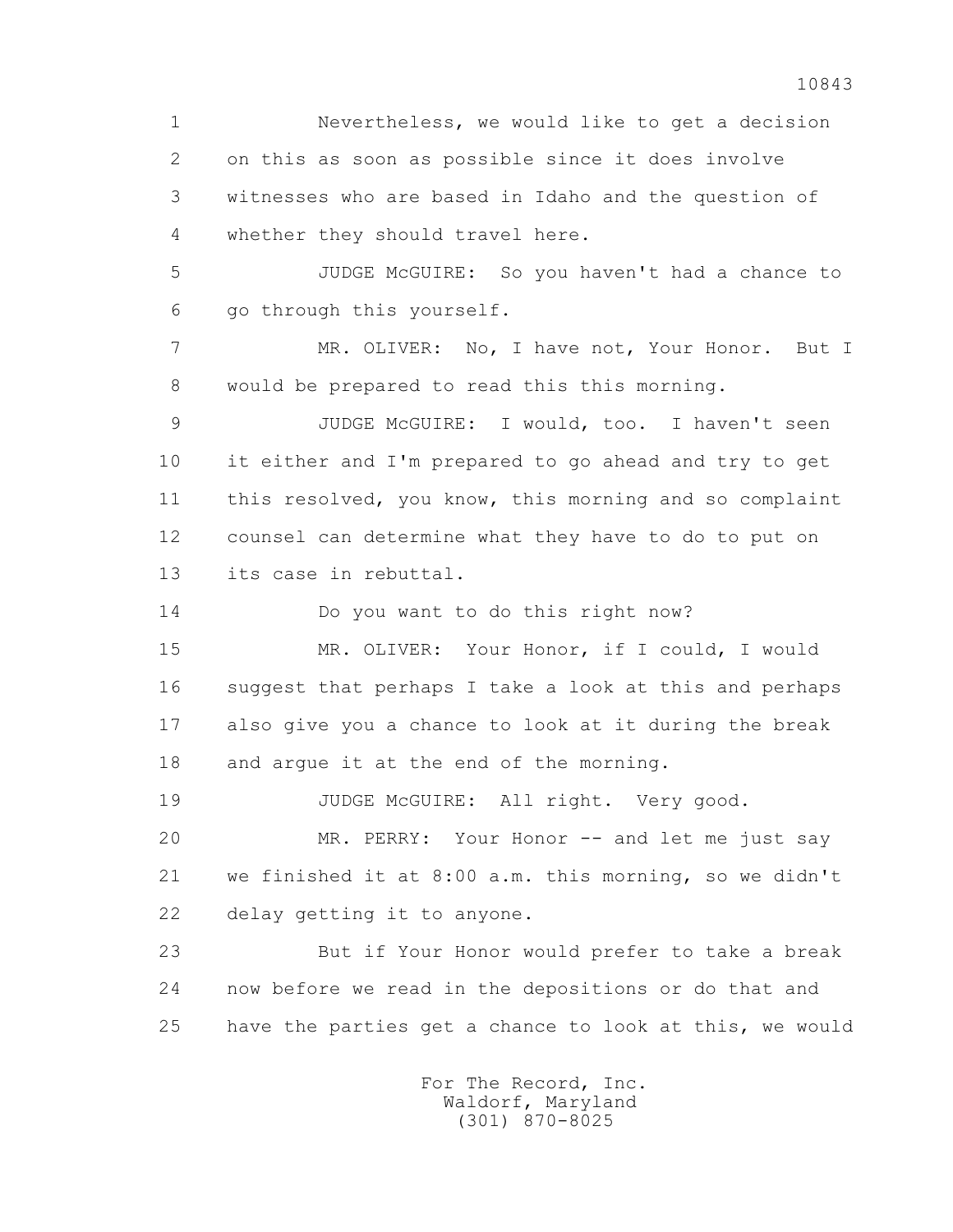1 not object to that.

 2 JUDGE McGUIRE: Do you have any problem with 3 that, Mr. Oliver? That may be a good idea. 4 MR. OLIVER: I have no problems with that. 5 JUDGE McGUIRE: How much time do you all want 6 to do that do you think? 7 MR. PERRY: How long is the videotape? 8 It will take us an hour and a half total to do 9 all the testimony we've got this morning, so -- 10 JUDGE McGUIRE: Well, I'll leave that up to 11 you, Mr. Oliver. Perhaps I'll just go back to my 12 office. I can take a look at this. You can take the 13 time, you know, that you feel that you need to, and 14 then someone come by and advise me and I'll come back 15 up and we'll take this up, you know, first thing 16 actually. 17 MR. PERRY: Perhaps the fairest thing, if I 18 could make a suggestion, would be to take a break now 19 to have you folks read this and then we would schedule 20 a discussion at 1:30 of it perhaps, and that would give 21 them more time -- I don't want to throw this at them. 22 Then when we came back into session at 11:00 or 23 whatever we could finish up. 24 JUDGE McGUIRE: I'm agreeable. Since the onus 25 is pretty much on I guess complaint counsel at this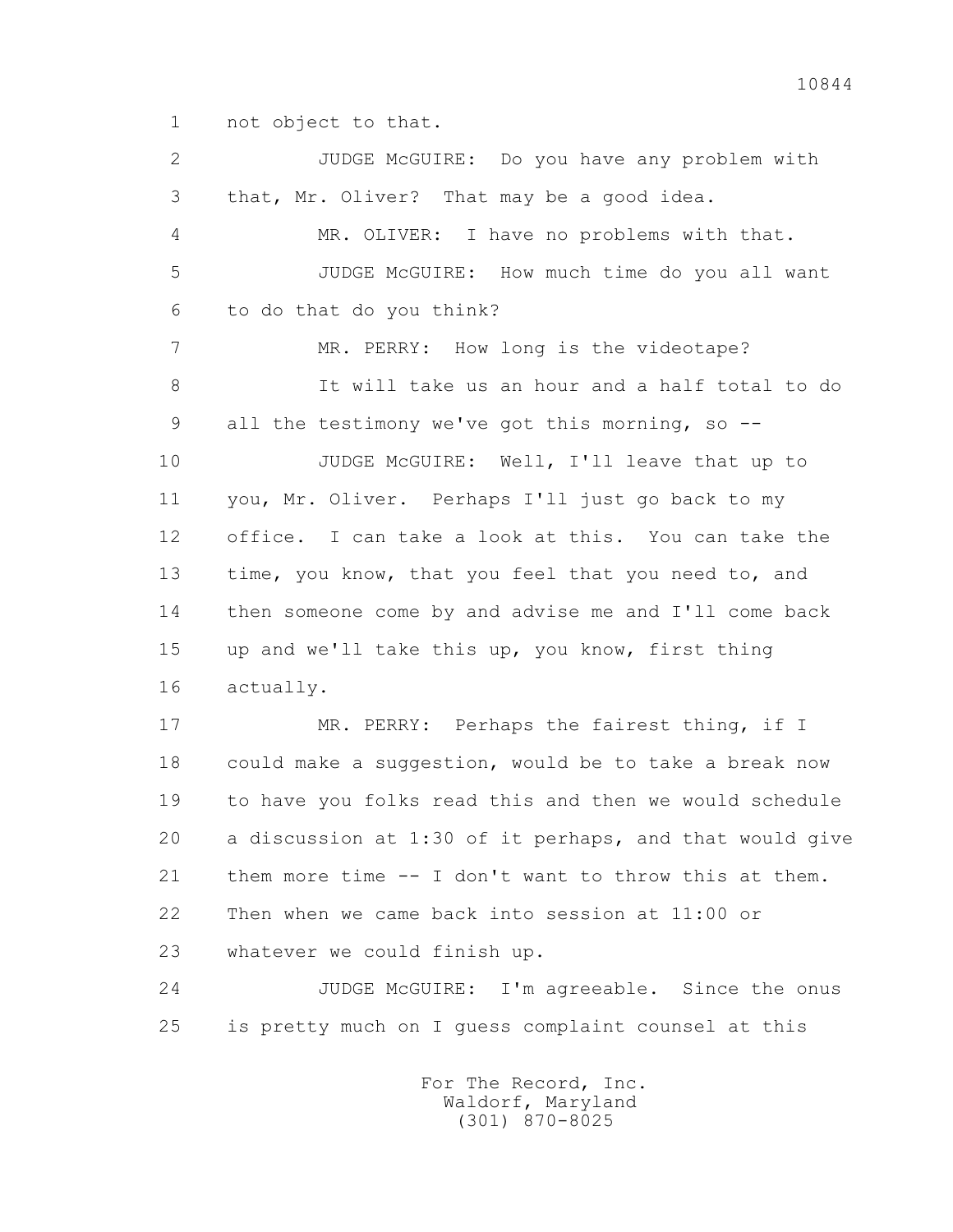1 point, I'll agree to whatever you find, you know, for 2 your side that would be helpful, Mr. Oliver. 3 MR. OLIVER: Your Honor, I'm also fairly 4 flexible with this and I want to accommodate your 5 preferred schedule. 6 I guess I would suggest if we're here then 7 maybe we should go ahead with the depositions and then 8 take a break at that point and we can decide, depending 9 on when we finish the depositions, whether we need to 10 come back after lunch or whether we can resolve this 11 before lunch. 12 JUDGE McGUIRE: That's fine. 13 MR. PERRY: That's fine. 14 JUDGE McGUIRE: Let's go ahead with that. 15 MR. PERRY: May I approach? 16 JUDGE McGUIRE: Have a seat, Mr. Perry. And I 17 caution you we're going to put you under oath. 18 MR. PERRY: I must say this is a different 19 perspective. 20 MR. GUARAGNA: Good morning, Your Honor. 21 John Guaragna from Rambus. 22 JUDGE McGUIRE: Good morning. 23 MR. GUARAGNA: We have two witnesses to present 24 this morning by deposition. 25 The first is Mr. Reese Brown. Mr. Brown is a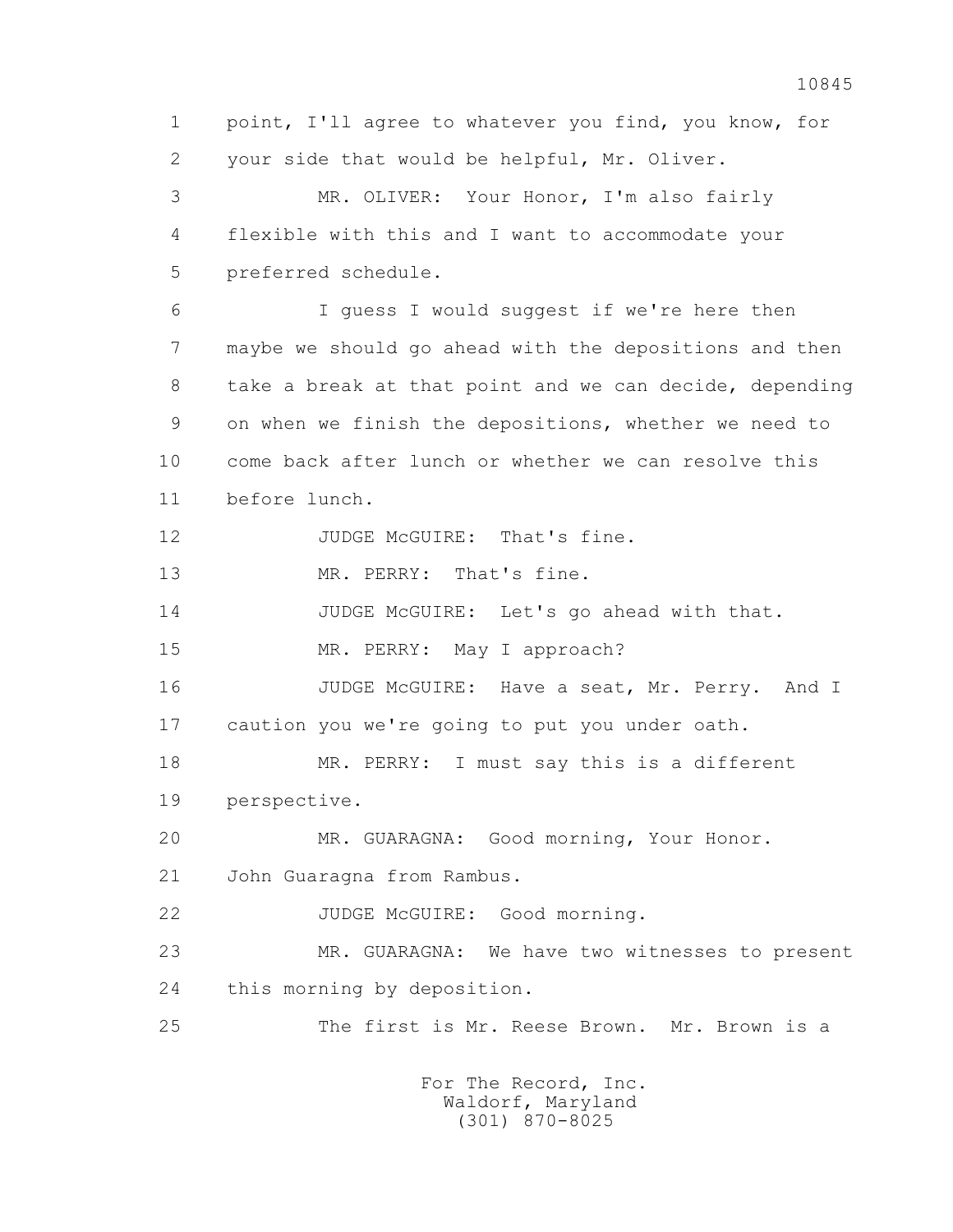1 retired engineer who had been a longtime JEDEC

 2 consultant. And that testimony will be read in public 3 session.

 4 The second witness is a Mr. Jeff Mailloux, and 5 that's spelled M-A-I-L-L-O-U-X, I believe.

 6 Mr. Mailloux is a Micron employee who was, at the 7 pertinent time, in Micron's marketing department and 8 had the title of director of marketing for computing 9 and consumer group.

 10 Mr. Mailloux's testimony was presented in 11 deposition. It was designated confidential. 12 Therefore, we intend to present that testimony 13 in camera provisionally and have informed Micron of the 14 testimony that will be presented and have -- will allow 15 them to provide us with any final designation of 16 in camera treatment.

 17 JUDGE McGUIRE: So up to the current time then 18 I haven't issued an order on that evidence as being 19 in camera; you're asking me just today to treat it as 20 provisional in camera?

 21 MR. GUARAGNA: That's correct, Your Honor. It 22 may turn out that Micron doesn't object to the 23 information being presented in public session.

24 JUDGE McGUIRE: All right.

25 MR. GUARAGNA: So we'll start with Mr. Brown's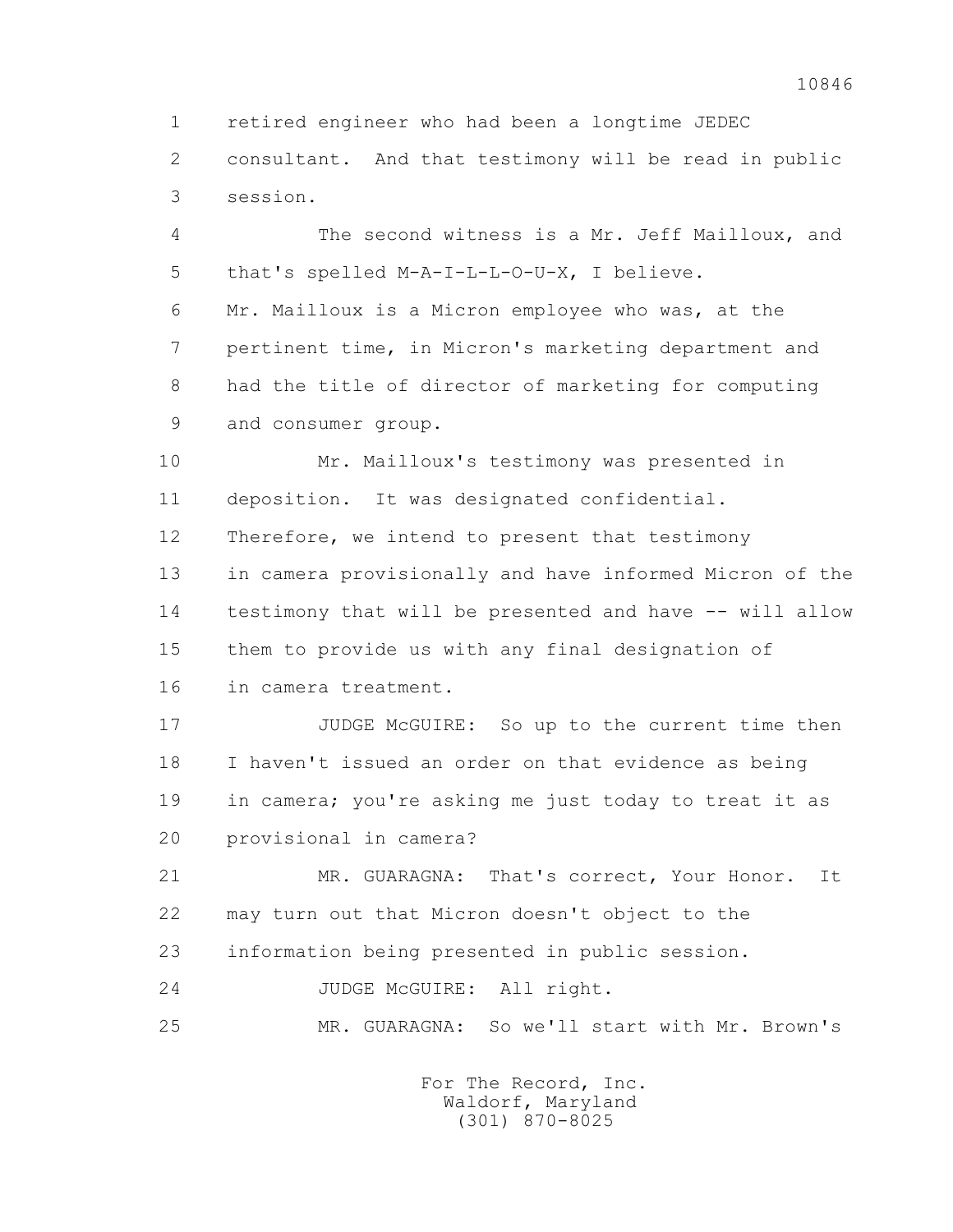1 deposition.

2 1f I may approach, Your Honor? 3 JUDGE McGUIRE: Yes. 4 MR. GUARAGNA: Your Honor, the first 5 designation is from Mr. Brown's April 5, 2001 6 deposition, and we'll be reading one excerpt starting 7 at page 80, line 17. And it will go from page 80, 8 line 17 to page 81, line 14. 9 (Whereupon, the transcript cites were read into 10 the record in open court.) 11 MR. GUARAGNA: Your Honor, that concludes the 12 designations from Mr. Brown's April 5, 2001 13 deposition. 14 JUDGE McGUIRE: All right. 15 MR. GUARAGNA: The next group of designations 16 will be from Mr. Brown's January 22, 2003 deposition 17 given in this matter. 18 The first designation will be page 5, lines 9 19 through 18. 20 (Whereupon, the transcript cites were read into 21 the record in open court.) 22 MR. GUARAGNA: The next designation will be on 23 page 10 starting on line 17 through page 11, line 9. 24 (Whereupon, the transcript cites were read into 25 the record in open court.)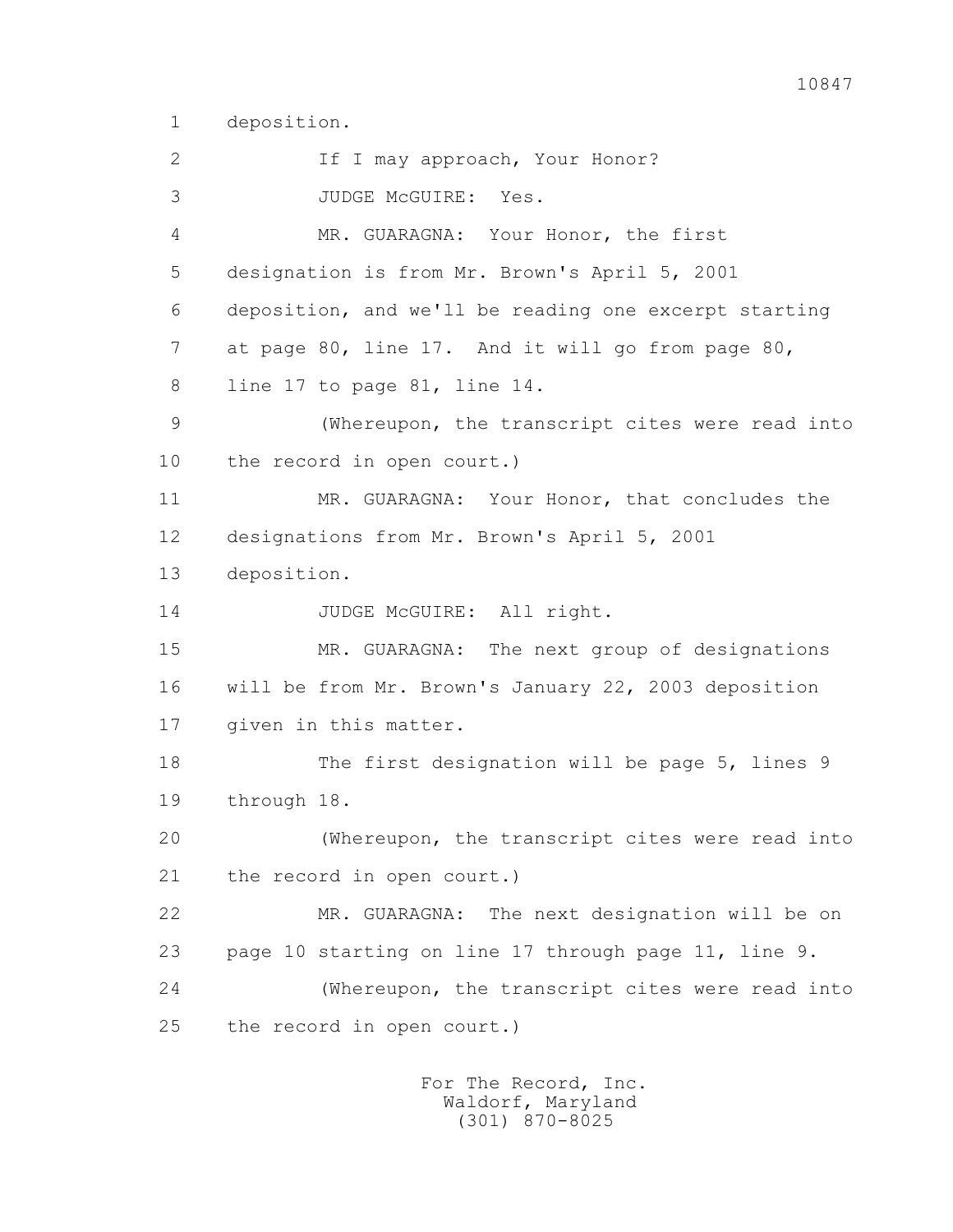1 MR. GUARAGNA: The next designation continues 2 at the bottom of page 11, line 24 through page 12, 3 line 2. 4 (Whereupon, the transcript cites were read into 5 the record in open court.) 6 MR. GUARAGNA: The next designation will be on 7 page 48, lines 17 through 23. 8 (Whereupon, the transcript cites were read into 9 the record in open court.) 10 MR. GUARAGNA: Moving over to page 56, lines 7 11 through 24. 12 (Whereupon, the transcript cites were read into 13 the record in open court.) 14 MR. GUARAGNA: The next designation is on 15 page 63, lines 16 through 20. 16 (Whereupon, the transcript cites were read into 17 the record in open court.) 18 MR. GUARAGNA: And for the record, that was 19 page 63, lines 22 to 23. 20 The next designation will be at page 63, 21 line 25 through 64, line 3. 22 (Whereupon, the transcript cites were read into 23 the record in open court.) 24 MR. GUARAGNA: Your Honor, that concludes the 25 designations for Mr. Reese Brown.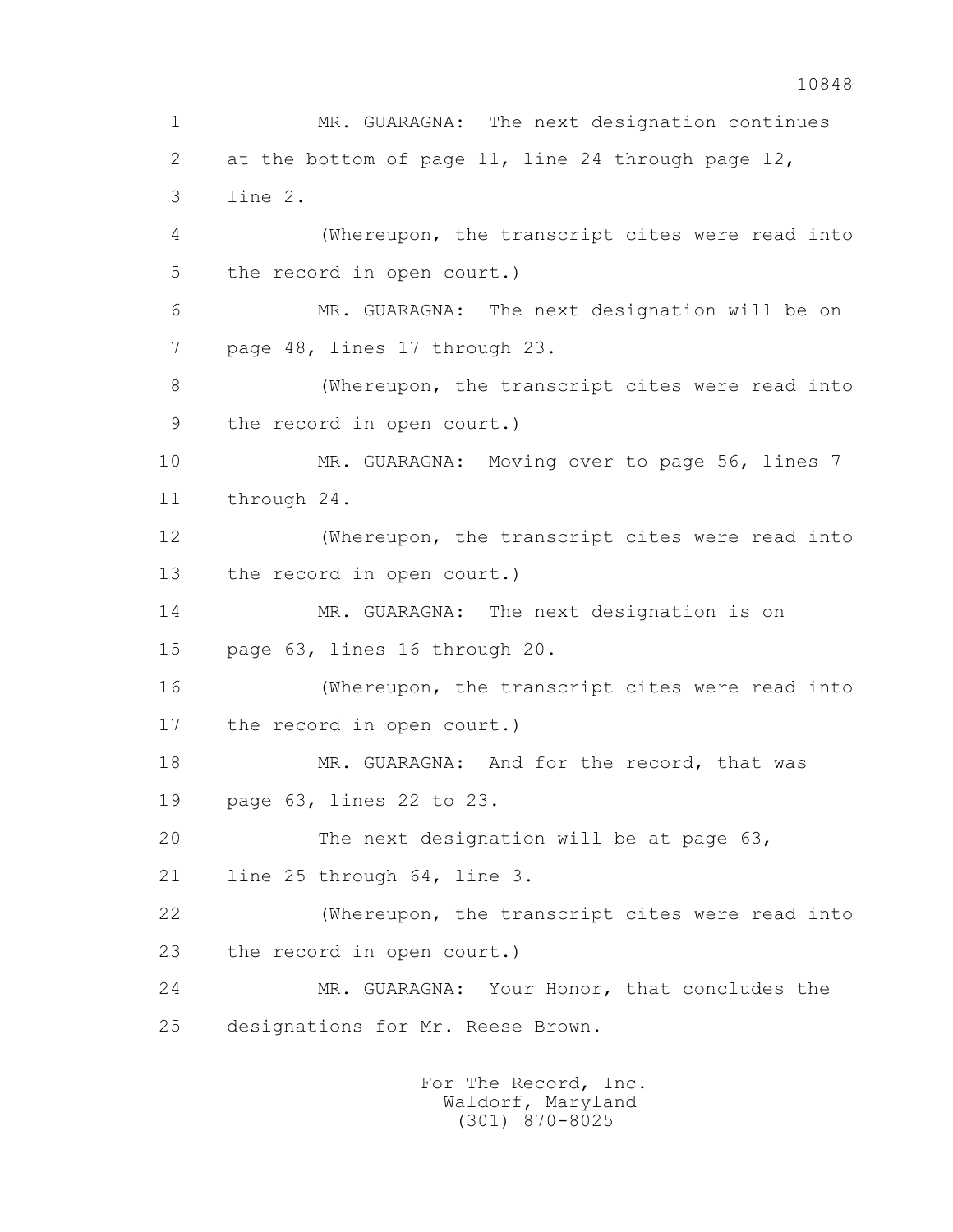1 If I could have just a moment to confer with 2 opposing counsel? 3 JUDGE McGUIRE: Sure. 4 (Pause in the proceedings.) 5 MR. GUARAGNA: May I approach, Your Honor? 6 JUDGE McGUIRE: Yes. 7 MR. GUARAGNA: Your Honor, what I've handed up 8 are copies of Mr. Mailloux's April 5, 2001 deposition 9 and April 6, 2001 deposition. 10 I've also handed up a binder which contains 11 several exhibits that were referred to in 12 Mr. Mailloux's depositions. Those exhibits are tabbed 13 by the deposition exhibit number and they also have the 14 trial exhibit number. All of those exhibits that are 15 in the binder have been admitted in this matter. 16 JUDGE McGUIRE: All right. Thank you. 17 MR. GUARAGNA: And before we begin, 18 Your Honor, this portion will be provisionally 19 in camera. 20 JUDGE McGUIRE: Okay. Is there anyone other 21 than the two individuals who are now vacating that -- 22 how about you, ma'am? 23 Okay. We'll advise you when we're back in the 24 public session. 25 To the court reporter then we are now in For The Record, Inc.

 Waldorf, Maryland (301) 870-8025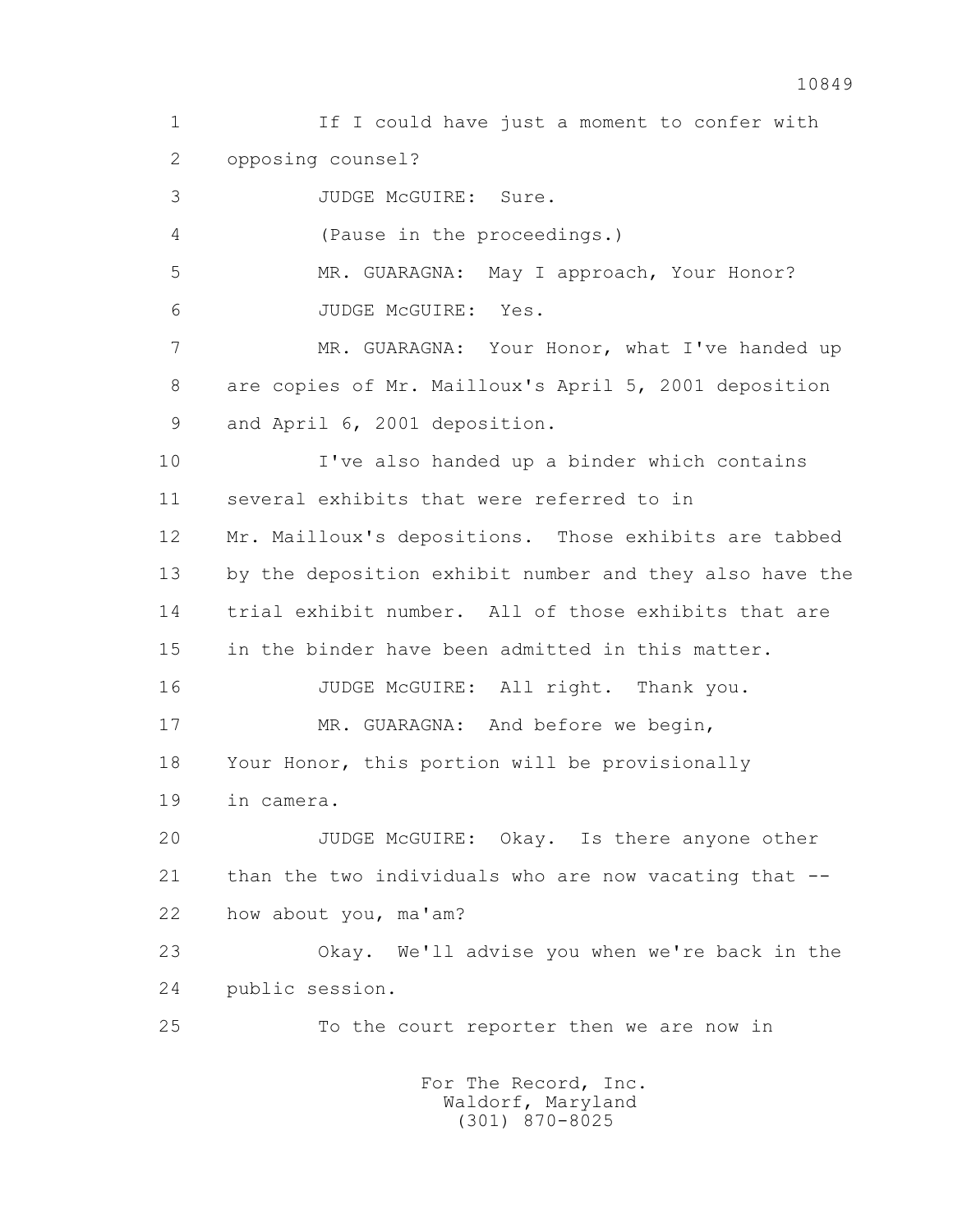1 in camera session.

 2 (The in camera testimony continued in 3 Volume 51, Part 2, Pages 10891 through 10909, then 4 resumed as follows.) 5 JUDGE McGUIRE: Also talking earlier about the 6 post-hearing briefs on the issue regarding the page 7 limitations, if you don't feel you can reach an 8 accommodation between yourselves, I'll go ahead and at 9 this time after the break determine, you know, the page 10 limit. But you know, I'll give you one more shot to 11 try and come up with something that you both can agree 12 on. 13 All right. We'll take a ten-minute break. 14 (Recess) 15 JUDGE McGUIRE: Mr. Perry? 16 MR. PERRY: On the page limit issue we got 17 closer, but we have not closed the gap. 18 JUDGE McGUIRE: All right. Let me tell you 19 then what I'm going to do on this. 20 I'm sorry. Did you want to be heard on that, 21 Mr. Royall? 22 MR. ROYALL: I'd just like Your Honor to have 23 the benefit of knowing where we were, if that's all 24 right. 25 As you may recall or may have heard, our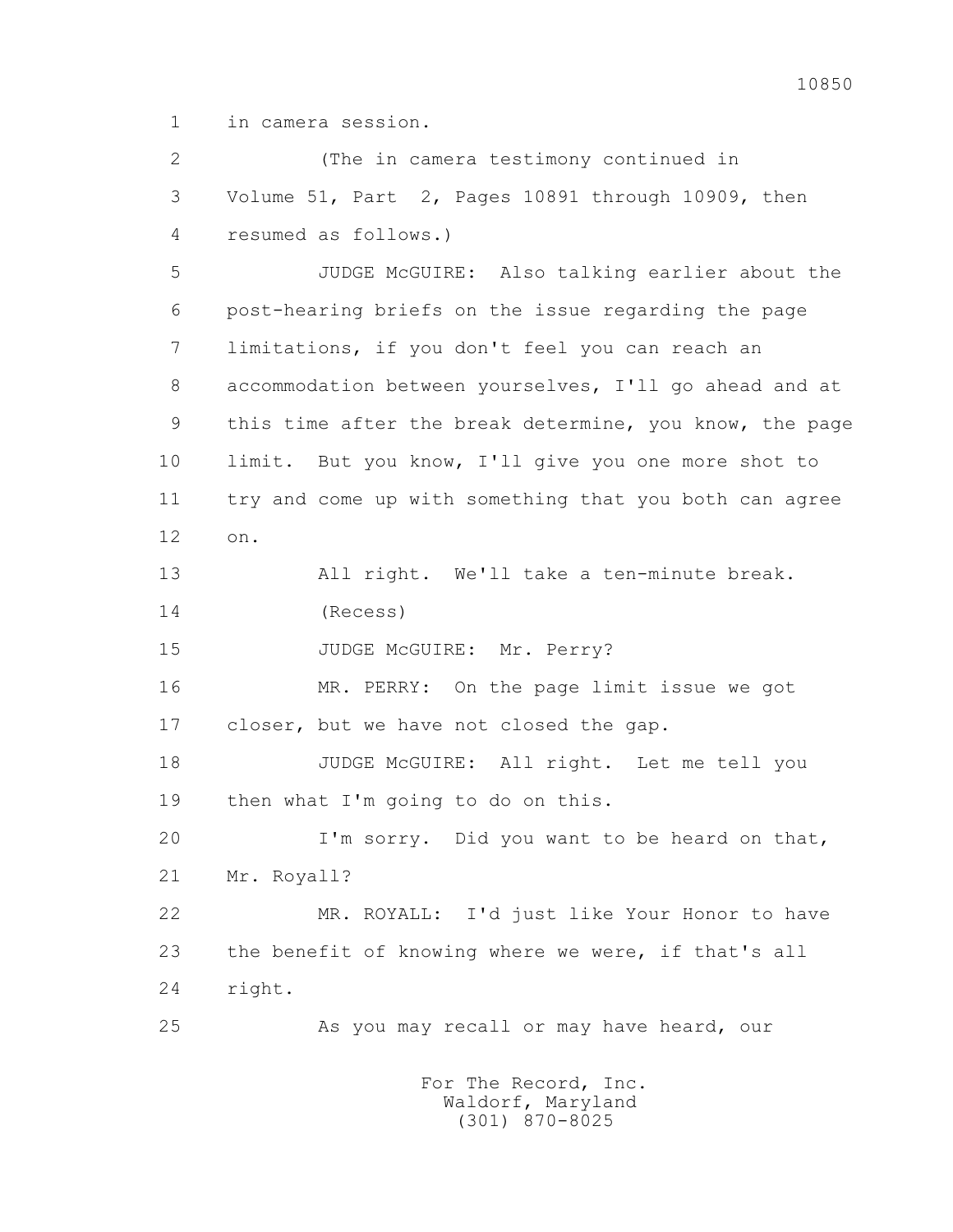1 initial view was that unless Your Honor had indicated 2 to us before we said anything, we didn't know whether 3 there should be page limits. Then subsequently to 4 that we suggested a number north of 200 for the 5 initial briefs and slightly north of 100 for the 6 rebuttals, not that we would need it, but we didn't 7 want to get into an extreme size concern. Where we 8 have come down after conferring is 150 is what we have 9 proposed for the opening briefs and 100 for the 10 rebuttal.

 12 MR. ROYALL: That's now where we're -- we're 13 substantially lower than we were before. Understanding 14 both your concerns and also just in seeking to reach an 15 agreement, that's what we've proposed.

11 JUDGE McGUIRE: Now, that's your proposal.

16 JUDGE McGUIRE: And then, Mr. Perry, where are 17 you on this now?

 18 MR. PERRY: As our last and best offer we were 19 at 125 and 75. It doesn't seem like we're very far 20 apart. Sometimes people get stuck.

 21 JUDGE McGUIRE: Then what we're going to do is 22 just split the difference. Let's make it 140 on 23 opening and 85 on reply. Okay?

24 MR. ROYALL: Thank you, Your Honor.

25 JUDGE McGUIRE: Let me take up one more thing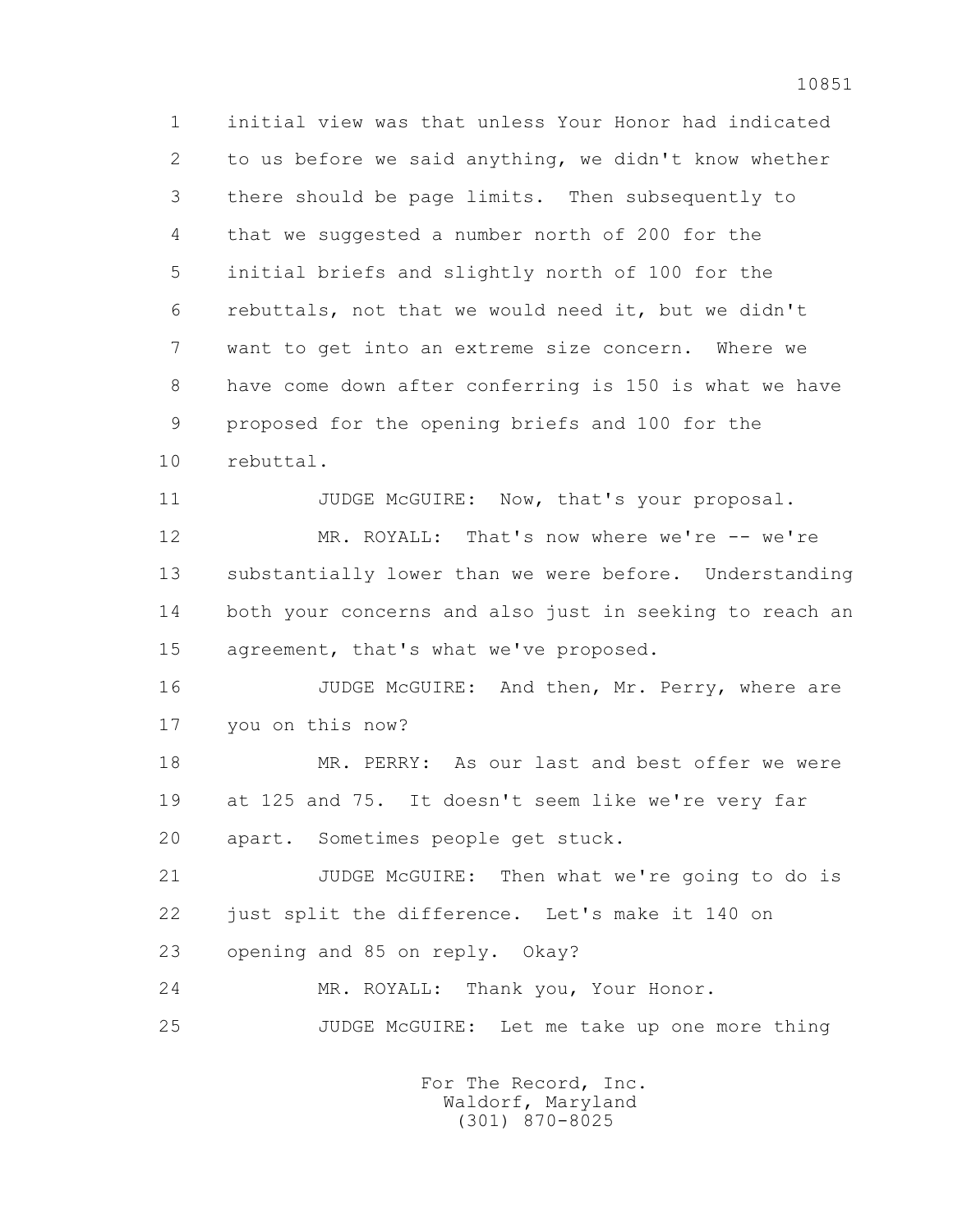1 on this post-hearing issue, and I guess this is a good 2 time.

 3 You all have had a chance I assume to go 4 through the order that I issued a couple weeks ago on 5 the post-hearing briefing, actually more than that, 6 about four, three or four. Are there any other issues 7 involved in that order that either side cares to take 8 up at this time?

 9 MR. PERRY: Your Honor, there aren't any others 10 that I can recall that we talked about with complaint 11 counsel. I looked at it this weekend, and while 12 there's some issues that I think we would just need to 13 make sure we both have the same understanding on, minor 14 technical issues as to what we are doing, I didn't 15 think those were anything we needed to bring to your 16 attention.

17 JUDGE McGUIRE: Okay. If something comes up 18 between now and Friday on that, I'll give you a chance 19 to discuss it.

 20 MR. PERRY: There was one example which was it 21 wasn't clear whether Your Honor needed our exhibits 22 that we cite in our opening briefs before briefing is 23 completed.

 24 In other words, did you want, to the extent 25 possible, a nonduplicate set at the close of all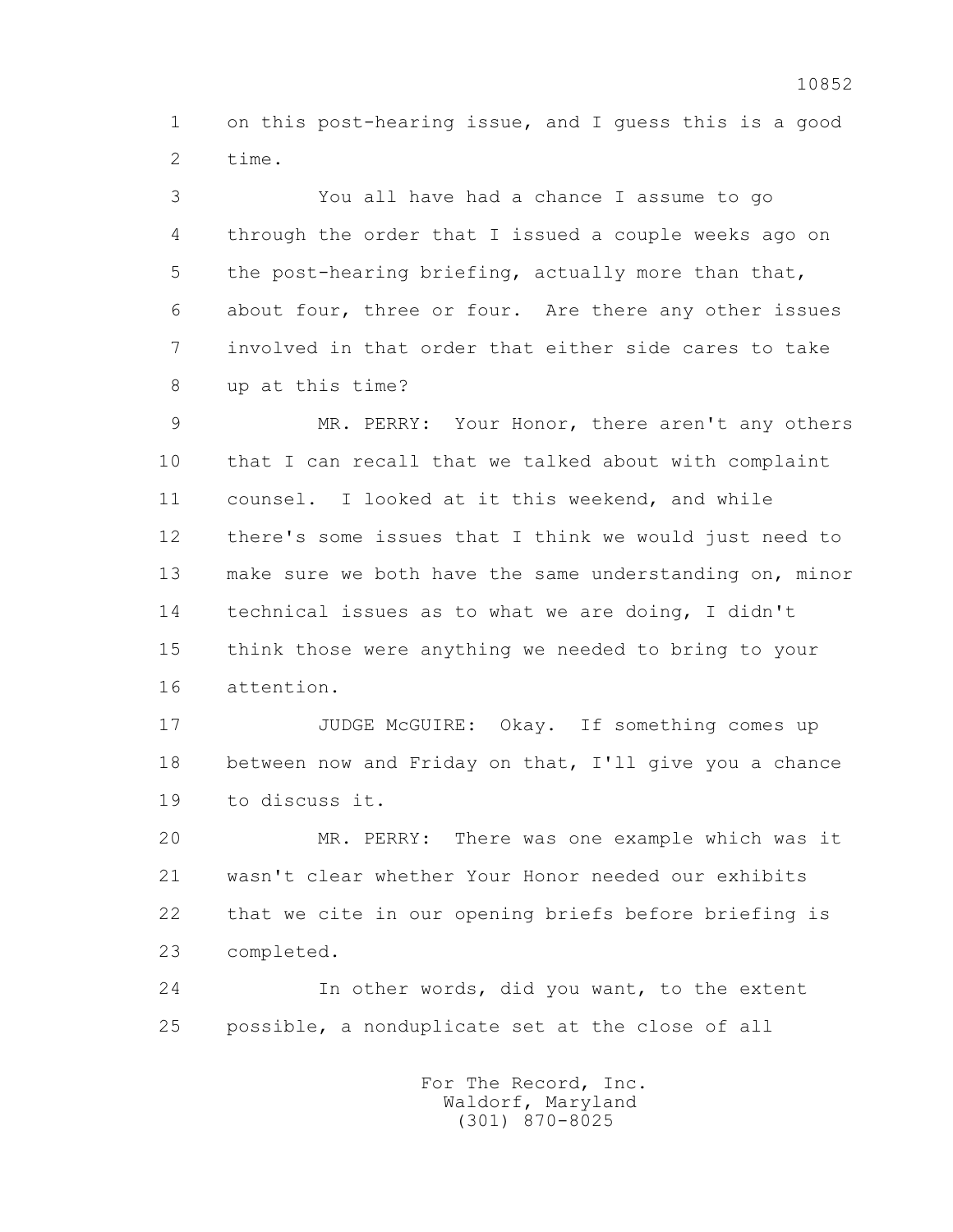1 briefing and then not have to have exhibits coming in 2 piecemeal or --

 3 JUDGE McGUIRE: I would rather they all come in 4 at once. And that's a good question.

 5 On Friday, I'm going to have to decide what 6 we're going to do with all the volumes. I assume that 7 not all of these have been entered into the record. Is 8 that correct?

 9 MR. PERRY: That's correct. We can provide you 10 with a set of the RX exhibits that have been entered 11 into evidence before we leave town.

12 JUDGE McGUIRE: Well, the problem that I'm 13 having, I'm currently speaking as to this problem with 14 OED upstairs regarding where these are going to go. 15 We're currently undergoing some office-space issues in 16 the ALJ office and we're getting ready to expand some 17 of that space, but for the time being, I'm not sure 18 I've got the room to put all of these volumes in our 19 conference room in the ALJ office.

 20 So I have to get that I think resolved here 21 with the FTC as to where we're going to store these 22 volumes.

23 Are you saying, Mr. Perry, that after the 24 parties file their opening briefs that they also 25 provide copies of the exhibits that support their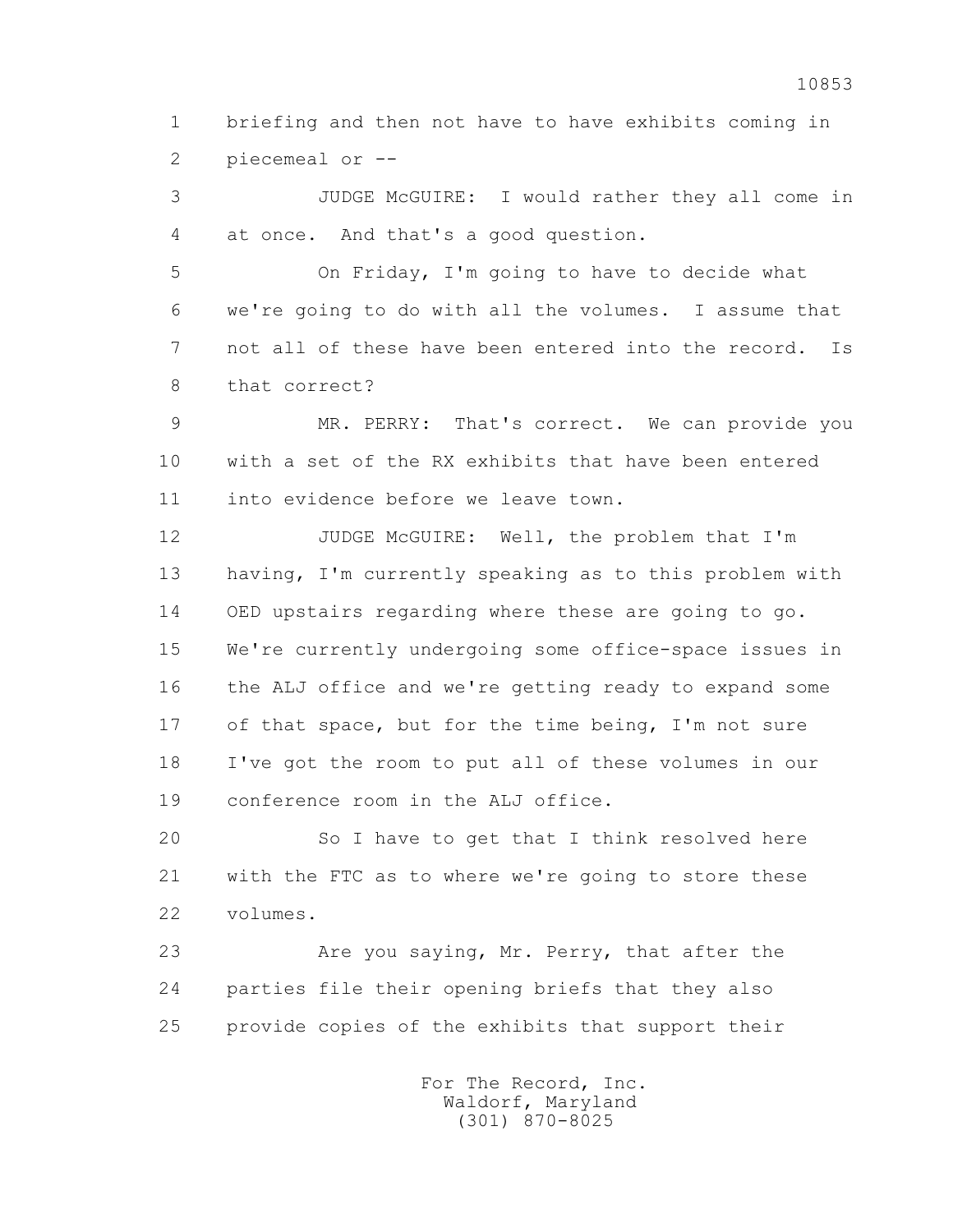1 arguments in opening briefs so I can get a head start 2 on them?

 3 MR. PERRY: Well, if Your Honor wanted to be 4 able to look at them to review the proposed findings 5 before the replies came in, we would need to do that 6 because it wasn't our intention to leave all this stuff 7 here. 8 JUDGE McGUIRE: Right. 9 MR. PERRY: But I did -- but I was worried 10 that it was not clear from the order whether you 11 wanted that or whether you wanted it all coming in at 12 once. 13 JUDGE McGUIRE: To be honest, I hadn't even 14 contemplated how to do that and at some point I was 15 going to have a conversation as we're having now to try 16 to get these things ironed out. 17 MR. PERRY: Maybe it would be best if we tried 18 to work out a joint proposal to you. 19 JUDGE McGUIRE: That would be helpful. And -- 20 that would be quite helpful. 21 MR. ROYALL: We can discuss it. 22 JUDGE McGUIRE: I'm pretty open on this, 23 whatever is going to help the parties. And you're 24 going to have -- after you file your opening briefs, 25 how much time did I give you for your reply? Three

> For The Record, Inc. Waldorf, Maryland (301) 870-8025

10854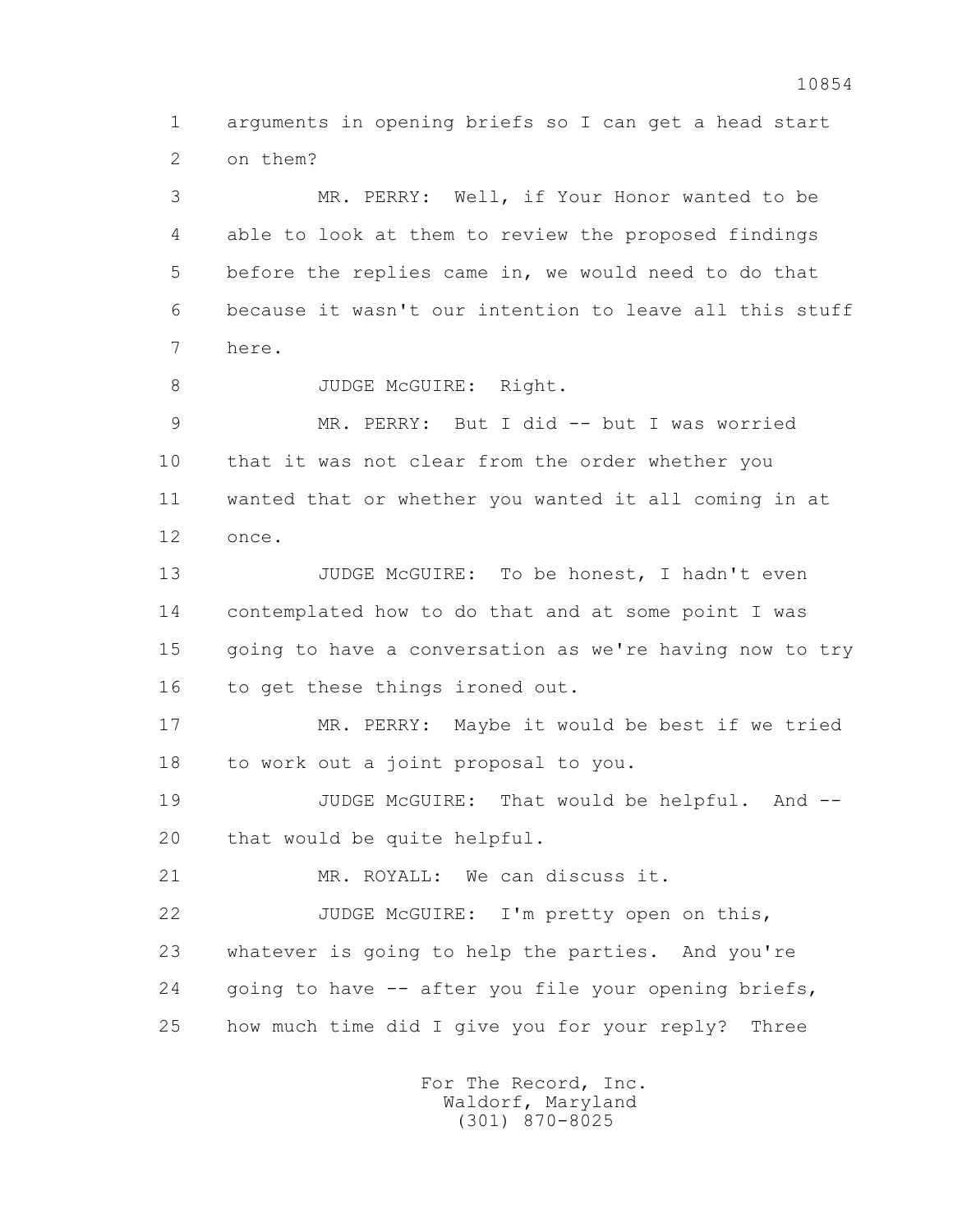1 weeks?

2 MR. PERRY: Three weeks.

 3 JUDGE McGUIRE: So I imagine we're going to be 4 pretty tied up during that time going through your 5 proposed findings in a broad context. I'm not so sure 6 how much time I'm going to have to be checking out all 7 the citations at that point, so it's possible there is 8 no great urgency at the filing of your opening briefs 9 that you also offer me copies of hard-copy evidence.

 10 But you all talk and see what you can come up 11 with, and I'm certainly open to any ideas you might 12 have, and we'll get this thing taken care of by Friday 13 when we -- anything else about the post-hearing 14 briefing?

 15 There is one more thing that I want to talk 16 about in that I'm sure it's going to be a part and 17 parcel of each party's briefs.

 18 But I would like the parties to clearly advise 19 the court in its briefing regarding what legal effect 20 should the Court of Appeals opinion in Infineon have on 21 any of the issues in this case, both issues of fact and 22 issues of law. And by doing so, please indicate those 23 issues that you feel would otherwise be covered by the 24 court and those issues that are not covered by the 25 Court of Appeals in the case with Infineon.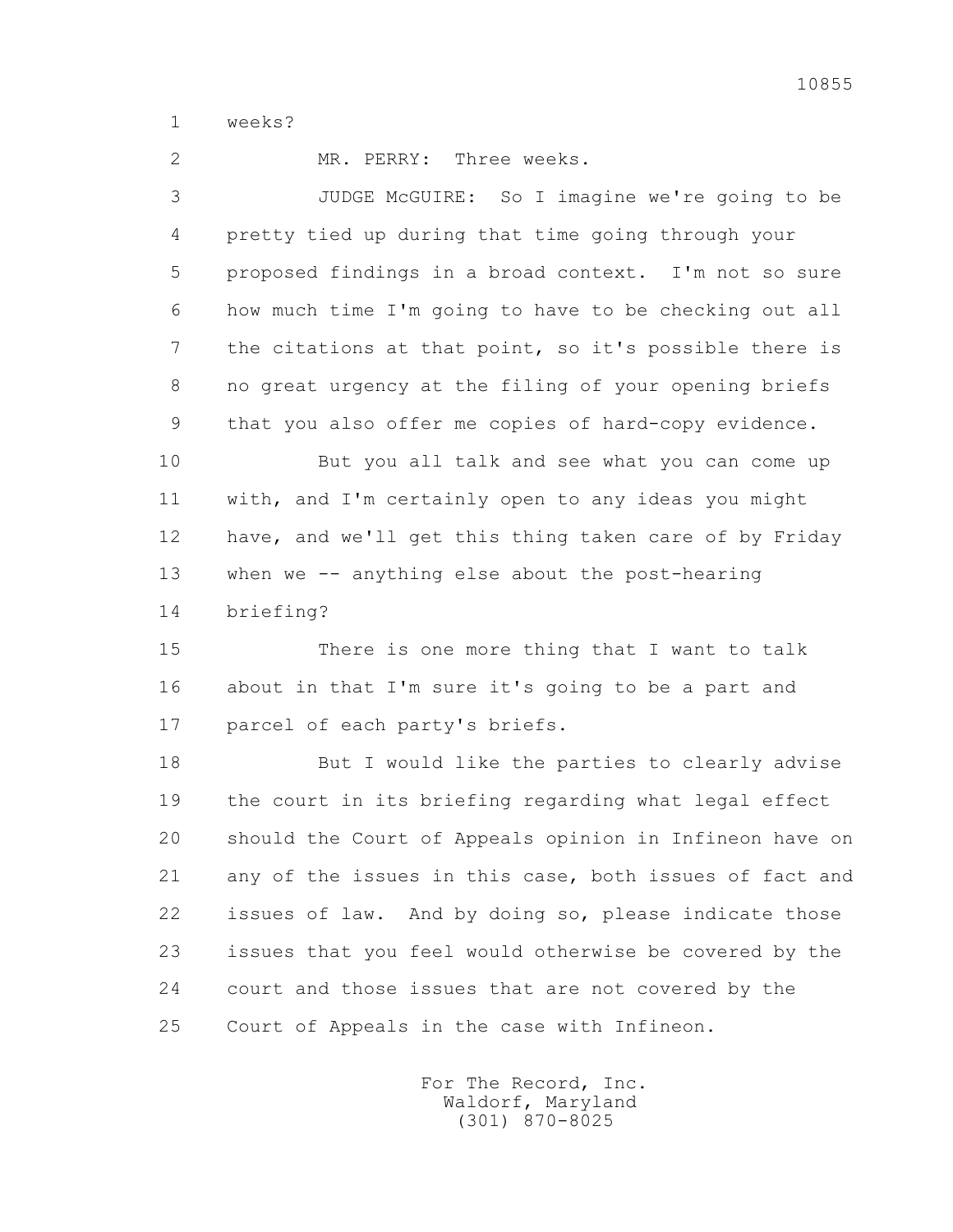1 And I'm sure that was something both sides were 2 going to go into in any event, but it would certainly 3 help the court to see some argument on those issues 4 either way. 5 Any inquiries on that? Anything else on that? 6 Okay. Let's move on then to the current 7 motion regarding the complaint counsel's rebuttal 8 case. 9 How do you want to take those up? You know, 10 it's your motion, Mr. Perry. 11 MR. PERRY: I guess if Your Honor has had a 12 chance to read it -- 13 JUDGE McGUIRE: I've gone over it. 14 MR. PERRY: -- I could take 30 seconds to 15 summarize. 16 JUDGE McGUIRE: Okay. Go ahead. 17 MR. PERRY: And for me, the key issue is that 18 when we received complaint counsel's list of the 19 particular testimony that they wanted to respond to, we 20 spent the time to find in the transcript the places 21 where complaint counsel had in fact addressed those 22 issues. 23 For example, they asked Terry Lee if the 24 alternatives of fixed burst and fixed latency were 25 acceptable from a cost perspective, and they raised For The Record, Inc. Waldorf, Maryland

(301) 870-8025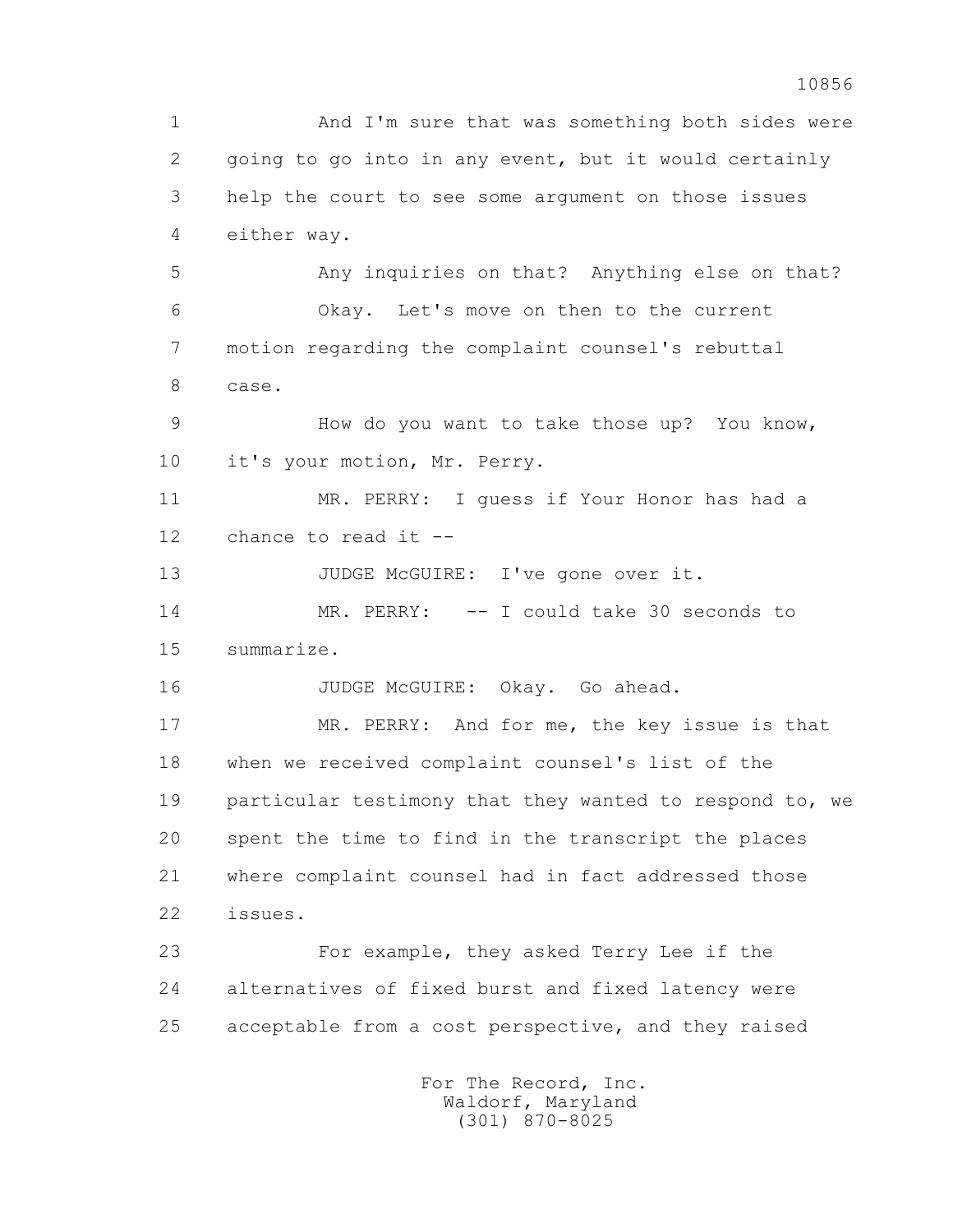1 that on direct in their case in chief, and he answered 2 that question.

 3 So what we did is demonstrate that on each of 4 these issues that they want to bring somebody back and 5 testify about there is evidence in the record on it, 6 which tells us two things. One, that these issues were 7 not new and unexpected, that it's something that they 8 did anticipate they would need to show in order to 9 satisfy their burden of proof on the availability of 10 alternatives, and it's something they did put in some 11 evidence on.

12 12 It is something that we found from the case 13 law that while the court has discretion either way, it 14 is not an abuse of discretion to exclude evidence 15 where the plaintiff has had the opportunity to address 16 the issue in its case in chief, was aware that the 17 issue was in the case, and that rebuttal is not simply 18 an opportunity to bulk up the showing that's been 19 made.

 20 JUDGE McGUIRE: And let me just say that I've 21 done a little homework on this myself and I've tried to 22 look at both the test typically applied in law to 23 rebuttal evidence and I've looked at some of the FTC 24 case precedent.

25 And the FTC case precedent seems to indicate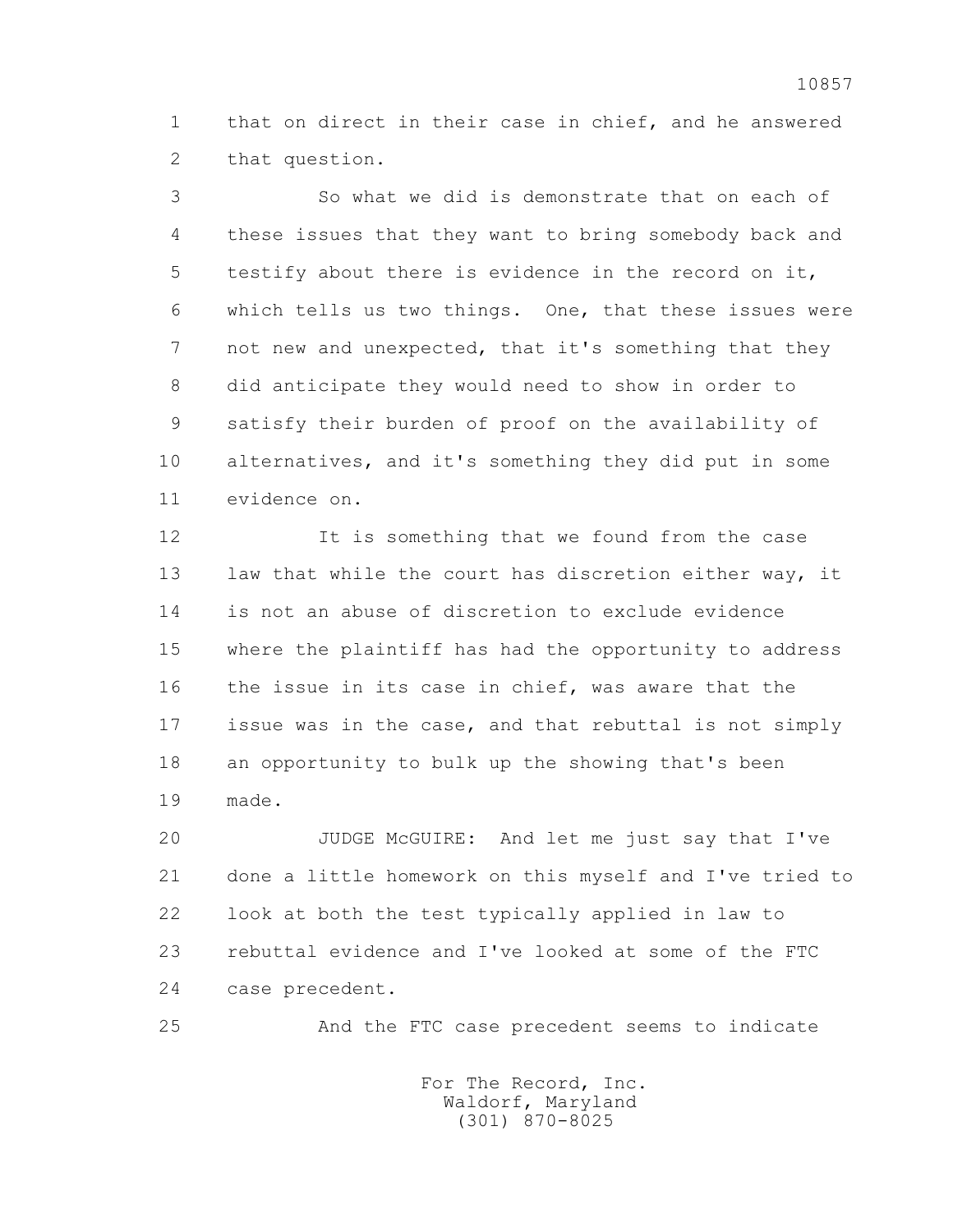1 that the court in exercising its judgment in these 2 matters, apparently the standard that they seem to 3 follow is that such determinations should not be unduly 4 restrictive.

 5 So that's one standard that I want to consider 6 on these issues.

 7 And then I go back and I look at basically what 8 is the law in this area, and it basically from my 9 research says that it's evidence given to explain, 10 repel, counteract or disprove facts given in evidence 11 by the opposing party. And that's from Black's Law 12 Dictionary.

 13 Then I've looked at some of the treatises on 14 evidence, and Wigmore indicates that these are facts 15 that are made and necessary to meet new facts put in by 16 the opponent or to I think discredit witnesses.

 17 And it's my understanding as well that this 18 should also be confined to evidence that, as you've 19 just indicated, Mr. Perry, that is an attempt to merely 20 add testimony or evidence which could have been 21 included in the case in chief.

 22 So those are sort of the tests that I'm going 23 to try to apply here today when we determine how to 24 rule on the pending motion.

25 So what I'd like to do is maybe we could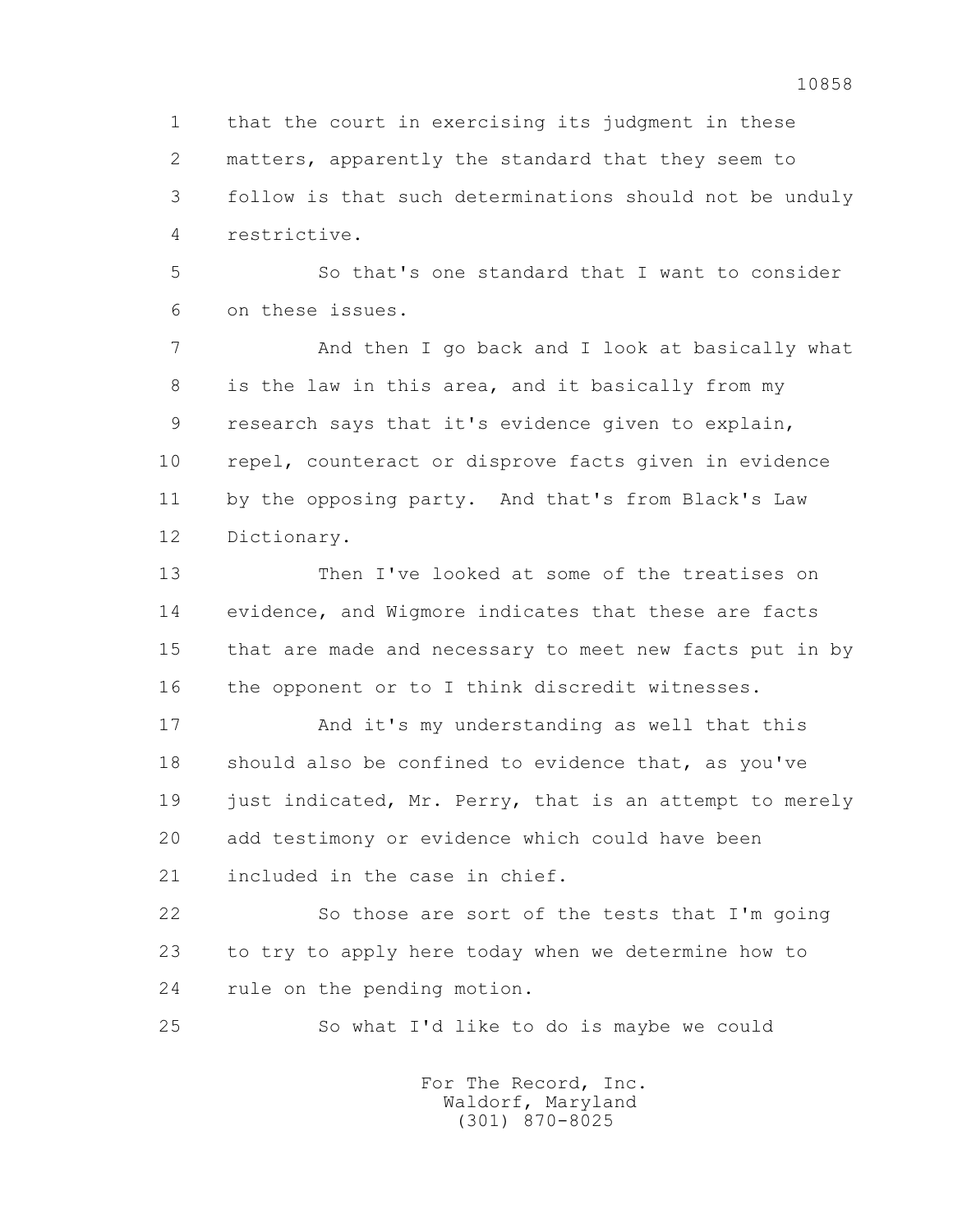1 start -- as I have gone through the motion, it appears 2 there is proposed testimony by complaint counsel from 3 four individuals, and I'd like to start off with 4 Kevin Ryan and I'll give complaint counsel an 5 opportunity to argue in response to the arguments that 6 have come forward as to his testimony on rebuttal by 7 the other side.

8 If you -- whoever wants to do that. 9 Mr. Oliver?

10 MR. OLIVER: Yes. Thank you, Your Honor. 11 I guess I should start by pointing out that we 12 had proposed Kevin Ryan only for a very limited purpose 13 and may not be necessary at all, solely because of 14 certain objections that respondent had raised earlier 15 to the testimony of Mr. Terry Lee with respect to 16 DDR-II.

 17 You recall that DDR-II is an issue that 18 Dr. Soderman raised in his examination as a basis for 19 certain assumptions. We are seeking to rebut that. We 20 would propose to do that with the testimony of 21 Mr. Terry Lee, but if they object to that -- and we 22 believe that Terry Lee has a fully appropriate basis 23 and foundation to testify in that regard, but should 24 they object and should the objection be sustained, then 25 we may offer the testimony of Mr. Ryan.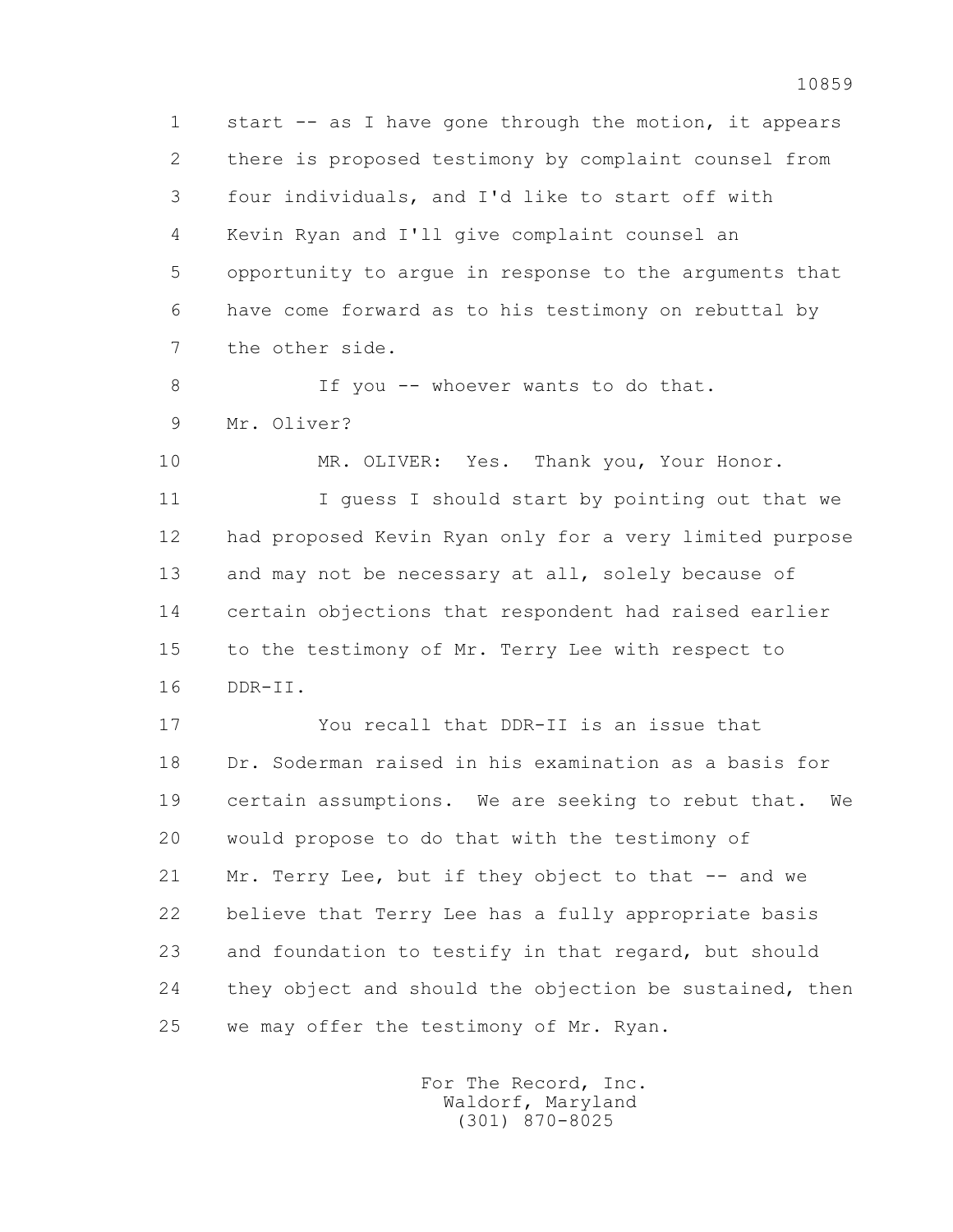1 But in order to put this in context, 2 Your Honor, I could explain more generally what it is 3 we're trying to do in our rebuttal case, why we believe 4 it falls squarely within the precedent that you have 5 outlined.

 6 JUDGE McGUIRE: Okay. Then -- well, obviously 7 they've opposed the proposed testimony by both 8 Kevin Ryan and Terry Lee, so I guess at this point 9 let's take up first then Terry Lee and you can address 10 in response your arguments on their motion against 11 Terry Lee.

 12 MR. OLIVER: Your Honor, if I could put it in 13 perspective, first perhaps by just making a couple of 14 general statements about the rebuttal case.

 15 And I do want to point out that in our rebuttal 16 case we do expect to be rebutting evidence that we 17 could not have anticipated as well as evidence that was 18 anticipated, but I would like the opportunity to 19 explain why we believe the more efficient way of 20 proceeding is to do that.

 21 Taking up first some of the arguments that 22 could not be anticipated, if I could just simply give 23 you a couple of examples.

 24 Dr. Soderman testified that he found 25 electrically blown fuses in only two of fifty data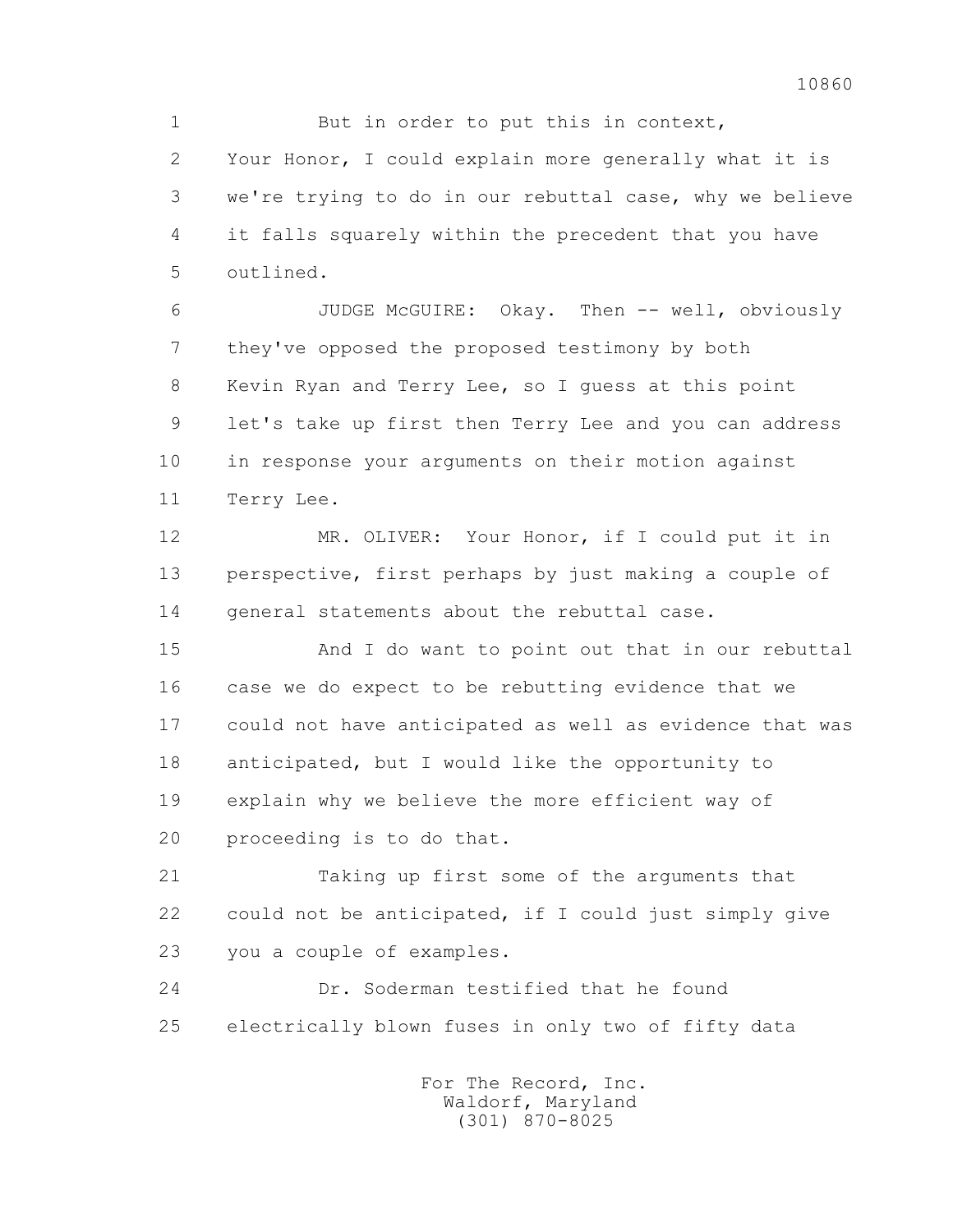1 sheets that he examined. That apparently was work that 2 was done after his deposition. That's the first that 3 we heard of it, at the time of his testimony.

 4 Well, Your Honor, he was looking in the wrong 5 place, and this is an example of one of the things that 6 we want to be able to present some evidence to explain 7 where the evidence actually resides, of where you find 8 evidence.

 9 JUDGE McGUIRE: And it's your proposal then to 10 accomplish that through the testimony of Terry Lee? 11 MR. OLIVER: Yes, Your Honor.

 12 JUDGE McGUIRE: And others or just Terry Lee? 13 MR. OLIVER: Just Terry Lee, Your Honor.

14 JUDGE McGUIRE: Let's just try to keep this to

15 the testimony of Terry Lee.

16 MR. OLIVER: Okay, Your Honor.

 17 JUDGE McGUIRE: Mr. Perry, let's just -- as we 18 go through these arguments, maybe I could hear at this 19 point if you have any response to that as to why you 20 don't agree with the proposition that this evidence 21 would address facts that complaint counsel could not 22 have known or anticipated prior to its case in chief 23 concluding.

 24 MR. PERRY: Mr. Soderman testified at his 25 deposition that he was not aware of any company that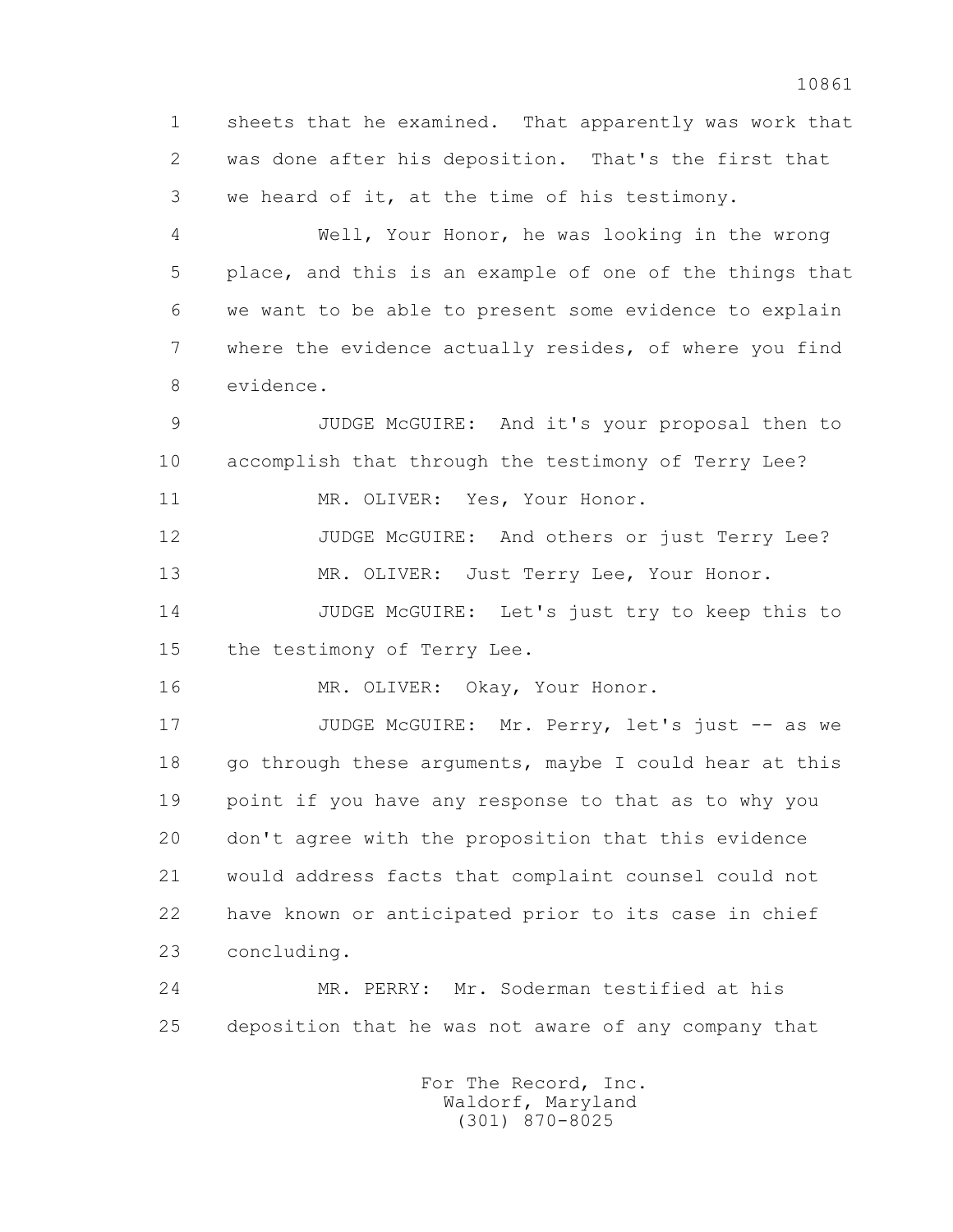1 does incorporate electrically blown fuses in commodity 2 memory products except perhaps Micron did it for a 3 while.

 4 So that was one out of the universe, and if he 5 came in and said, well, now it's two out of fifty, that 6 seems to be benefiting them. He's gone from one to 7 two.

 8 They certainly knew that he was going to say 9 that he was not aware of companies that did this. 10 Terry Lee was on the stand. He talked about fuses. 11 Mr. Rhoden was on the stand and talked about fuses as 12 being incorporated in products now.

 13 And they could have asked Terry Lee, when he 14 was on the stand, Well, does Micron do it? How many 15 other companies are you aware of that do it?

 16 It's something that they're just trying to now 17 come in and say, well, let's ask a few more questions 18 about the same issue.

 19 JUDGE McGUIRE: Okay. Mr. Oliver, one chance 20 to follow up.

21 MR. OLIVER: Yes, Your Honor.

 22 We did in fact present evidence that Micron 23 uses fuses. We presented evidence that IBM uses fuses. 24 We presented evidence that Infineon uses fuses. 25 What we did not realize was that Dr. Soderman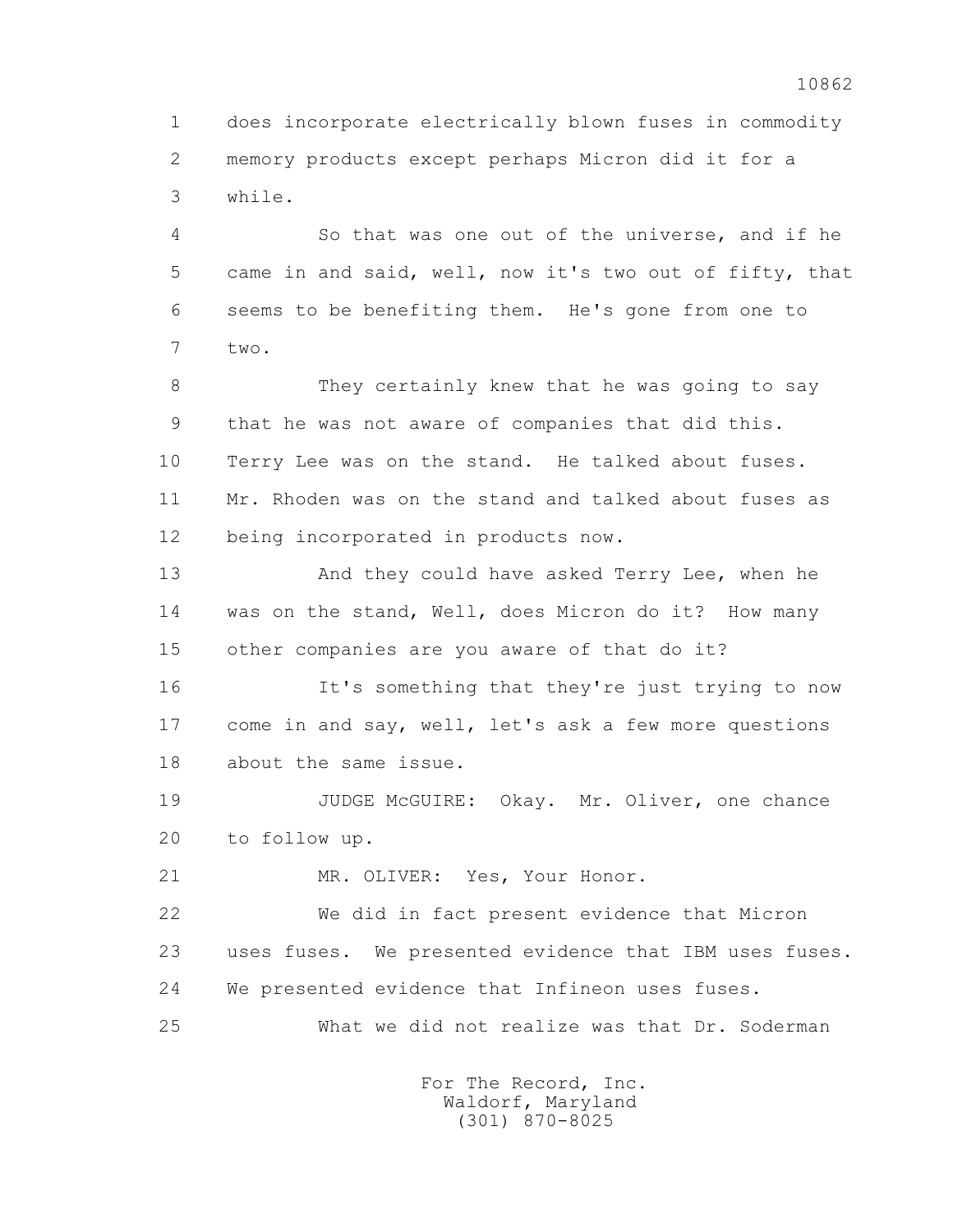1 was going to be coming in and saying he's looking at 2 data sheets, which is the wrong place to look, and you 3 know, again, we're not blaming Dr. Soderman. He's not 4 involved in this. But we do want the opportunity to 5 explain where it is that he should have been looking.

 6 But, Your Honor, perhaps if I could take a step 7 back and just approach this somewhat more generally, 8 because I think, frankly, if we get an argument piece 9 by piece, question by question about whether it was 10 taken up before, we'll spend more time arguing than we 11 will hearing the testimony.

 12 If I could just have a moment to explain why we 13 believe that a rebuttal case for efficiency reasons 14 should not be limited only to questions that could not 15 have been anticipated.

16 Your Honor, first of all, there are many 17 issues in a case that can be anticipated that don't 18 come up.

 19 For example, they had a Professor Janis on 20 their witness list. We could have anticipated his 21 testimony. We could have spent a couple days putting 22 in evidence to rebut his anticipated testimony. Of 23 course it would have been worthless.

 24 Dr. Soderman had an entire argument in his 25 report that he did not testify about.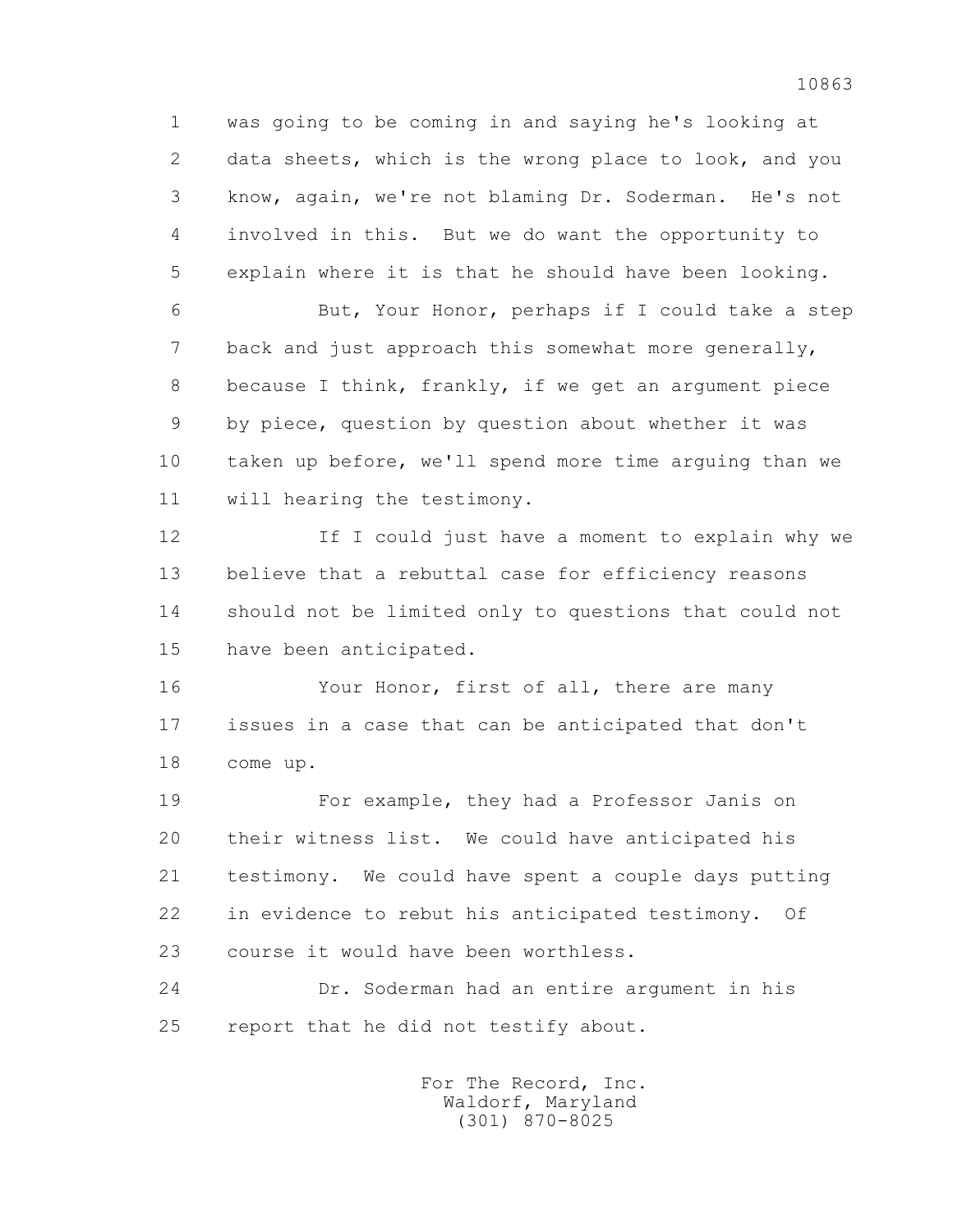1 Respondents had a number of patents that they 2 had discussed previously that they did not raise.

 3 They also did make certain other arguments 4 that, you know, after hearing them we think we don't 5 need to put in any rebuttal evidence.

 6 Frankly, Your Honor, if complaint counsel is 7 forced to anticipate every possible argument in their 8 case in chief and put on rebuttal evidence beforehand, 9 that's going to --

 10 JUDGE McGUIRE: And you're not required to do 11 that. But I think there's FTC case precedent that says 12 you're not required to maintain clairvoyance in that 13 area, and I understand that in that framework.

 14 MR. OLIVER: So Your Honor, what we do plan to 15 do in our rebuttal case is, after having heard their 16 evidence and after being able to focus much more 17 specifically on the items that they have in fact 18 advanced, then we believe there should be rebuttal 19 evidence.

 20 JUDGE McGUIRE: How much time do you intend to 21 spend on Terry Lee in your rebuttal?

 22 MR. OLIVER: We expect that we can complete 23 Terry Lee in half a day. We expect we can complete 24 Professor Jacob in about half a day. In fact, we 25 expect to do both on Thursday. If the -- and then I'll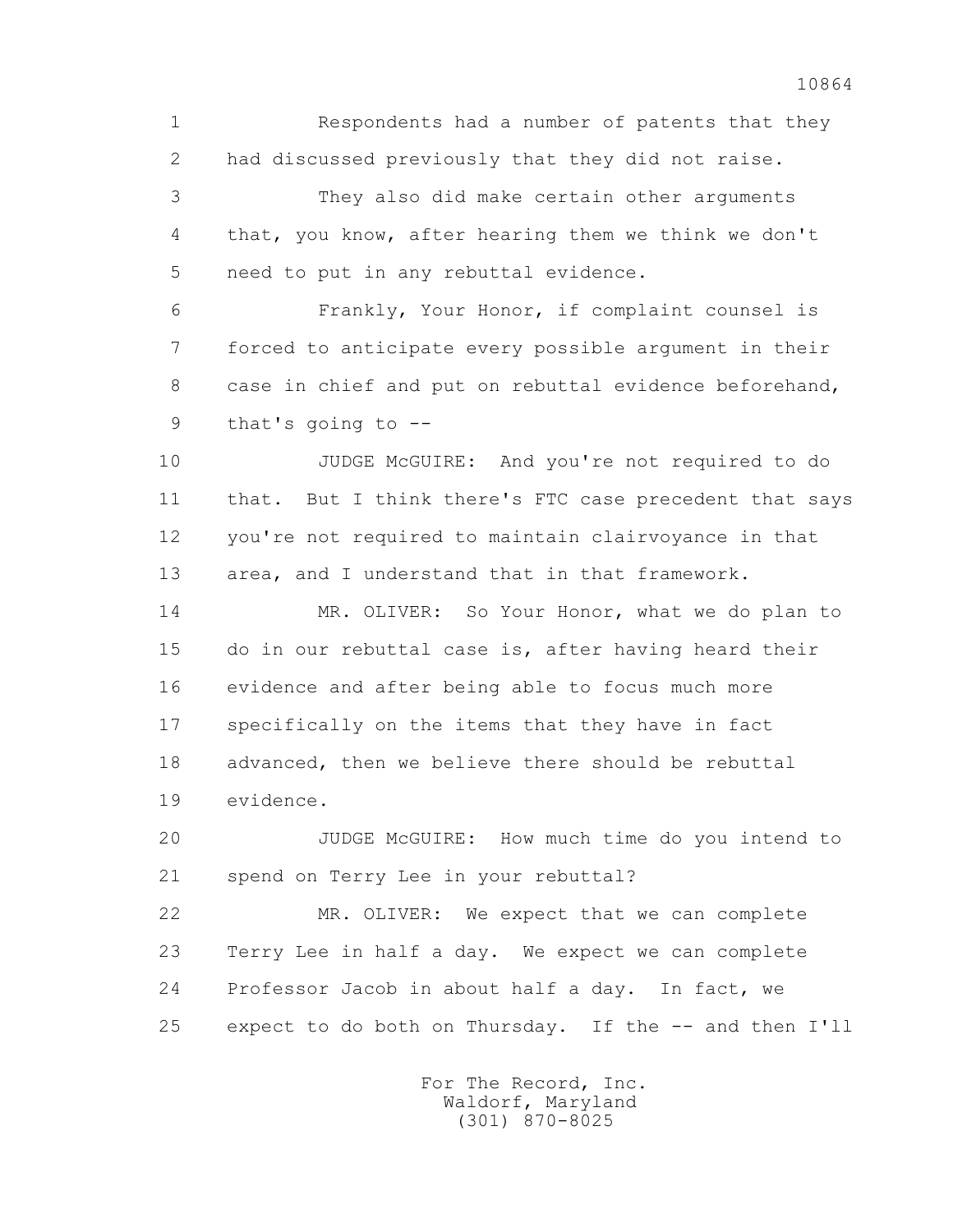1 defer to Mr. Royall with respect to Professor McAfee, 2 who we expect to finish him on Friday.

 3 JUDGE McGUIRE: Okay. Then if I entertain the 4 testimony of Terry Lee, then you're saying that you 5 aren't going to then offer testimony by Kevin Ryan; is 6 that correct?

 7 MR. OLIVER: Your Honor, that depends upon 8 whether respondent objects to certain testimony with 9 respect to the DDR-II standard.

 10 Again, we believe that Terry Lee has adequate 11 foundation and basis to testify, but if his testimony 12 should be precluded, we do want the opportunity to be 13 able to offer testimony by Mr. Kevin Ryan.

 14 JUDGE McGUIRE: Mr. Perry, do you want to 15 comment?

16 It seems to me, though, that the grounds of the 17 respondent's motion regarding Kevin Ryan is that, you 18 know, this individual was never put on your witness 19 list and they really had no notice that he could 20 testify, and so I'm -- if you would address that point, 21 then he'll be out of the equation irrespective of what 22 I do. That's why I was going to take him up first, but 23 then you explained to me why it was an alternative 24 circumstance.

10865

25 MR. OLIVER: I understand, Your Honor.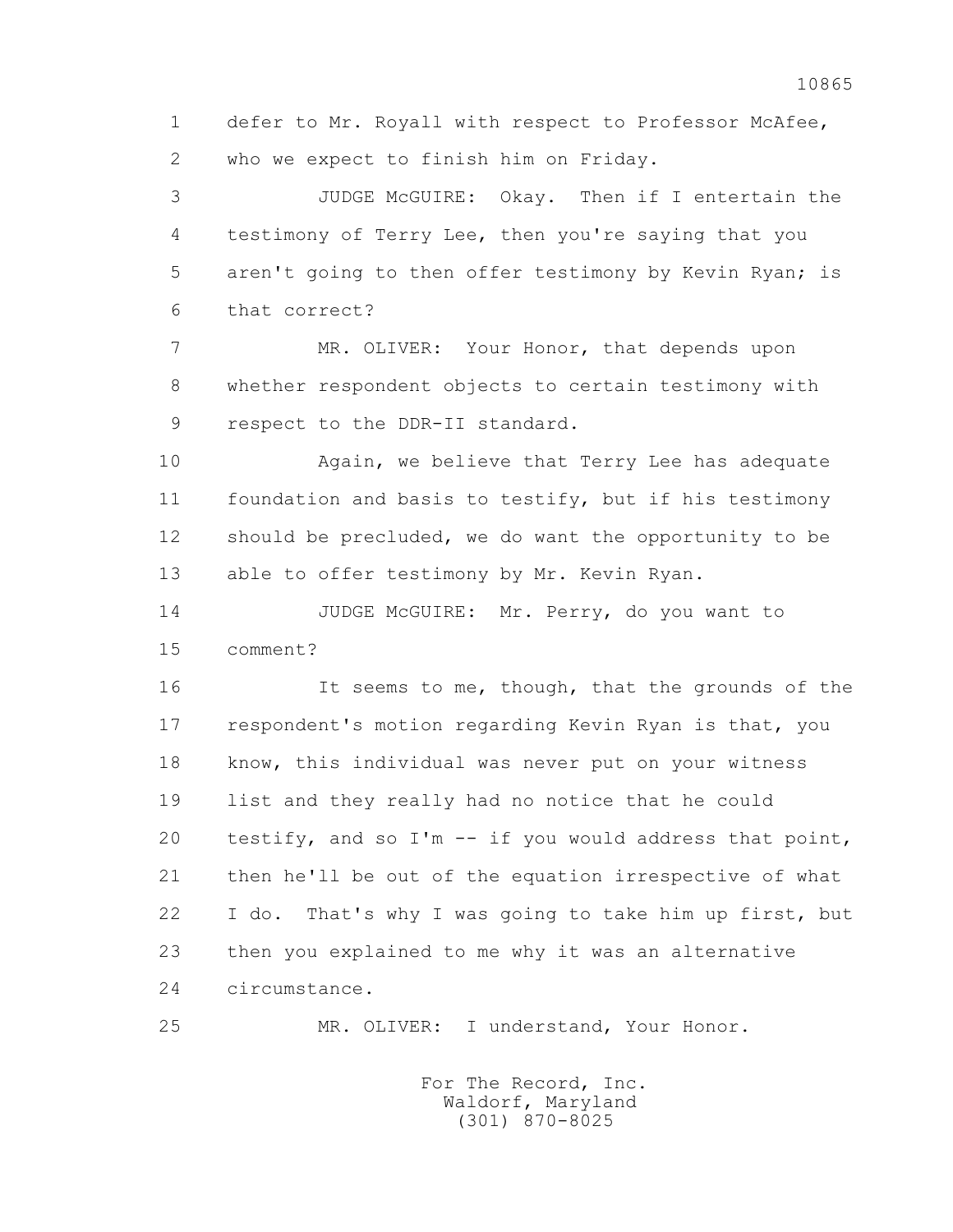1 And the reason that he was not on our witness 2 list is because we do believe that Terry Lee has a 3 perfectly adequate basis and foundation to testify on 4 technology including DDR-II. It was unanticipated that 5 they would raise the objections they did earlier.

 6 In any event, though, Your Honor, there's no 7 prejudice to respondents on this. They had -- they did 8 in fact depose Mr. Ryan in this proceeding. Rambus 9 also deposed Mr. Ryan in the private litigations. 10 They've actually had two depositions of Mr. Ryan.

 11 And in order to call him on one specific 12 narrow topic, Your Honor, we believe causes them no 13 prejudice.

14 JUDGE McGUIRE: All right. Mr. Perry, one more 15 opportunity.

 16 MR. PERRY: We have no way of knowing what this 17 specific narrow topic is that they're concerned Mr. Lee 18 doesn't know enough about to testify. I suspect we 19 didn't go into it in deposition. If it's something 20 about DDR-II, it's probably something that happened 21 after the depositions occurred, and it is not 22 appropriate to bring in brand-new witnesses in rebuttal 23 that haven't been on the witness list.

 24 JUDGE McGUIRE: I'm not going to hear the 25 testimony of Kevin Ryan.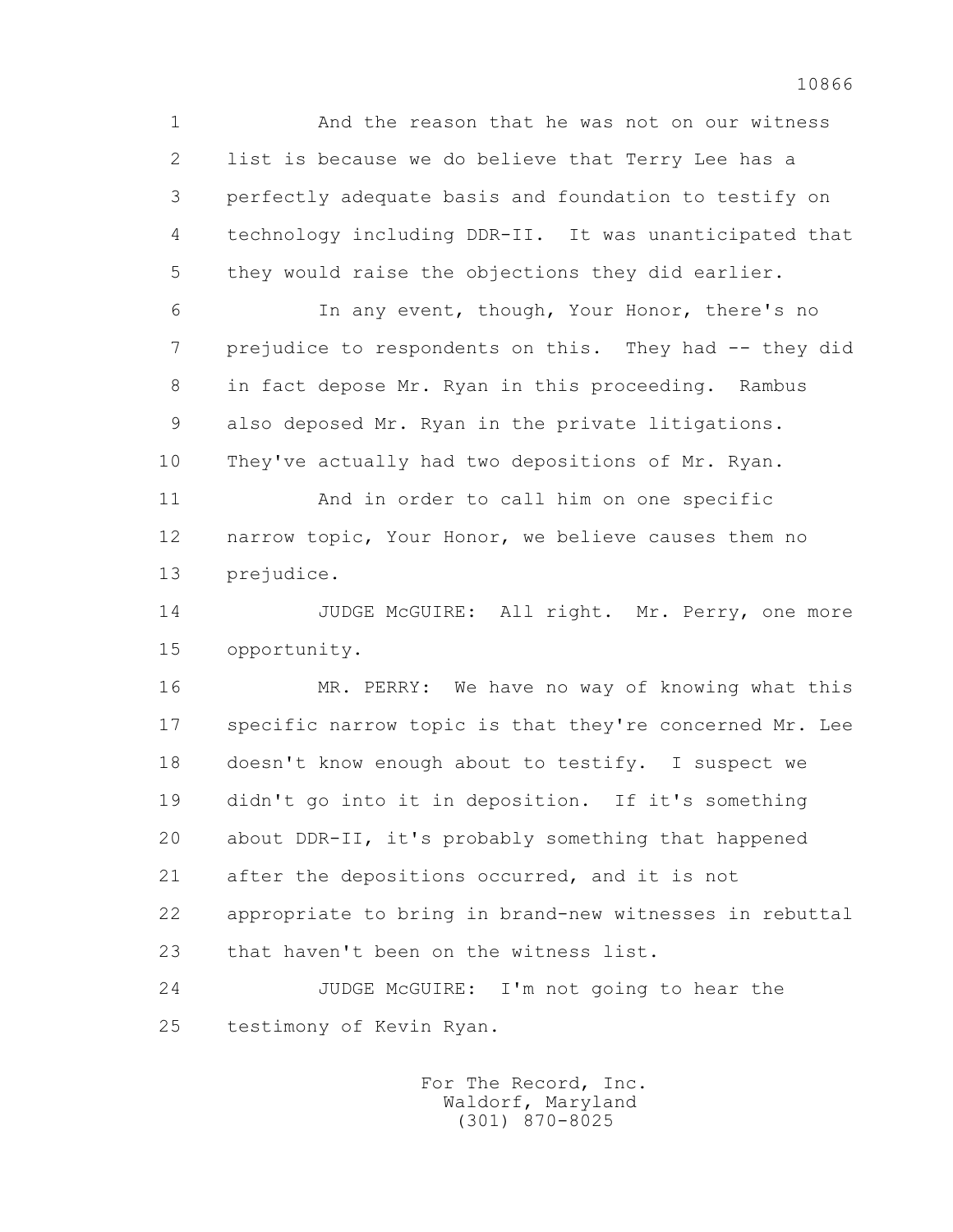1 I will hear, however, the testimony of 2 Terry Lee. And again, it's going to be confined to the 3 areas that you've laid out by page number and line 4 number and those issues that deal with the prior 5 testimony of respondent. Okay? 6 MR. OLIVER: Thank you, Your Honor. 7 JUDGE McGUIRE: Now, we've got two more to deal 8 with here, Professor Jacob and Professor McAfee. 9 So did you have the same opposition to their 10 testimony, Mr. Perry, that you had on the prior two 11 witnesses? 12 MR. PERRY: Yes, Your Honor. 13 We identified particular areas where they did 14 offer, when Dr. Jacob was on the stand, testimony in 15 anticipation of what they knew our experts were going 16 to say. 17 It is not our position that they have to be 18 clairvoyant. It is our position that where they do 19 anticipate the issue and do put material in in their 20 case in chief that it's not time in rebuttal to come 21 back and say let's add some more on when our experts 22 have given exactly what they said they were going to 23 give, because, as Your Honor knows, you've said 24 several times, I'm just going to hear what's in their 25 reports.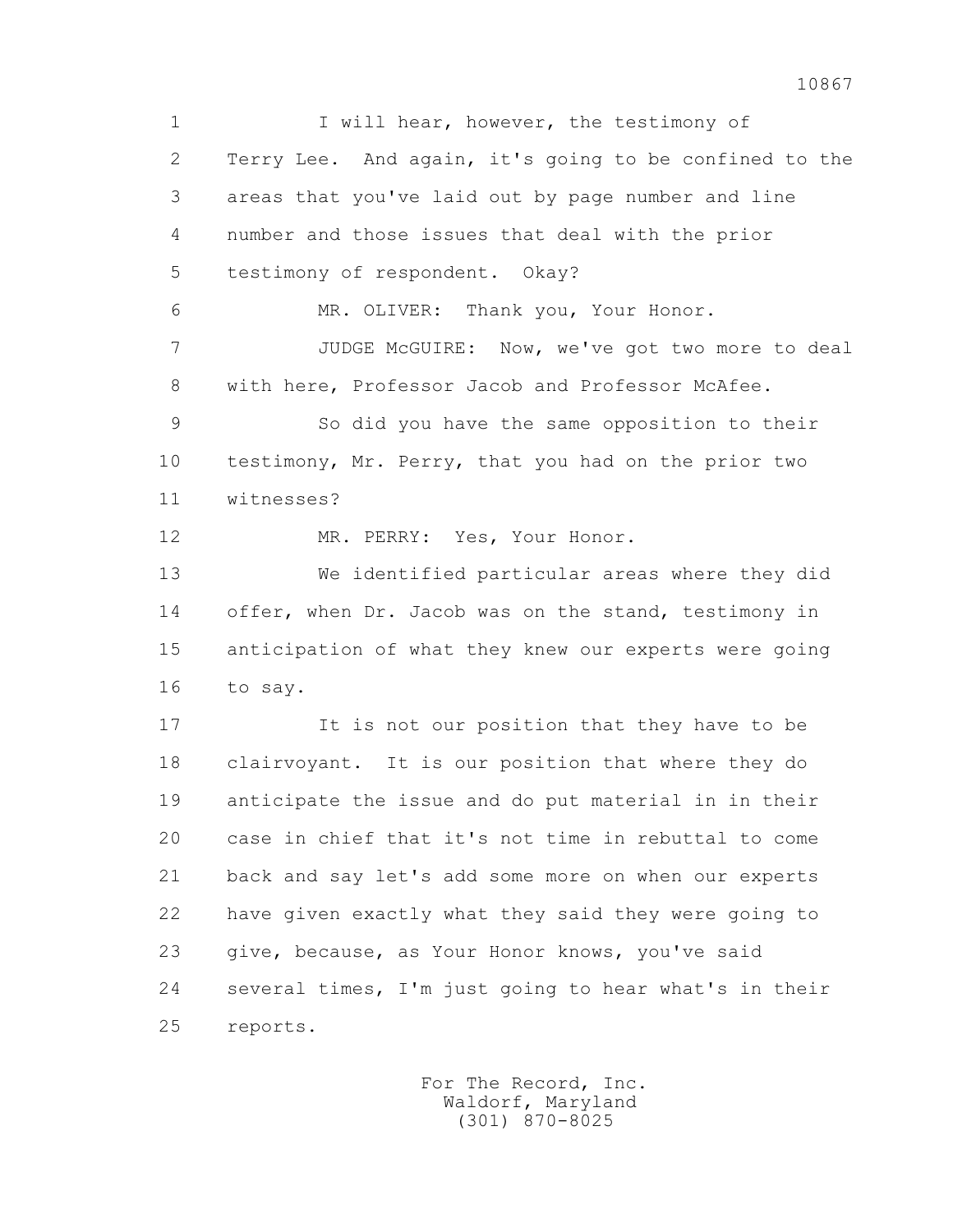1 JUDGE McGUIRE: Right. That's fair. And I 2 certainly agree with that concept.

 3 The issue is as to whether this proposed 4 testimony should have been anticipated in the case in 5 chief, so why don't we talk about that first with 6 respect to Professor Jacob.

7 MR. OLIVER: Yes, Your Honor.

 8 We're caught in somewhat of a quandary here, to 9 be honest. The scheduling order specifically 10 contemplated a report from us, a report from them, and 11 then a rebuttal report in the end from us.

 12 So we've contemplated from the outset that our 13 experts would be testifying in exactly the same manner 14 that our experts would testify in response to what they 15 heard from them.

 16 As you know, Your Honor, expert testimony is 17 limited to what's in the scope of the report. It is 18 virtually a null set to say that an expert can only 19 testify in rebuttal to what's in the report but it's 20 not anticipated. I just don't know how that works, 21 Your Honor.

 22 Again, Your Honor, in the interest of 23 efficiency, rather than having us -- and again looking 24 forward to precedent in other cases, rather than having 25 complaint counsel put on their experts to rebut every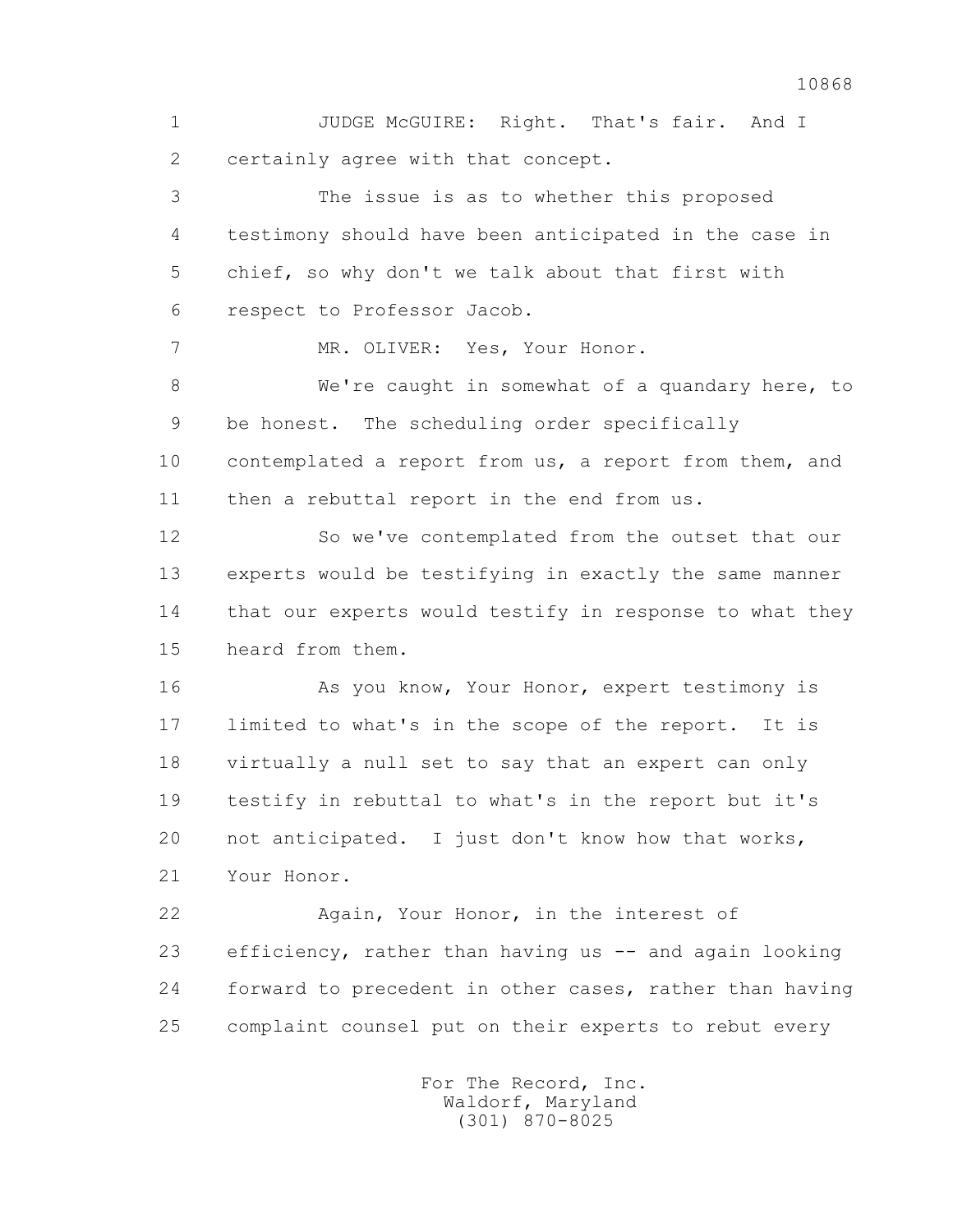1 possible argument that could be made, again, to rebut, 2 you know, Professor Janis who never even appeared, to 3 rebut the argument of Dr. Soderman that he never made, 4 to rebut patents they never raised, it would be grossly 5 inefficient to force complaint counsel to try to rebut 6 everything that they anticipate in advance might come 7 up.

 8 Instead, Your Honor, what we expect to do here 9 is to rebut the specific propositions that they 10 haven't made, and again, if I can just give one 11 example.

 12 Mr. Geilhufe offered certain opinions with 13 respect to fixed burst length. Again, it's the issue 14 that Mr. Perry raised. He testified that upon looking 15 in the specifications and the data sheets he saw that 16 there were three bits of information contained in the 17 mode register and he made the assumption based on what 18 was in the mode register that therefore a certain 19 number of bits would be required in every alternative.

 20 Now, that is precisely the type of focused 21 testimony that we would like to use experts such as 22 Professor Jacob to rebut. And again, what we submit is 23 both more efficient this way and appropriately perfect 24 to do  $-$ 

25 JUDGE McGUIRE: Let me ask -- I believe when we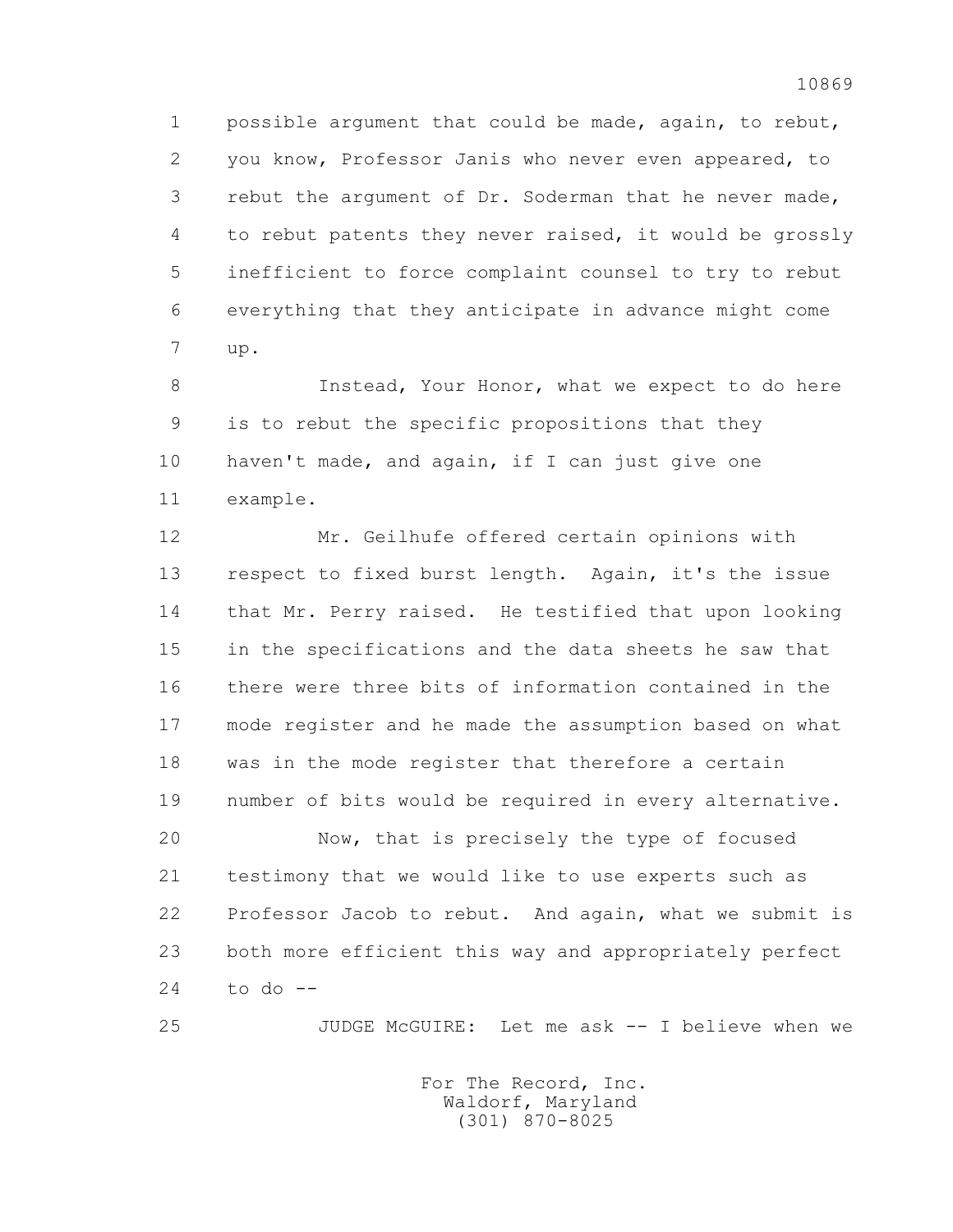1 issued them, the fact that I wanted complaint counsel 2 to cite the page number and the line number regarding 3 any proposed rebuttal testimony, I think there was sort 4 of an understanding that would be hard to do for an 5 expert witness but that those rules would apply to the 6 fact witnesses.

 7 So to the extent that I assumed that hasn't 8 been done for your two experts -- well, I know that -- 9 are the two individuals that are left -- I mean, 10 because they're both experts; right? They were both 11 expert witnesses. That's what I thought.

 12 Have you confined your area of inquiry on these 13 two experts for that by page number and such of the 14 evidence put on by respondent at least as to the issues 15 that you wish to explore on rebuttal?

 16 MR. OLIVER: Yes, Your Honor. Again, the 17 testimony is confined not only to what is in the 18 rebuttal reports but also to the scope of the testimony 19 of the corresponding --

 20 JUDGE McGUIRE: Here's what I'm going to do. 21 I'm going to hear both the testimonies of 22 Professor Jacob and Professor McAfee, but if we get 23 too far afield during the inquiry of these two 24 witnesses on rebuttal, I will entertain any opposition 25 to inquiries by respondent and at that time I will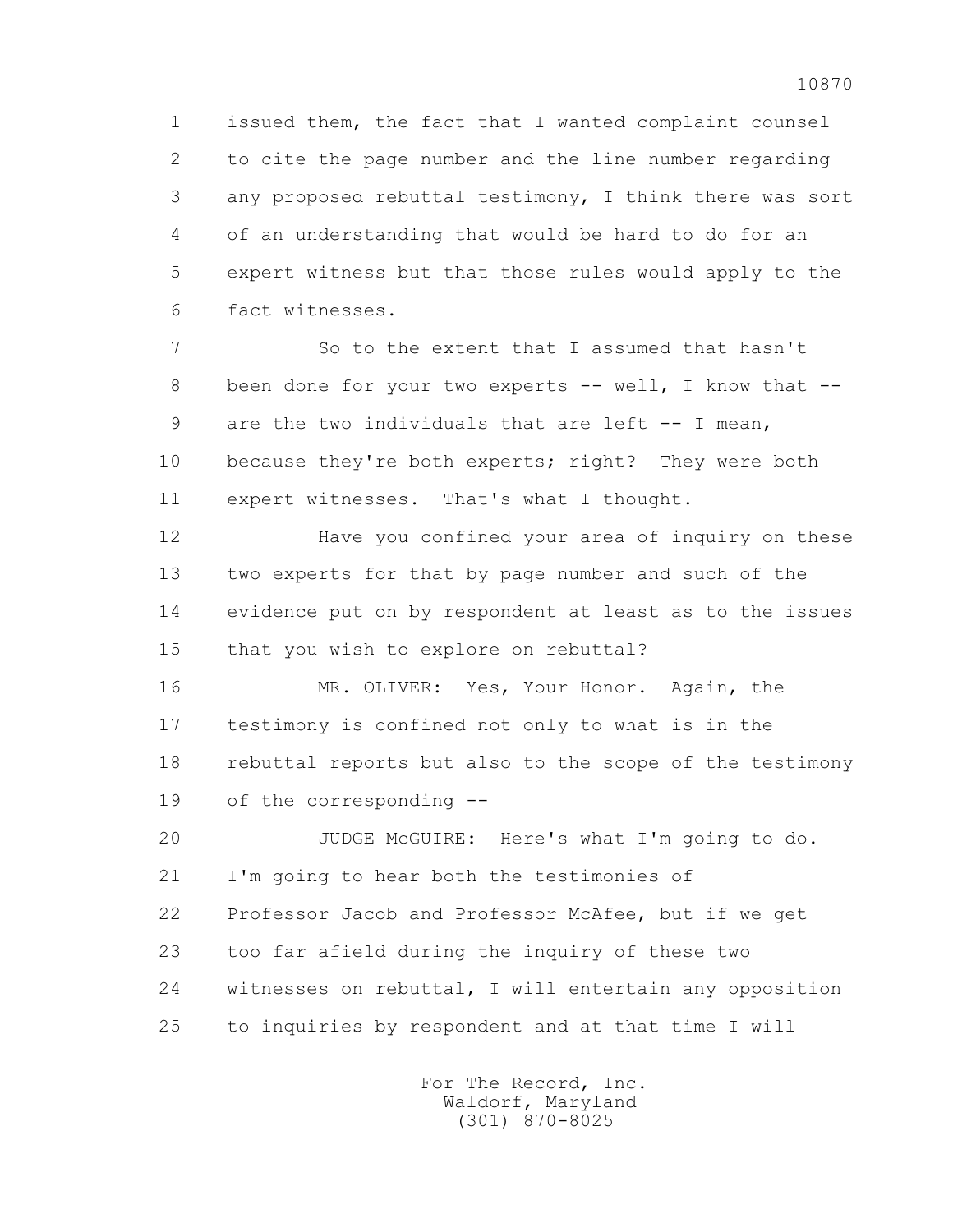1 rule.

 2 So it may behoove complaint counsel to try to 3 tighten up the areas that they wish to inquire into on 4 these two witnesses.

5 MR. ROYALL: Thank you, Your Honor.

 6 Could I just add one thing to what Mr. Oliver 7 said. I'm working with Professor McAfee, and certainly 8 the work that's been done so far is to focus on what's 9 in the rebuttal report. And then looking at what was 10 raised at trial, there are some examples of things that 11 were not in the rebuttal report because we couldn't 12 have anticipated them and they were raised for the 13 first time in trial.

 14 An example would be Professor Teece's reliance 15 on the Echelon example. That's something that I think 16 is very clear in the record came up for the first time 17 at trial, and so that's something that we would want to 18 be able to respond to. But other -- it would be very 19 limited obviously to the rebuttal reports --

 20 JUDGE McGUIRE: Well, I need to have complaint 21 counsel -- I'm going to grant you the opportunity to 22 put on these witnesses, but I'm also going to be very 23 cognizant of the scope of this inquiry on rebuttal, so 24 there might well be areas if you go too far, then I'm 25 going to certainly entertain opposition by their side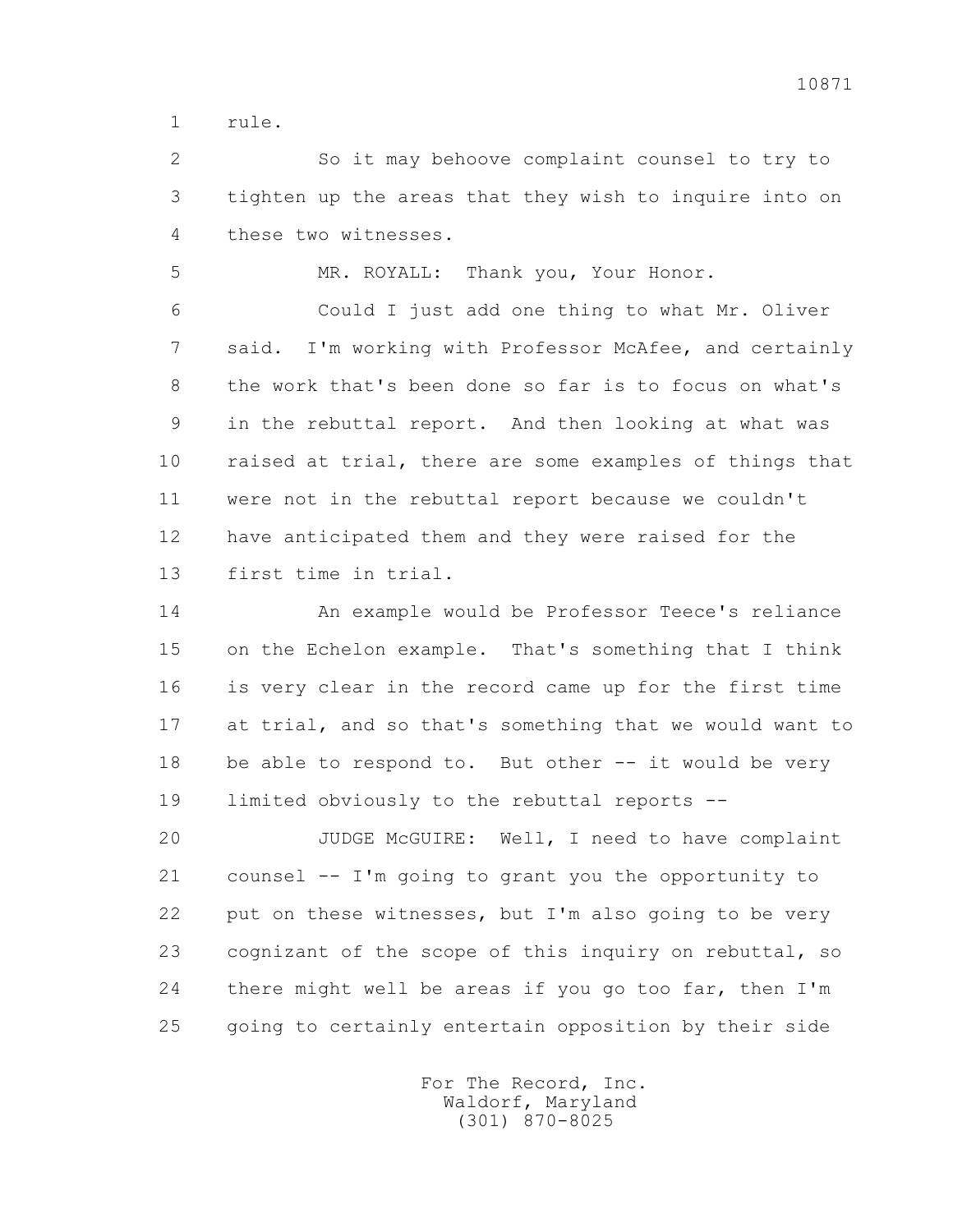1 on that.

 2 And I hope we don't have to do that question by 3 question, so it would certainly help complaint counsel 4 to plan to tighten up their inquiries on each of these 5 two witnesses. 6 MR. ROYALL: We will certainly do that, 7 Your Honor. 8 JUDGE McGUIRE: Okay. Mr. Perry. 9 MR. PERRY: Your Honor, I wasn't going to 10 continue arguing if you ruled. 11 JUDGE McGUIRE: I have ruled. But you can be 12 heard. 13 MR. PERRY: You know, we are not saying that if 14 they didn't have witnesses talk about these issues they 15 couldn't come in with rebuttal witnesses. What we're 16 saying is where the record is not as good as they'd 17 like on the common use of fuses or whatever, it's not 18 time to come in and bulk it up. 19 JUDGE McGUIRE: Well, I understand that concept 20 and that truly goes against all case precedent 21 regarding evidence proposed for rebuttal and that's 22 why, Mr. Perry, I'm going to give you and your 23 colleagues an opportunity should it get to that point 24 during the inquiries made by complaint counsel on 25 rebuttal -- I can't possibly at this point determine,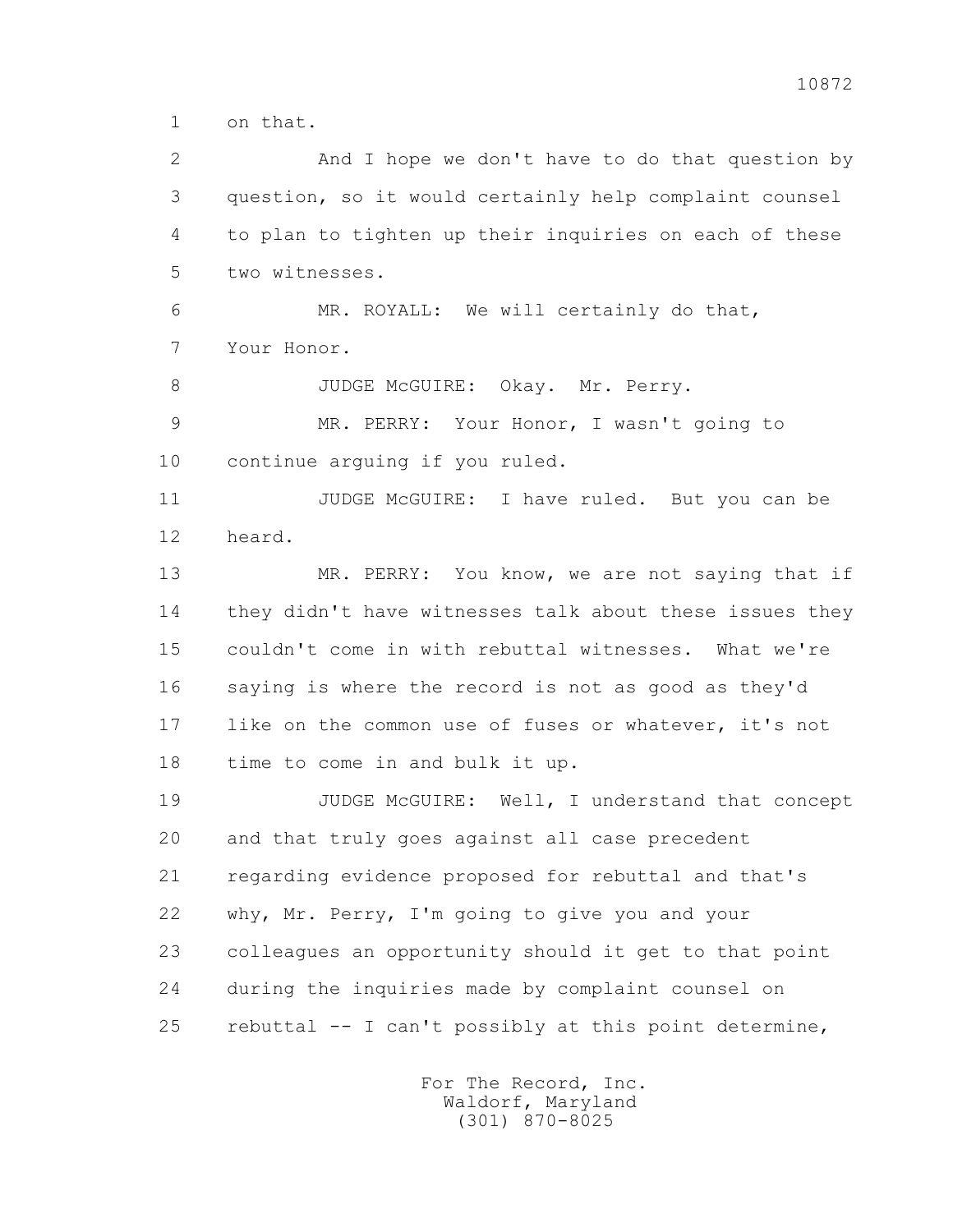1 go back over the course of this entire trial and 2 determine the scope of inquiries made for everyone 3 that's been on the stand and testified.

 4 And you know, I've read through your motion and 5 the other side's proposed testimony, so in the sake of 6 trying to comply with the FTC standard of not being 7 unduly restrictive, I'm going to allow them the 8 opportunity to go into this material. And I certainly 9 don't intend to tie your hands at that point, and 10 perhaps then it would be placed in the context that I 11 can more properly appreciate and determine at that time 12 the scope of this inquiry and as to whether it could 13 have been pursued before the completion of their case 14 in chief.

15 MR. PERRY: Thank you, Your Honor.

 16 On the issue of the FTC's standard, I know that 17 there are some cases that are 50 years old in this 18 area. I would just suggest that the hearings in those 19 days might not have been quite as long.

 20 JUDGE McGUIRE: Well, I'm sure they weren't. 21 MR. PERRY: And I think I've seen a 1954 case 22 and maybe a 1967 case, but I'm not sure --

 23 JUDGE McGUIRE: Well, the cases I'm referring 24 to I believe were cited back in the '80s. These are 25 not archived case results that I had to find in the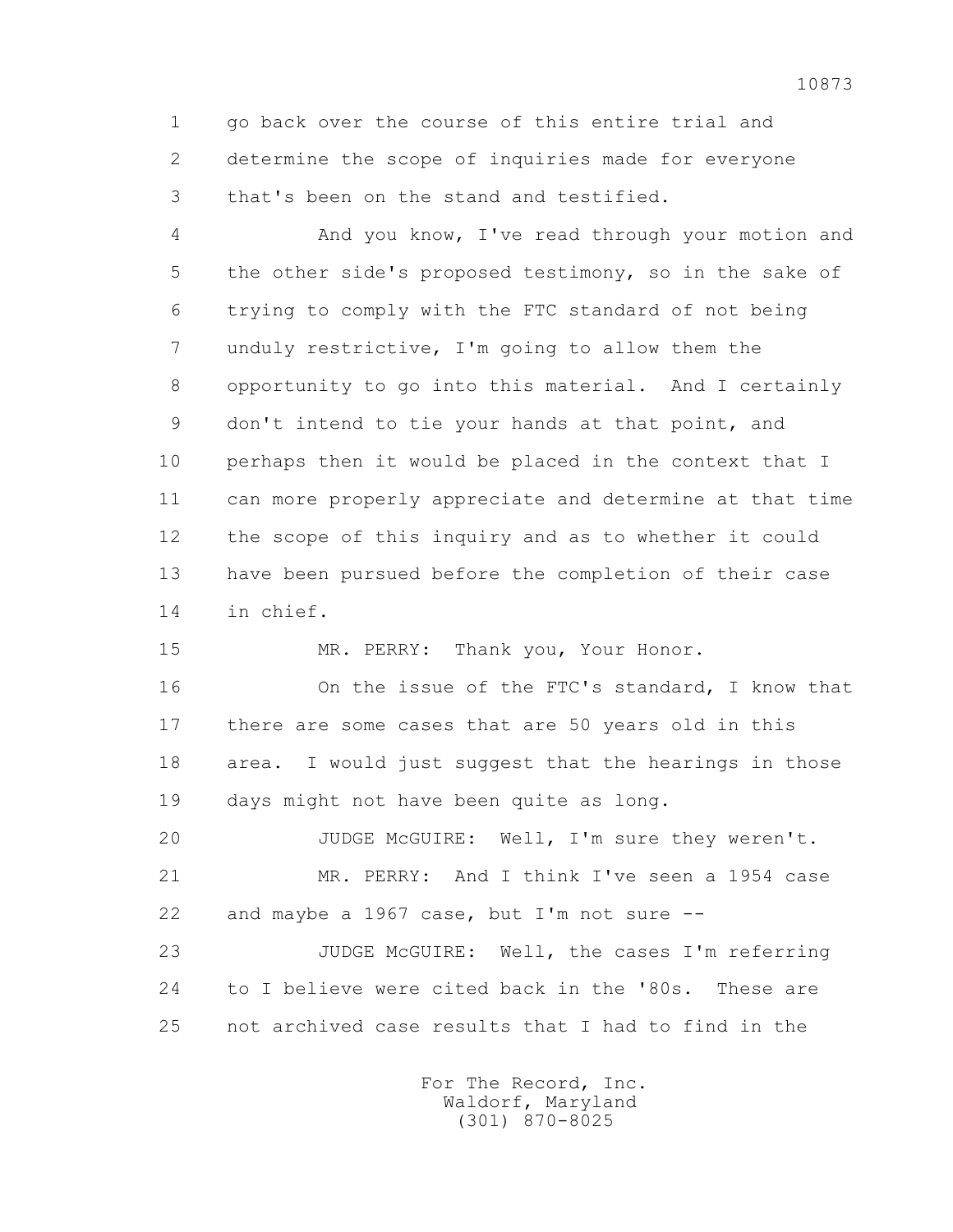1 microfiche room. These are fairly current cases. 2 MR. PERRY: I didn't find those, Your Honor. 3 JUDGE McGUIRE: You didn't. 4 MR. PERRY: So your research is better than 5 mine. 6 JUDGE McGUIRE: Well, I don't know about that, 7 Mr. Perry, but let me see if I can find them. 8 MR. PERRY: Your Honor, I'm not -- 9 JUDGE McGUIRE: Well, actually, Mr. Perry, you 10 are correct on some of those areas. You are exactly 11 correct. These are cases cited back in the '50s, but 12 even still I think the standard holds; we have to just 13 apply them to current circumstance. 14 So I assume unless the FTC has come out since 15 then and indicated that those are not the proper 16 standards, even though the cases today I'm sure are 17 far more complicated than they were 30 years ago, 18 40 years ago, but I'm still going to hold to that 19 standard. 20 But in doing so, I'm going to again give a 21 caveat to complaint counsel that I'm going to prepare 22 to rule should inquiry go beyond what I think and what 23 I'm authorizing you to do as would constitute proper 24 rebuttal.

25 So just be prepared for that, and again, it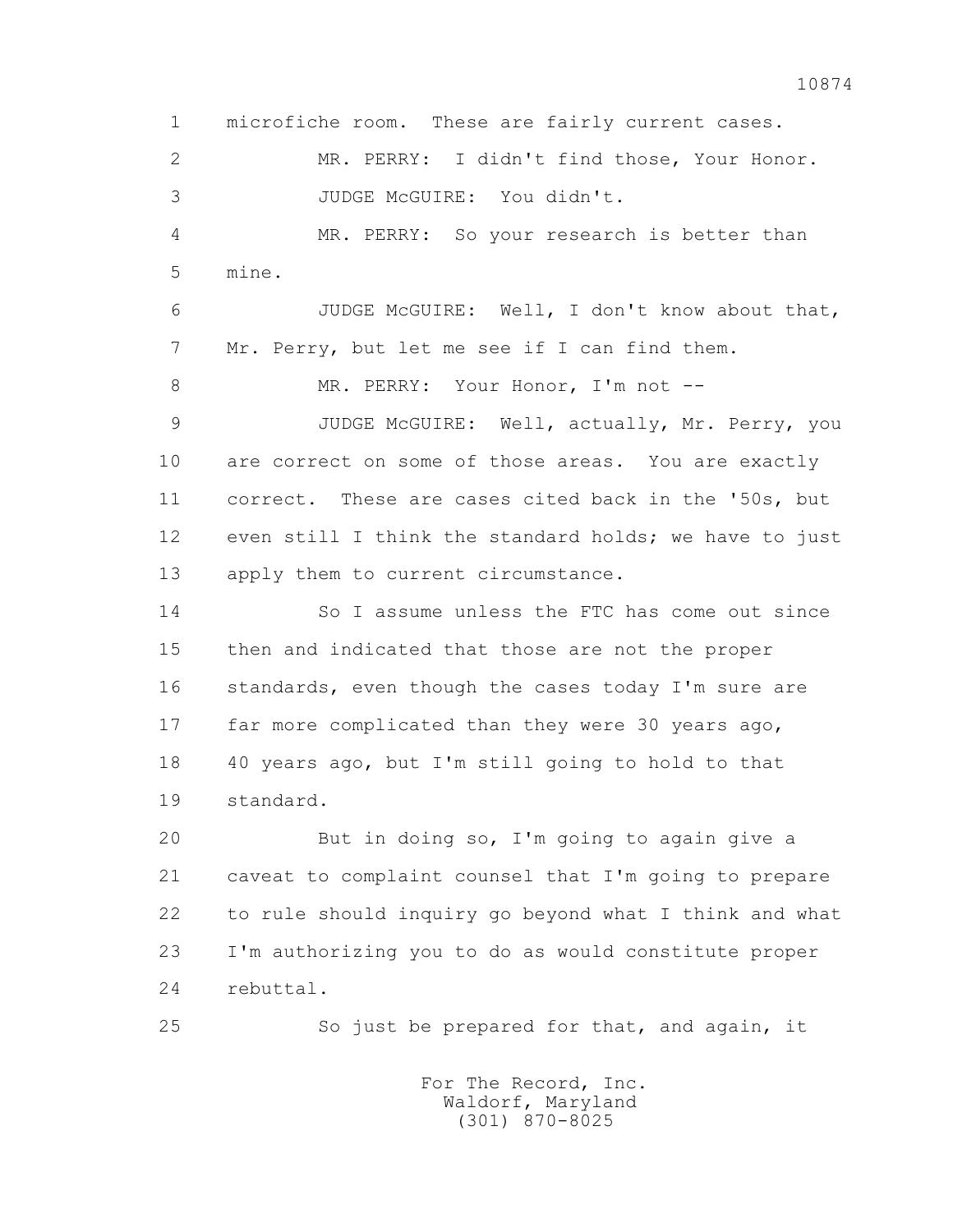1 behooves you to keep your inquiries tight and cogent 2 and so we don't see him popping up often. 3 MR. PERRY: Thank you, Your Honor. 4 There's one other issue, if we're done with 5 that one, that I do want to bring up and it has to do 6 with the discussion we had this morning of closing 7 statement or closing argument. 8 JUDGE McGUIRE: Yes. 9 MR. PERRY: And you mentioned that you might 10 entertain some kind of brief argument before you closed 11 the record, which I'd assume would happen -- 12 JUDGE McGUIRE: Well, let me tell you something 13 about that, too. 14 The FTC, you know, Part 3 rules seemingly 15 require me to issue an order closing the record upon 16 the conclusion of the hearing. 17 And let's go off the record for a moment. 18 (Discussion off the record.) 19 MR. PERRY: Well, with that understanding, I 20 think what I was suggesting was that if you were going 21 to enter that order closing the record this Friday 22 afternoon that we might take 45 minutes per side to do 23 a very short closing. 24 JUDGE McGUIRE: Oh, that's fine with me. I 25 have no problems with that.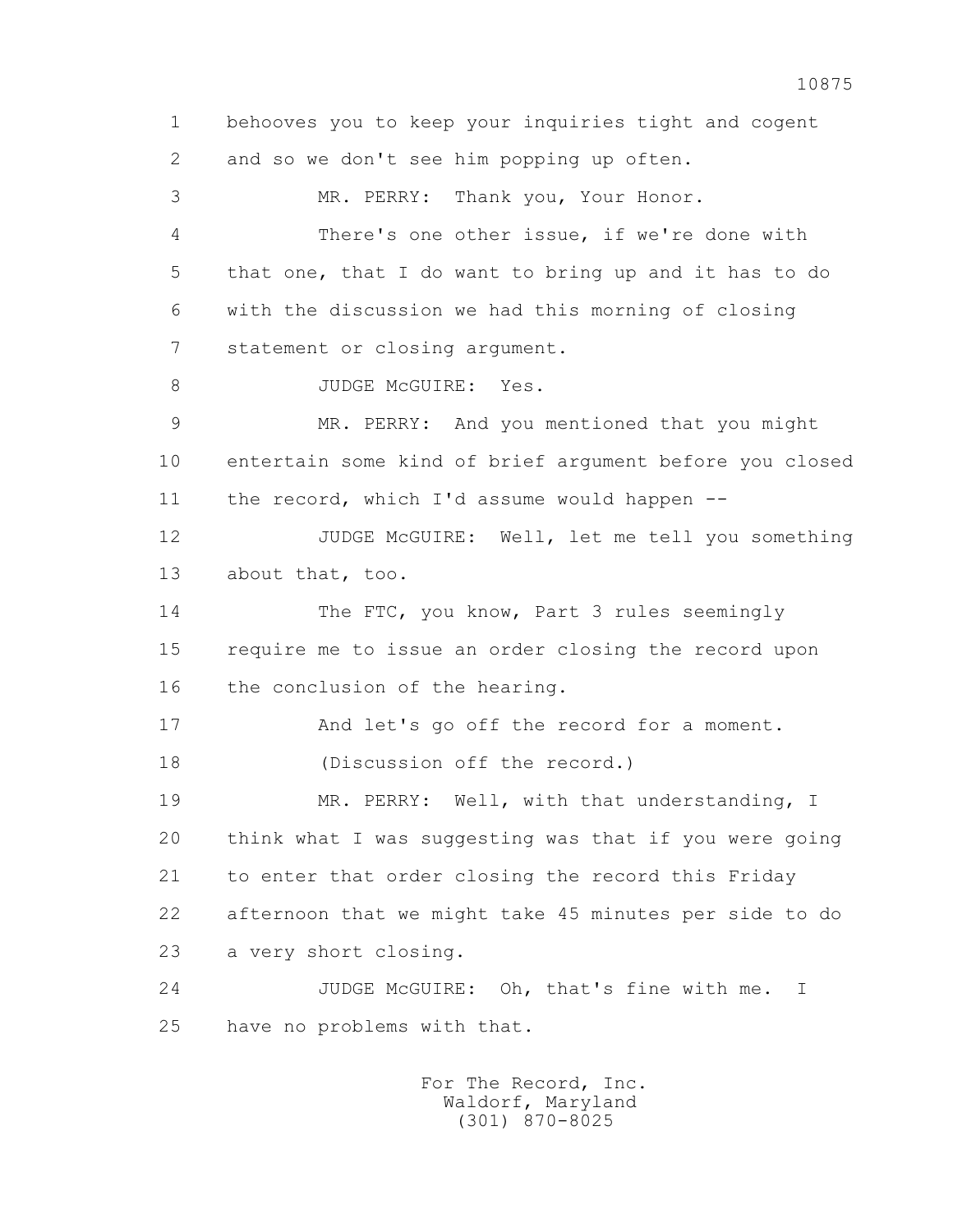1 MR. PERRY: And I'm assuming that Mr. McAfee is 2 not going to take the whole day.

 3 JUDGE McGUIRE: Well, like I said earlier, it's 4 up to the parties. And if either side chooses to make 5 a short closing argument, then they will have that 6 opportunity on Friday.

 7 MR. PERRY: I think we'd like to do that, but 8 very short, 45 minutes to an hour.

 9 JUDGE McGUIRE: That's fine. And again, I'm 10 not going to require it, but if complaint counsel -- 11 now that you've heard that they're going to give one, 12 you'll probably want to give one, too, but that's 13 certainly up to complaint counsel.

 14 So I'll keep time to do that Friday afternoon. 15 MR. PERRY: Thank you.

 16 MR. ROYALL: Your Honor, I guess our only -- 17 upon hearing this, our only concern is obviously we 18 have focused on the rebuttal case. We didn't -- I was 19 told -- I don't think I was in court when this 20 happened, but I was told this had come up before and  $21 \tI = -$ 

 22 JUDGE McGUIRE: I'm sorry. What came up 23 before?

 24 MR. ROYALL: The subject I believe of closing 25 arguments had come up before and you commented on the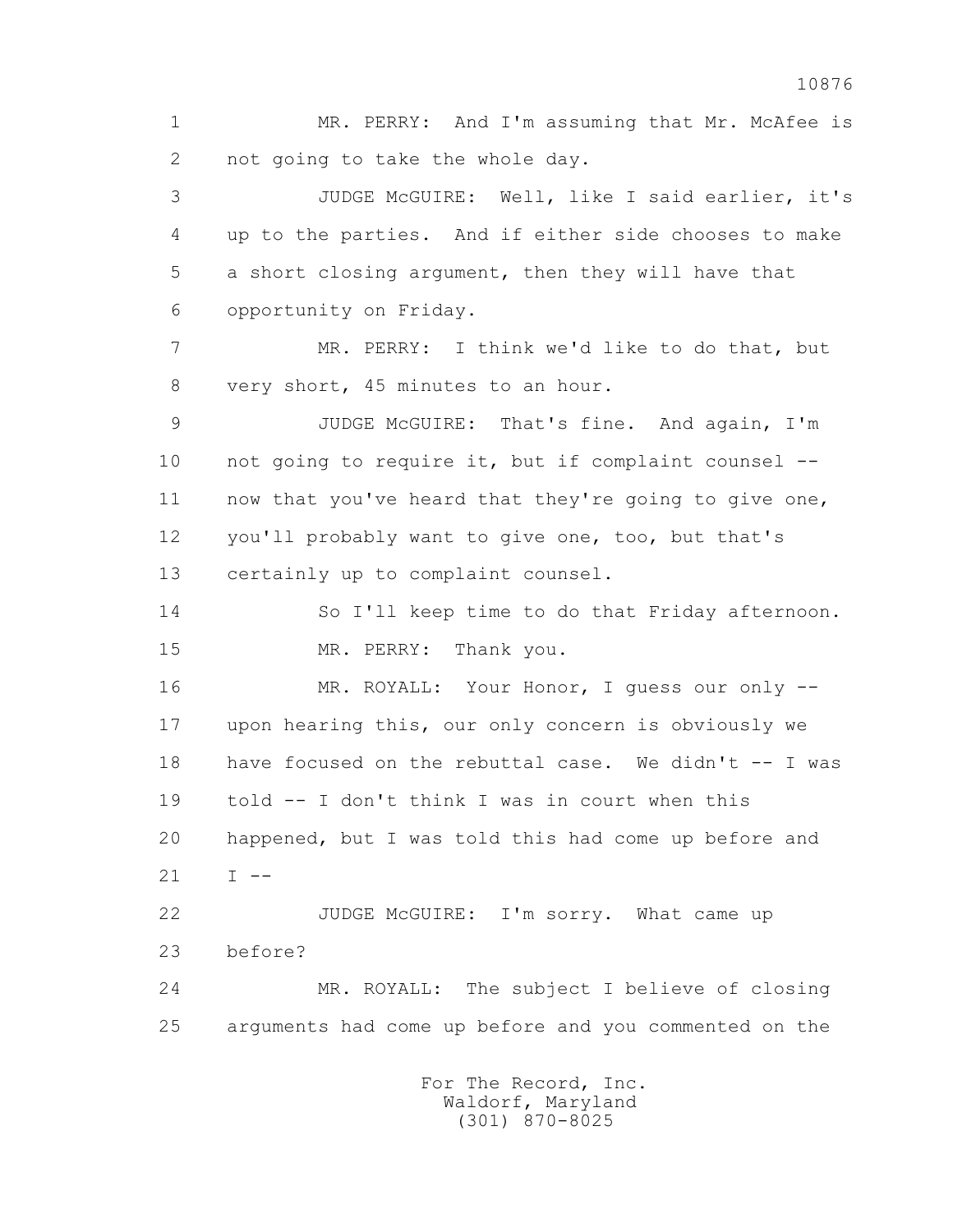1 record -- someone showed me the written record -- that 2 you weren't sure it would be helpful, so we haven't 3 made any plans to do anything like this, and we 4 obviously have a rebuttal case to prepare for and not 5 much time between now and Friday, and meanwhile the 6 other side has time to --

 7 JUDGE McGUIRE: Well, I explained to the 8 parties back some time ago that to do a closing 9 argument was purely at the option of the parties, so 10 you should have anticipated at least their side may in 11 fact choose to enter a closing argument, and so this 12 isn't, you know, a surprise as to what, you know, 13 they've opted to engage in.

 14 MR. ROYALL: Would it be -- would you consider 15 postponing the arguments until a later time, 16 understanding what you said about closing the record 17 Friday obviously holds, but would you consider having 18 these closing arguments occur in a couple of weeks or 19 at some later point?

 20 JUDGE McGUIRE: Well, that's what Mr. Perry had 21 proposed earlier this morning, if I understood what he 22 was saying.

 23 MR. PERRY: I proposed after briefing, 24 Your Honor.

25 JUDGE McGUIRE: Yeah, after briefing.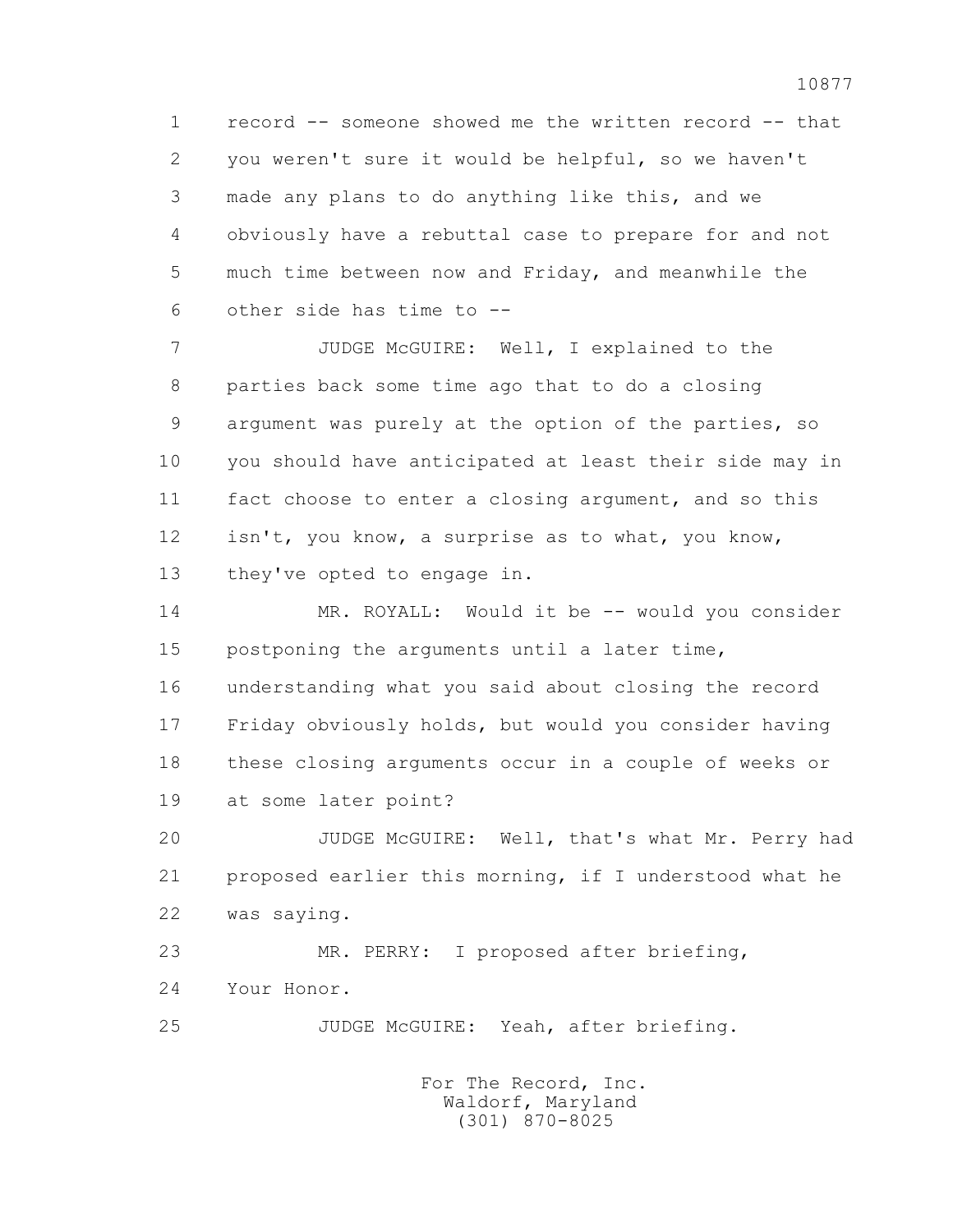1 MR. PERRY: We really would not want to do it 2 in the midst of briefing given that we're going to be, 3 we hope, 2000 miles away as of Sunday.

 4 JUDGE McGUIRE: Well, I will tell you something 5 else. You know, I don't require closing arguments 6 because I really don't think they carry a whole lot of 7 weight.

 8 The only reason I require opening argument is 9 because we all know from the time the prosecuting 10 entity issues a complaint and the answer is filed, the 11 issues defined by those instruments could well have 12 evolved from that point to the time of the hearing, so 13 I'm always interested in knowing what's in the opening 14 statements to shape the issues to actually be heard at 15 the hearing.

 16 Your closing arguments at the conclusion of the 17 hearing, it's merely a formality for me and I'm going 18 to give far greater weight to what the arguments are in 19 your post-hearing briefs. I'm not going to go back 20 when you file your post-hearing briefs and compare what 21 you're telling me in your -- in those briefs to what 22 you argued at your closing argument in the hearing. At 23 that point your post-hearing brief is going to 24 supersede anything that you might indicate has been 25 proven or has not been proven in your closing arguments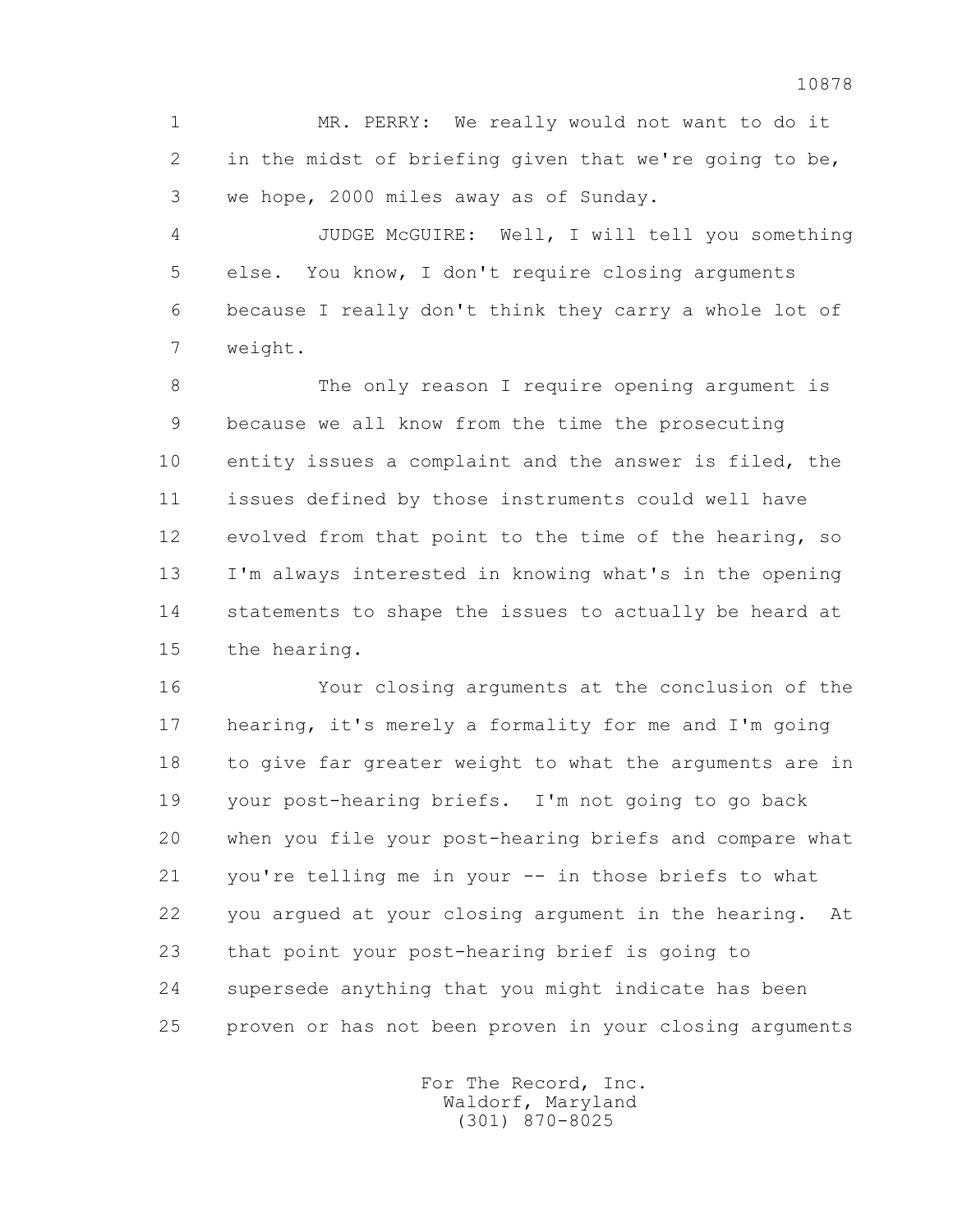1 at the hearing.

 2 So it's merely an opportunity for the parties 3 to offer the court a short summation of what has 4 occurred in this proceeding, but I'm not going to hold 5 you to any assertions that you might make and arguments 6 you might make.

 7 To me, your case is going to be completely 8 incorporated into your post-hearing briefs, and that's 9 the instrument that I'm going to give close scrutiny 10 to, and this is merely a pro forma exercise as far as 11 I'm concerned.

 12 MR. ROYALL: Well, with that additional input, 13 what I -- if I -- I wasn't here when Mr. Perry this 14 morning may have recommended or suggested arguments 15 after briefing, but is that something that Your Honor 16 would consider?

 17 Because I do think that whatever we can offer 18 in terms of perspective on the record is probably 19 likely to be more helpful once we get a chance to -- 20 JUDGE McGUIRE: Well, let me ask you this 21 question, the two of you. What would you offer to the 22 court in an oral argument that you have not already 23 hopefully included in your post-hearing briefing? 24 MR. PERRY: Well, Your Honor, this morning 25 what I was focused on was whether you would have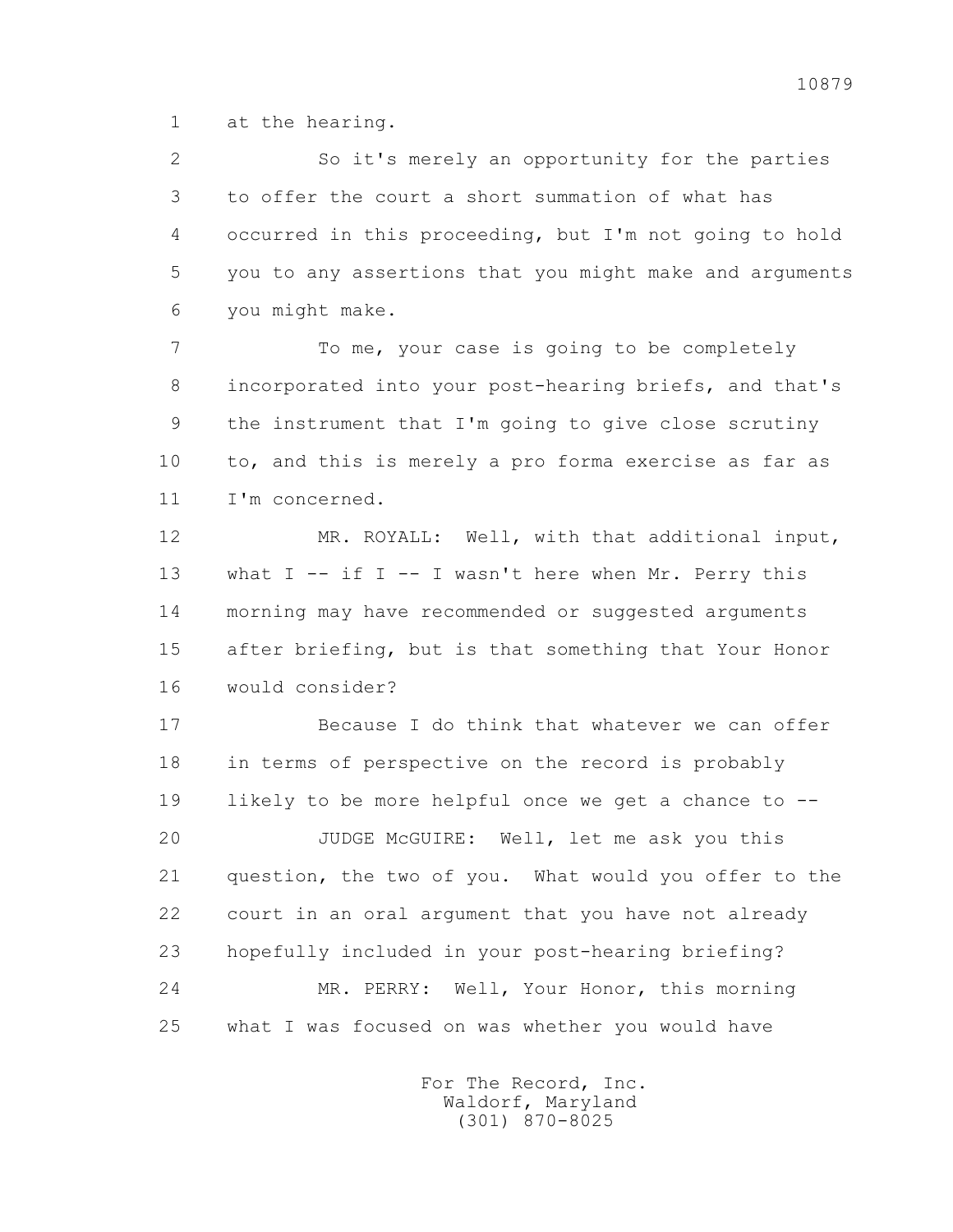1 questions. There are going to be some sharp

 2 disagreements about the evidence and about the import 3 of the evidence.

4 JUDGE McGUIRE: Yes.

 5 MR. PERRY: And to the extent you could 6 explore that in questioning counsel, I was just 7 suggesting this morning that we set a date so it's on 8 our calendars.

 9 JUDGE McGUIRE: I wasn't fully cognizant of 10 really that aspect, I wasn't contemplating that, and 11 that perhaps is a good idea.

 12 MR. PERRY: But I was not contemplating a half 13 day for both sides to come in and do a dog and pony 14 show.

 15 MR. ROYALL: If I could comment on that, 16 Your Honor, I think the idea of, once the briefs are 17 in, both sides being available to answer questions that 18 you may have in review of the briefs, from our 19 standpoint, I think that's a very, very good idea. 20 From our standpoint, that would be more useful than us 21 trying to on Friday give some type of summation.

 22 JUDGE McGUIRE: But he's already indicated he's 23 going to offer a closing argument on Friday, and that's 24 his prerogative.

25 MR. PERRY: Your Honor, if Mr. Royall feels in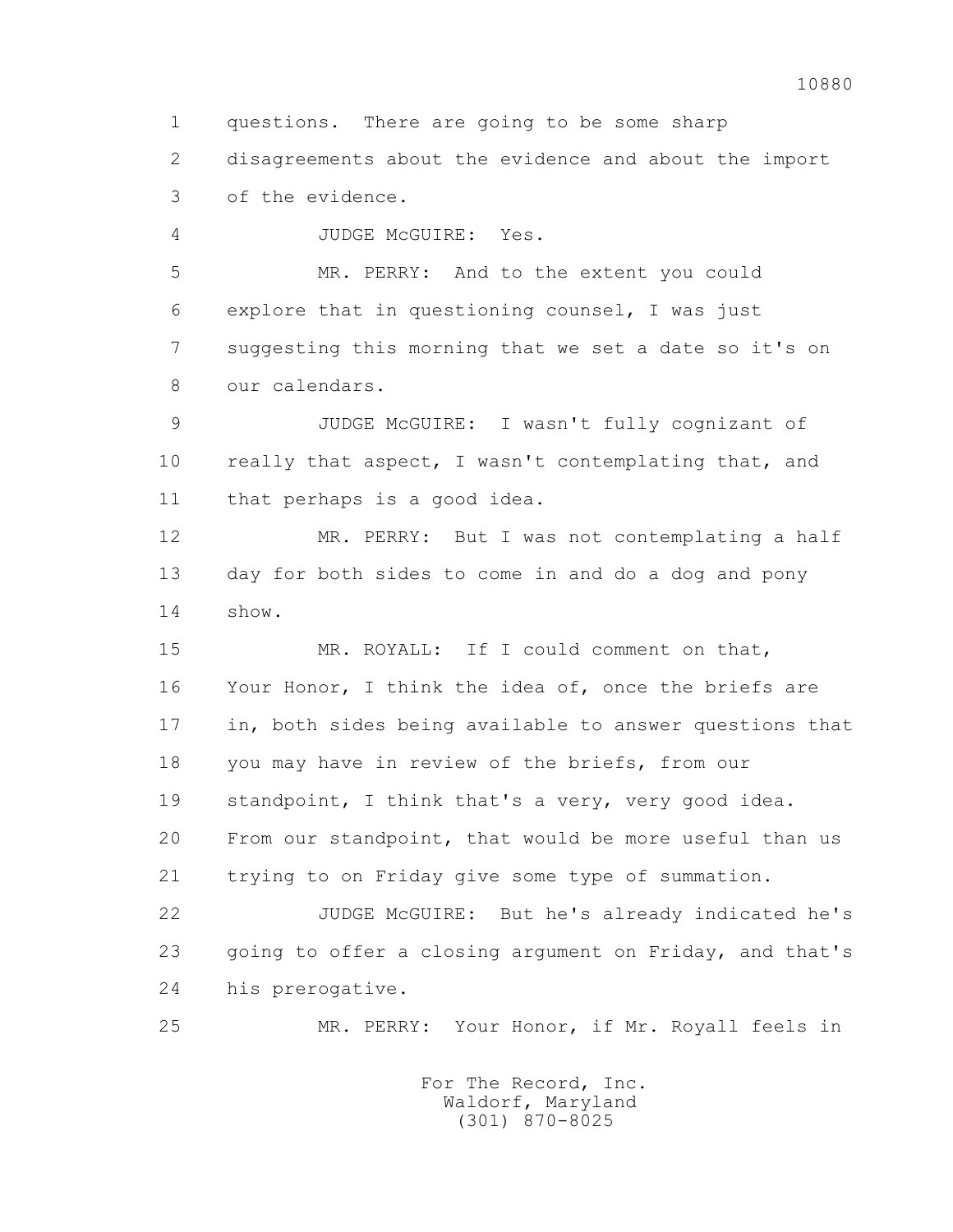1 any way prejudiced by that, we won't do it. It's not 2 worth it at the end of this to do 30 minutes of here's 3 our key arguments and have them feel like they've just 4 been through their rebuttal case and -- it's just not 5 worth it. So I withdraw the suggestion.

 6 MR. ROYALL: Well, but the other suggestion, I 7 was going to comment -- obviously we can wait for 8 Your Honor's -- whatever input you have on that, but 9 certainly the other suggestion about us at some point 10 being available to answer questions after you read the 11 briefs I think is a fine suggestion, and from our 12 standpoint --

13 JUDGE McGUIRE: The only concern I have about 14 that is some of the questions, depending on how they're 15 answered, could involve argument that's not even part 16 of the evidence in the record, so that's going to give 17 the parties another opportunity to argue a case, argue 18 an issue, argue testimony that may or may not be 19 accurate.

 20 And I'm certainly not impugning that either 21 side would intentionally do that, but we all know how 22 each side's inquiry oftentimes has gone far beyond the 23 scope of what's in the record or whether there was a 24 proper foundation, and so that's my concern there, and 25 I don't want to be confused with what's actually in the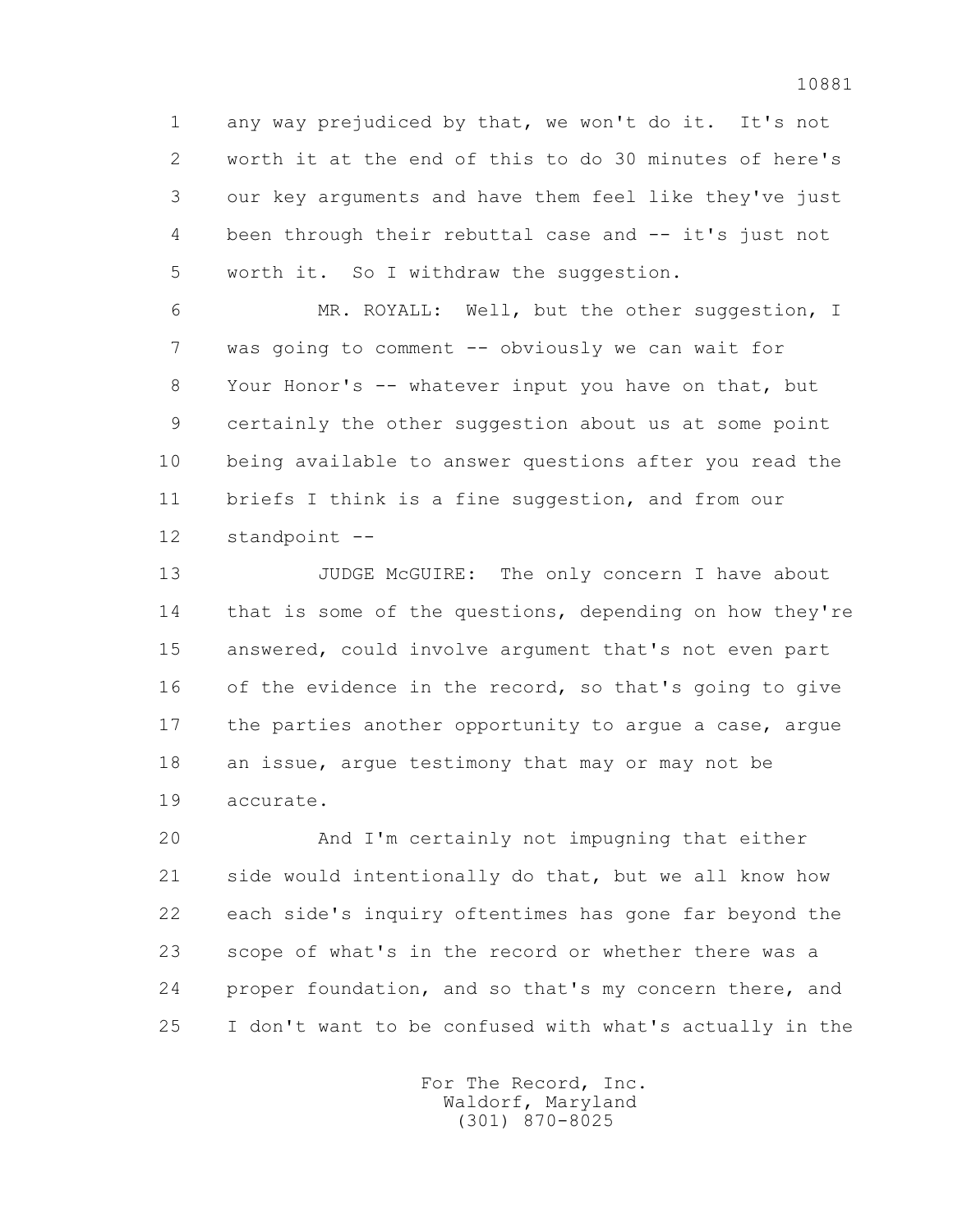1 record and what is mere argument that pertains to 2 evidence that might well be outside of this record. 3 In answering an inquiry, an attorney might 4 offer evidence that has not been entered into the 5 record. Even though it's in those volumes, I haven't 6 considered it and I won't consider it. It's not part 7 of this record. 8 So that's what concerns me. 9 MR. PERRY: Your Honor, in my heart of hearts 10 if you told me I never had to be in Washington 11 again -- 12 JUDGE McGUIRE: You've had your share. 13 MR. PERRY: -- I'm okay with that. 14 JUDGE McGUIRE: So the way I'm going to keep it 15 is we're going to stand on the dates that I proposed to 16 file your post-hearing briefs. 17 Should I determine at some point after that 18 that there are key questions I might have understanding 19 issues in dispute or if there's apparently a conflict

 20 in testimony, what I might do, instead of having oral 21 argument, I might, if I have the time, offer these in 22 an order for further briefing. And that way both sides 23 will have the opportunity to at least go back into the 24 evidence, and instead of this being something 25 spontaneous off the bench that you really haven't had a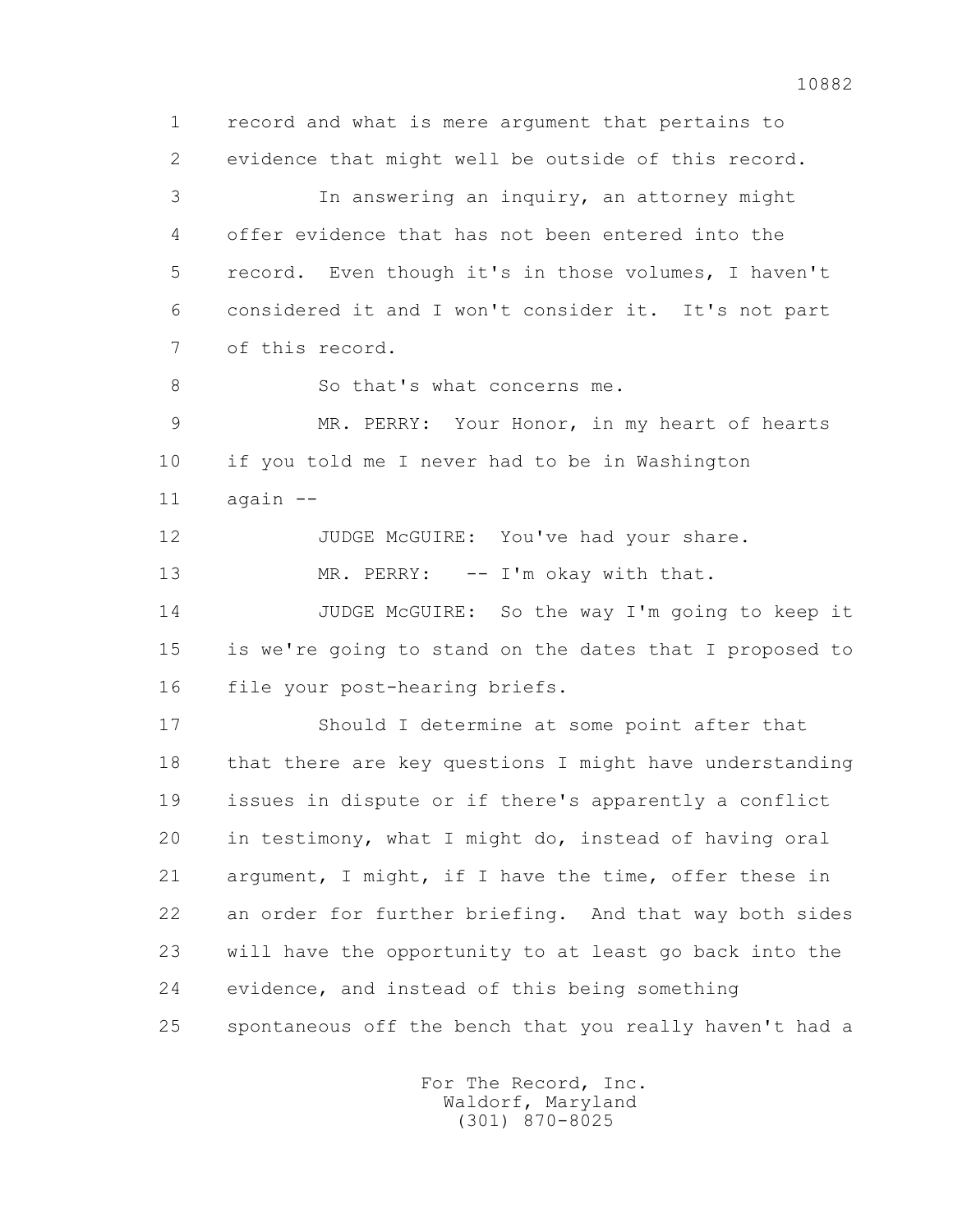1 chance to prepare for, then you can go back into the 2 record and address whatever concerns I might have, you 3 know, on these issues.

 4 To me, that's a much cleaner way to deal with 5 any inquiries I might have. And then you can -- each 6 side will get a copy, and you know, we'll give you ten 7 days or something to file your responses, and we'll do 8 it at the same time so there's -- okay? I think that's 9 a little better way to approach some of this.

10 So let's keep it at that.

 11 So there's no further comments regarding any 12 aspect of the post-hearing briefing in this case?

 13 MR. ROYALL: I don't believe so, Your Honor. 14 JUDGE McGUIRE: Okay. If something comes up 15 between now and Friday.

 16 So let's see. Tomorrow we're going to be 17 involved with whom, Mr. Perry?

18 MR. PERRY: Tomorrow we have

 19 Mr. Alan Grossmeier, a third-party representative from 20 Cray who was a JEDEC representative.

21 And I quess Wednesday will be dark.

 22 JUDGE McGUIRE: Right. Wednesday is dark; 23 correct?

 24 Do we have some idea as to what time we're 25 going to, I guess, conclude on Friday?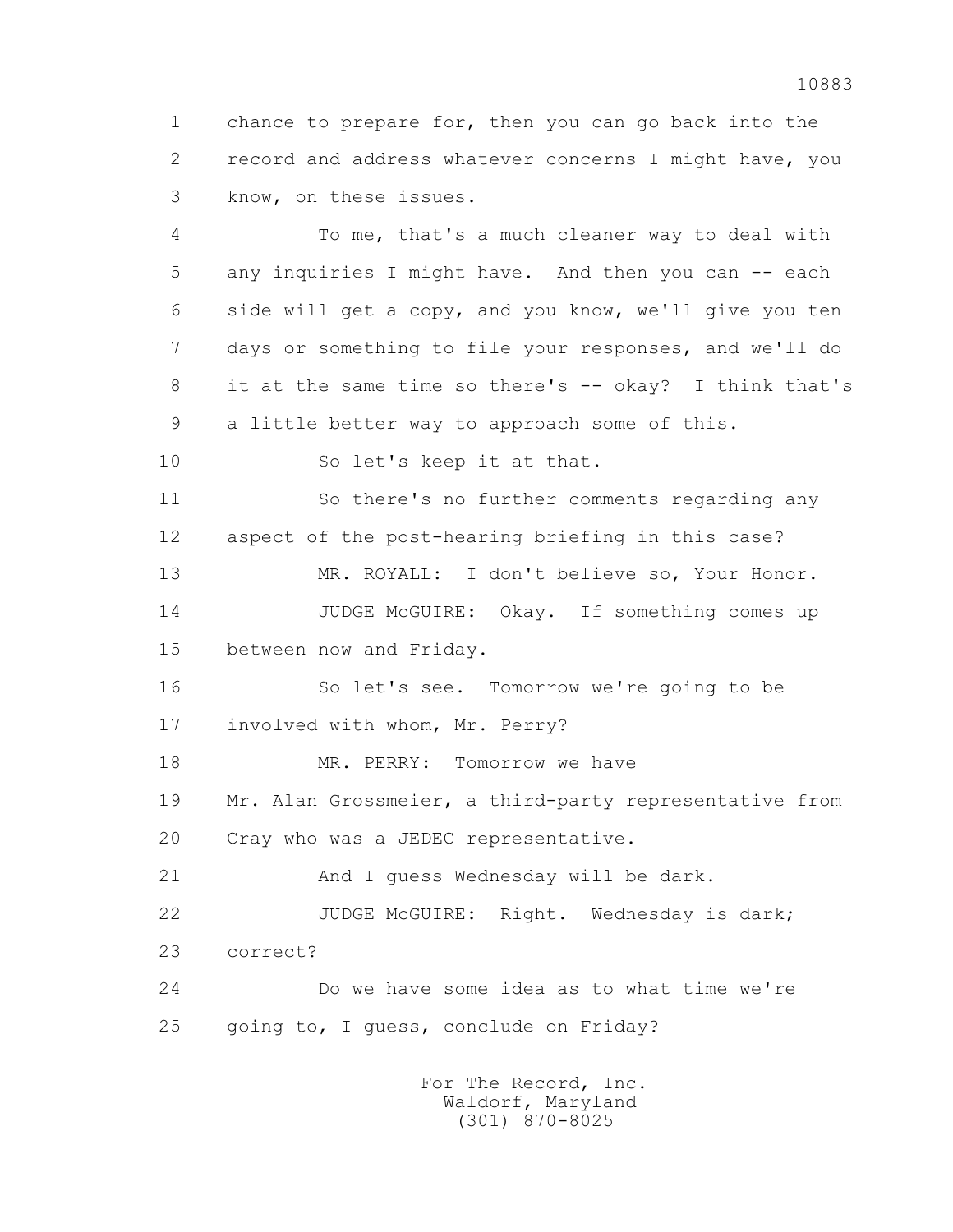1 MR. OLIVER: Before we address that, 2 Your Honor, I just did want to confirm Wednesday will 3 be dark. And I also wanted to let you know that 4 apparently Mr. Terry Lee has some scheduling 5 constraints on Thursday and we may request, if 6 possible, to start early Thursday morning. 7 JUDGE McGUIRE: That's fine. 8 MR. OLIVER: I will try to get details today 9 and report to you tomorrow. 10 JUDGE McGUIRE: That's fine. No problems. 11 MR. ROYALL: And was -- Your Honor was also 12 asking about Friday, how long we'll go Friday? 13 JUDGE McGUIRE: I was just going to get some 14 idea of how long we might go Friday. 15 MR. ROYALL: I think the -- I believe the only 16 thing will be Professor McAfee. I don't know exactly 17 how long the direct will be or the cross, but I have no 18 doubt that we'll be able to finish him up without 19 having to go later than a normal day. 20 JUDGE McGUIRE: Okay. 21 MR. ROYALL: And I wouldn't anticipate a need 22 to start earlier than 9:30. 23 JUDGE McGUIRE: Okay. Very good. Then we'll 24 see you in the morning Tuesday morning at 9:30. 25 This hearing is in recess.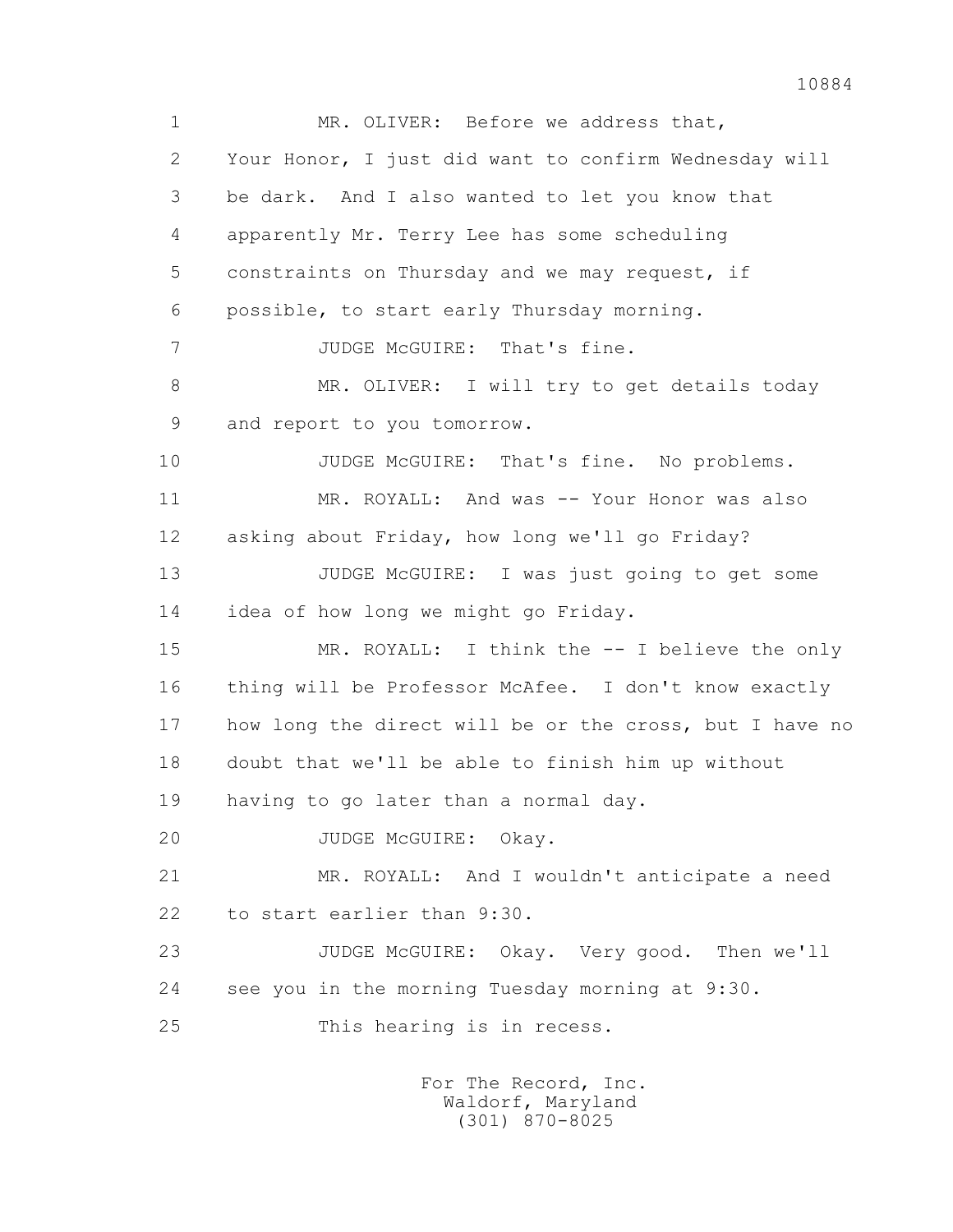| $\mathbf 1$      |  | MR. ROYALL:                 | Thank you. |  |
|------------------|--|-----------------------------|------------|--|
| $\sqrt{2}$       |  | (Time noted: $12:16 p.m.$ ) |            |  |
| $\mathfrak{Z}$   |  |                             |            |  |
| $\sqrt{4}$       |  |                             |            |  |
| $\overline{5}$   |  |                             |            |  |
| $\sqrt{6}$       |  |                             |            |  |
| $\boldsymbol{7}$ |  |                             |            |  |
| $\,8\,$          |  |                             |            |  |
| $\mathcal{G}$    |  |                             |            |  |
| $1\,0$           |  |                             |            |  |
| $11\,$           |  |                             |            |  |
| 12               |  |                             |            |  |
| $13\,$           |  |                             |            |  |
| $1\,4$           |  |                             |            |  |
| 15               |  |                             |            |  |
| $16\,$           |  |                             |            |  |
| $17\,$           |  |                             |            |  |
| $1\,8$           |  |                             |            |  |
| 19               |  |                             |            |  |
| $20$             |  |                             |            |  |
| 21               |  |                             |            |  |
| 22               |  |                             |            |  |
| 23               |  |                             |            |  |
| 24               |  |                             |            |  |
| 25               |  |                             |            |  |
|                  |  |                             |            |  |